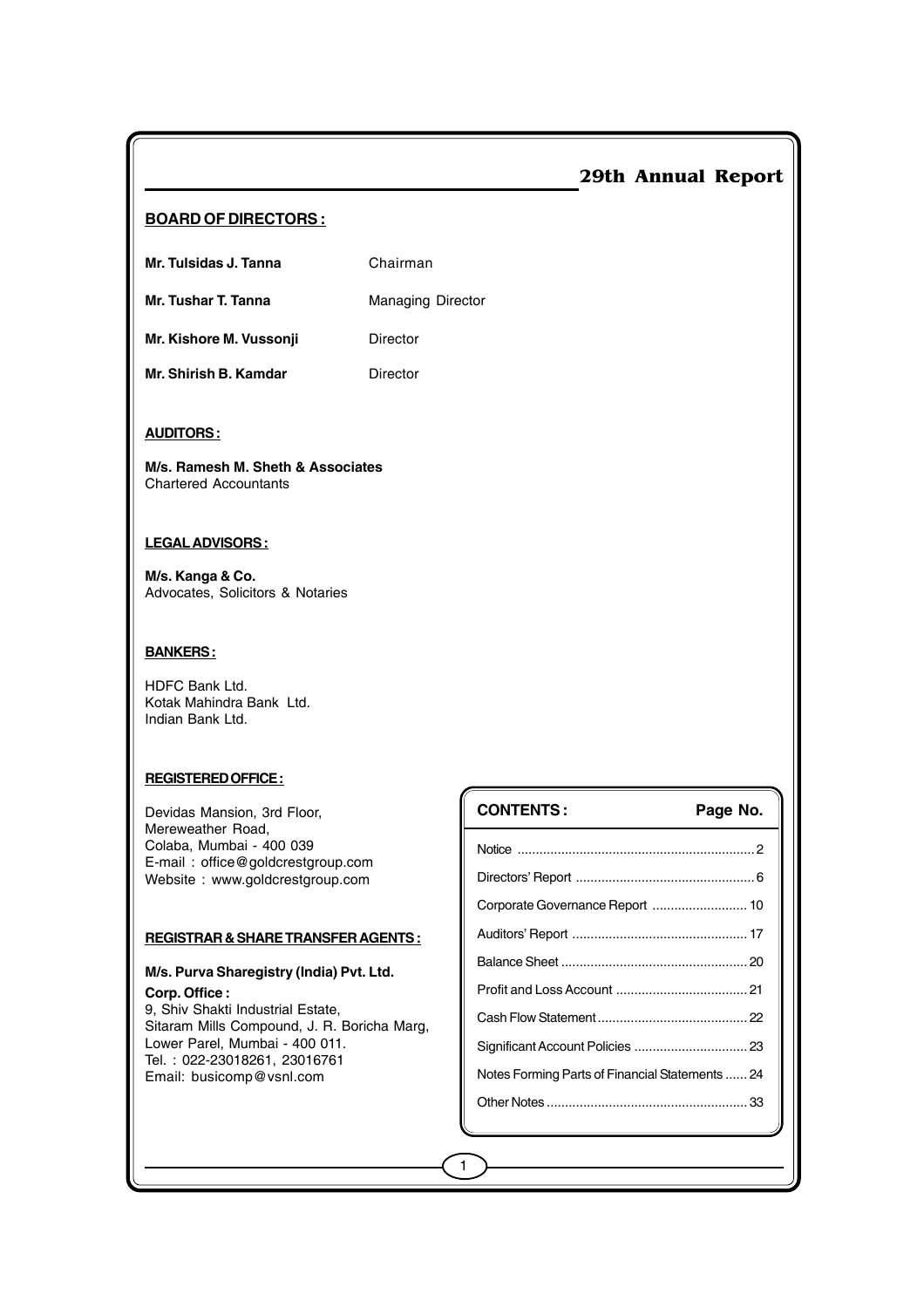#### **NOTICE**

**NOTICE IS HEREBY GIVEN THAT THE TWENTY – NINTH ANNUAL GENERAL MEETING OF THE MEMBERS OF THE GOLDCREST FINANCE (INDIA) LIMITED ("Company") WILL BE HELD ON FRIDAY, 21ST SEPTEMBER, 2012, AT 10.00 A.M. AT THE REGISTERED OFFICE OF THE COMPANY AT DEVIDAS MANSION, 3RD FLOOR, MEREWEATHER ROAD, COLABA, MUMBAI – 400039 TO TRANSACT FOLLOWING BUSINESS:**

#### **ORDINARY BUSINESS:**

- 1. To receive, consider and adopt the Audited Balance Sheet as at 31<sup>st</sup> March, 2012 and Profit & Loss Account for the year ended 31st March 2012 together with the report of the Board of Directors and the Auditors thereon.
- 2. To declare Dividend on Equity Shares for the Financial Year ended on  $31<sup>st</sup>$  March, 2012.
- 3. To appoint a Director in the place of Mr. Tulsidas J. Tanna, who retires by rotation and being eligible offers himself for re-appointment.
- 4. To appoint M/s. Ramesh M. Sheth & Associates, Chartered Accountants (Firm Registration Number 111883W), Mumbai as Auditors of the Company, to hold office from the conclusion of this meeting till the conclusion of the next Annual General Meeting and to authorize the Board to fix their remuneration.

#### **SPECIAL BUSINESS:**

5. To consider and thought fit, to pass with or without modification(s), the following resolution as an **Ordinary Resolution**:

"**RESOLVED THAT** Mr. Kishore Vussonji, appointed as an Additional Director of the Company with effect from 30th July, 2012 by passing of resolution by circulation as provided in section 289 of the Companies Act, 1956 pursuant to the provisions of Articles of Association of the Company and who holds office up to the date of this Annual General Meeting under Section 260 of the Companies Act, 1956, and being eligible, offers himself for re-appointment and in respect of whom notice in writing has been received by the Company under section 257 of the Companies Act,1956, proposing his candidature for the office of Director, be and is hereby appointed as a Director of the company liable to retire by rotation."

6. To consider and, if thought fit, to pass, with or without modifications, the following resolution as an **Ordinary Resolution**:

"**RESOLVED THAT** pursuant to the provisions of sections 198,269, 309, 310 and 311 read with Schedule XIII and all other applicable provisions of the Companies Act,1956 (including any statutory modification or re-enactment thereof for the time being in force) and such other approvals, permissions and sanctions, as may be required, and subject to such conditions and modifications, as may be prescribed or imposed by any of the Authorities in granting such approvals, permissions and sanctions, and pursuant to the recommendation of the remuneration committee of the Board and subsequent approval of the Board of Directors at their meeting held on 13th August,2012, the re-appointment of Mr. Tushar T. Tanna as the Managing Director of the company for a period of Three Years w.e.f. 1st August,2012 on such terms and conditions including the remuneration as set out in the draft Agreement to be entered into between the Company and Mr. Tushar T. Tanna, placed before the meeting and initialed for the purpose of identification, be and is hereby approved and sanctioned with the liberty to Board of Directors to vary, alter, increase, enhance or widen the scope of remuneration and perquisites, to the extent specified in Schedule XIII and other applicable provisions, if any, of the Act as amended from time to time."

"**RESOLVED FURTHER THAT** the said re-appointment be made in accordance with the terms and conditions as set out in the Explanatory Statement annexed hereto."

"**RESOLVED FURTHER THAT** where in any Financial Year during the currency of the tenure of Mr. Tushar T Tanna, the company has no profits or its profits are inadequate, the company may pay to Mr. Tushar T Tanna the above remuneration as the minimum remuneration by way of salary subject to receipt of requisite approvals, if any."

 $\mathfrak{p}$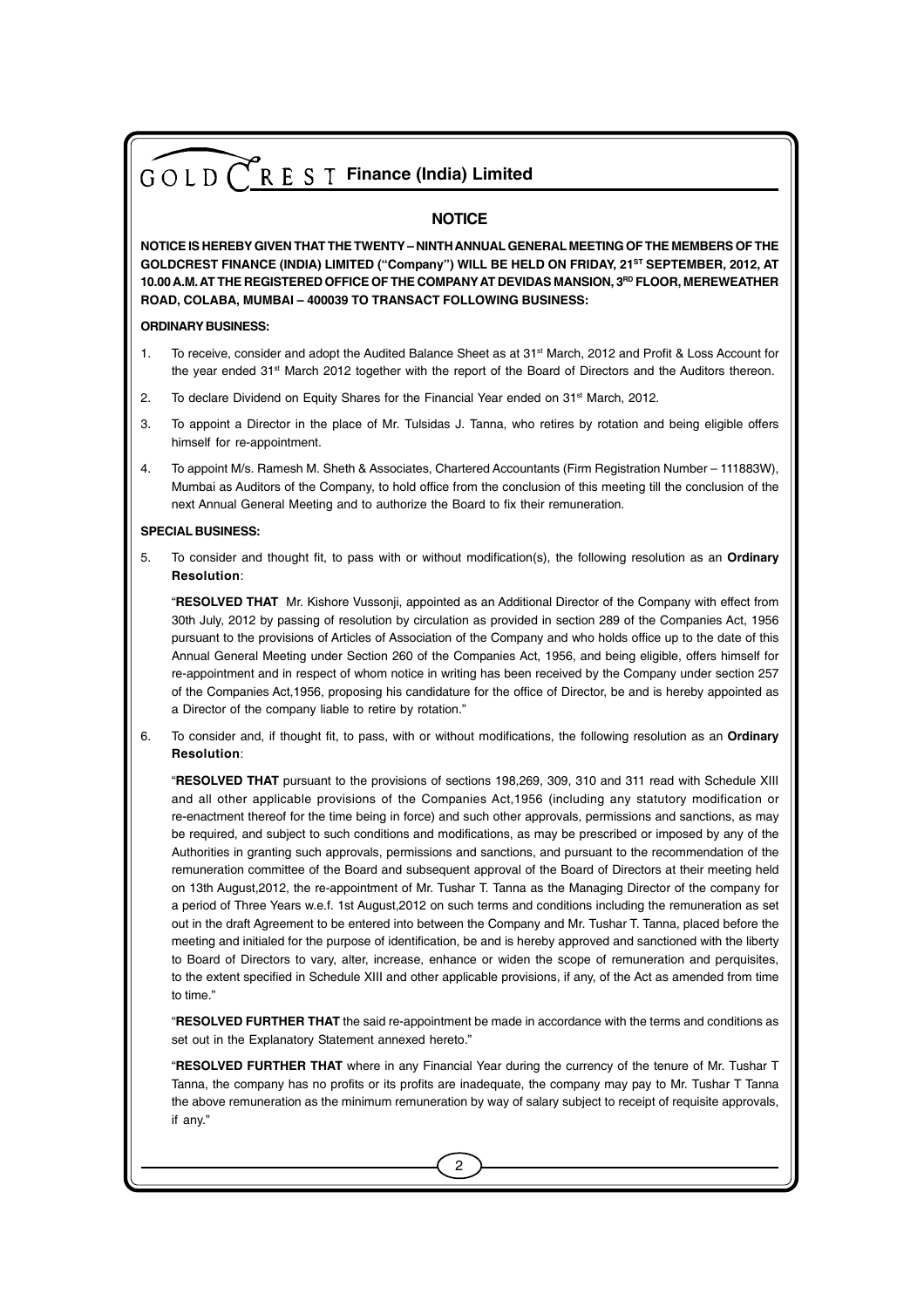"**RESOLVED FURTHER THAT** for the purpose of giving effect to this resolution, any present Directors of the company be authorised to do all acts, deeds, matters and things as they may in their absolute discretion deem necessary, proper or desirable and to settle any question, difficulty or doubt that may arise in this regard and sign and execute all necessary documents, applications, returns and writings as may be necessary, proper, desirable or expedient."

By order of the Board of Directors

Place: Mumbai Date: 13<sup>th</sup> August, 2012 **Director** Director **Registered Office:** *Devidas Mansion, 3rd Floor, Mereweather Road, Colaba, Mumbai – 400 039.*

### **NOTES:**

1. A MEMBER ENTITLED TO ATTEND AND VOTE AT THE MEETING IS ENTITLED TO APPOINT A PROXY TO ATTEND AND VOTE INSTEAD OF HIMSELF AND THE PROXY NEED NOT BE A MEMBER.

THE INSTRUMENT APPOINTING A PROXY IN ORDER TO BE EFFECTIVE SHOULD REACH AT REGISTERED OFFICE OF THE COMPANY NOT LESS THAN 48 HOURS BEFORE THE TIME OF THE ANNUAL GENERAL MEETING.

- 2. Corporate Members are requested to send to the company, a duly certified copy of the Board Resolution authorizing their representatives to attend and vote at the Annual General Meeting.
- 3. The Register of Members and Share Transfer Books of the Company shall remain closed from Tuesday, 18<sup>th</sup> September, 2012 to Friday, 21<sup>st</sup> September, 2012 (both days inclusive) for determining the names of members eligible for dividend on Equity Shares, if declared at the Annual General Meeting.
- 4. Explanatory Statement pursuant to section 173(2) of the Companies Act, 1956 relating to Special Business to be transacted at the meeting is annexed hereto.
- 5. As per the requirement of Clause 49 of the Listing Agreement on Corporate Governance pertaining to appointment of Director / re-appointment of retiring director a statement containing details of the concerned directors is given under Corporate Governance Report.
- 6. The Dividend, if declared will be paid to those persons or their mandate:
	- a. whose names appear as Beneficial Owners as at the end of the business hours on 17th September, 2012 in the list of Beneficial Owners to be furnished by the National Securities Depository Limited & Central Depository Services ( India) Limited in respect of the shares held in electronic form and
	- b. whose names appear as Member in the Register of Members of the company after effecting valid share transfer in physical form lodged with the Registrar & Share Transfer Agent on or before 17<sup>th</sup> September, 2012.
- 7. Members are requested to immediately notify changes, if any in their residential address to the Company's Registrar & Share Transfer Agent M/s. Purva Sharegistry (India) Private Limited having registered office at 9, Shiv Shakti Industrial Estate, Sitaram Mills Compound, J. R. Boricha Marg, Lower Parel, Mumbai – 400 011, quoting their folio numbers.
- 8. Consequent upon the amendment in Section 205A of the Companies Act, 1956 and introduction of Section 205C, by the Companies (Amendment) Act, 1999, now the amounts of dividend remaining unclaimed for a period of Seven years shall be transfer to the Investor Education and Protection Fund (IEPF). Members who have not encashed their dividend warrants for the financial year ended March, 31 2006 and onwards may approach the Company's Registrar & Share Transfer Agent M/s. Purva Sharegistry (India) Private Limited having registered office at 9, Shiv Shakti Industrial Estate, Sitaram Mills Compound, J. R. Boricha Marg, Lower Parel, Mumbai – 400 011 for revalidating the warrants / DD or obtaining Duplicate Warrants / DD it may also be noted that once unclaimed dividend is transferred to IEPF as above no claim can be made by the respective shareholders for the same.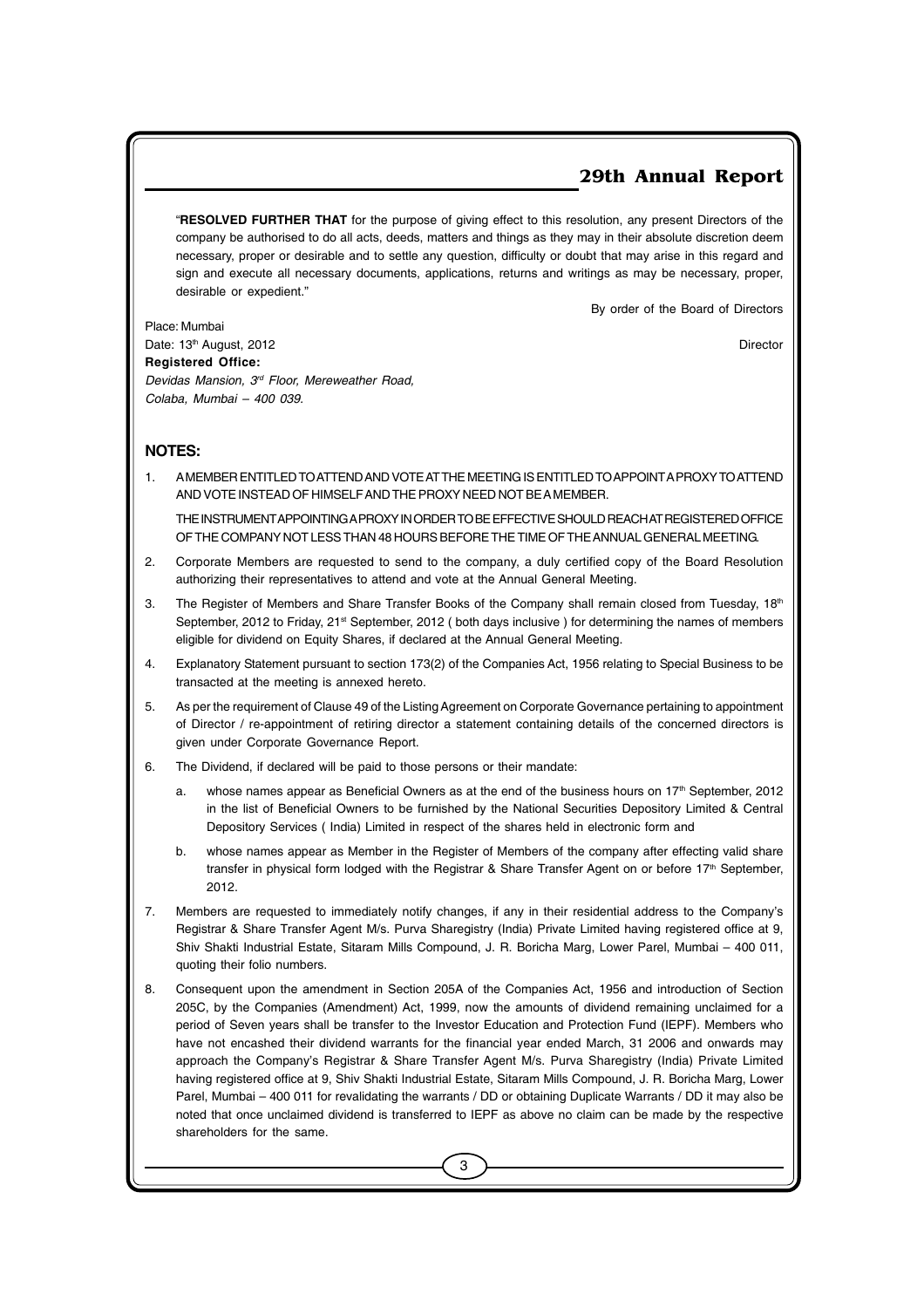- 9. Members / Proxies are requested to bring the attendance slip duly filled for attending the meeting and copy of the Annual Report 2011-12.
- 10. Members seeking any information or clarification on the Annual Report are requested to send in written queries to the company at least one week before the meeting to enable the company to compile the information and provide replies at the meeting.
- 11. The Ministry of Corporate Affairs ( vide circular nos.17/2011 and 18/2011 dated April 21, 2011 and April 29,2011 respectively ) has undertaken a "Green Initiative In Corporate Governance" and allowed companies to share documents with its shareholders through an electronic mode. A recent amendment to the Listing Agreement with the Stock Exchanges permits companies to send soft copies of the Annual Report to all those shareholders who have registered their email address for the said purpose. Members are requested to support this Green Initiative by registering / updating their e-mail addresses for receiving electronic communications.

#### **Annexure to Notice**

#### **Explanatory Statement pursuant to Section 173(2) of the Companies Act, 1956.**

#### **Item No.5**

Mr. Kishore Vussonji, appointed as an Additional Director of the Company with effect from 30<sup>th</sup> July, 2012 by passing of resolution by circulation as provided in section 289 of the Companies Act, 1956 pursuant to the provisions of Articles of Association of the Company and who hold office up to date of this Annual General Meeting under Section 260 of the Companies Act, 1956, and being eligible, offers himself for re-appointment and in respect of whom notice in writing has been received by the Company under section 257 of the Companies Act, 1956, proposing his candidature for the office of Director of the company liable to retire rotation.

The members are requested to consider the resolution and approve the same.

None of the Directors of the company is in any way concerned or interested in the proposed resolution except Mr. Kishore Vussonji

#### **Item No.6**

Mr. Tushar T Tanna is a commerce graduate, having rich management experience in the field of corporate and finance matters. He is in the Board since last 19 years. He is currently involved with day to day administration of affairs of the company.

Subject to the approval of the Shareholders in the Annual General Meeting , the Board of Directors have at their meeting held on 13th August, 2012, pursuant to the recommendation of the remuneration committee, approved the reappointment of Mr. Tushar T. Tanna as Managing Director of the Company for a period of 3 years with retrospective effect from 1st August,2012.

The proposed remuneration will be within overall limit of Schedule XIII of the Companies Act, 1956.

Upon the recommendation of the Remuneration Committee, the Board of Directors at their meeting held on 13th August, 2012 have also decided to fix the remuneration payable to Mr. Tushar T Tanna as Managing Director of the company as follows with effect from 1st August, 2012.

#### **a) Salary:**

Basic Salary of  $\bar{\tau}$  75,000/- per month ( $\bar{\tau}$  9,00,000/- for a year), exclusive of all allowances and perquisites.

#### **b) Perquisites:**

i) Housing : Furnished / unfurnished residential accommodation or house rent allowance up to 40% of salary in lieu thereof. The expenditure incurred by the Company on gas, electricity, water and furnishings shall be valued as per Income Tax Rules, 1962.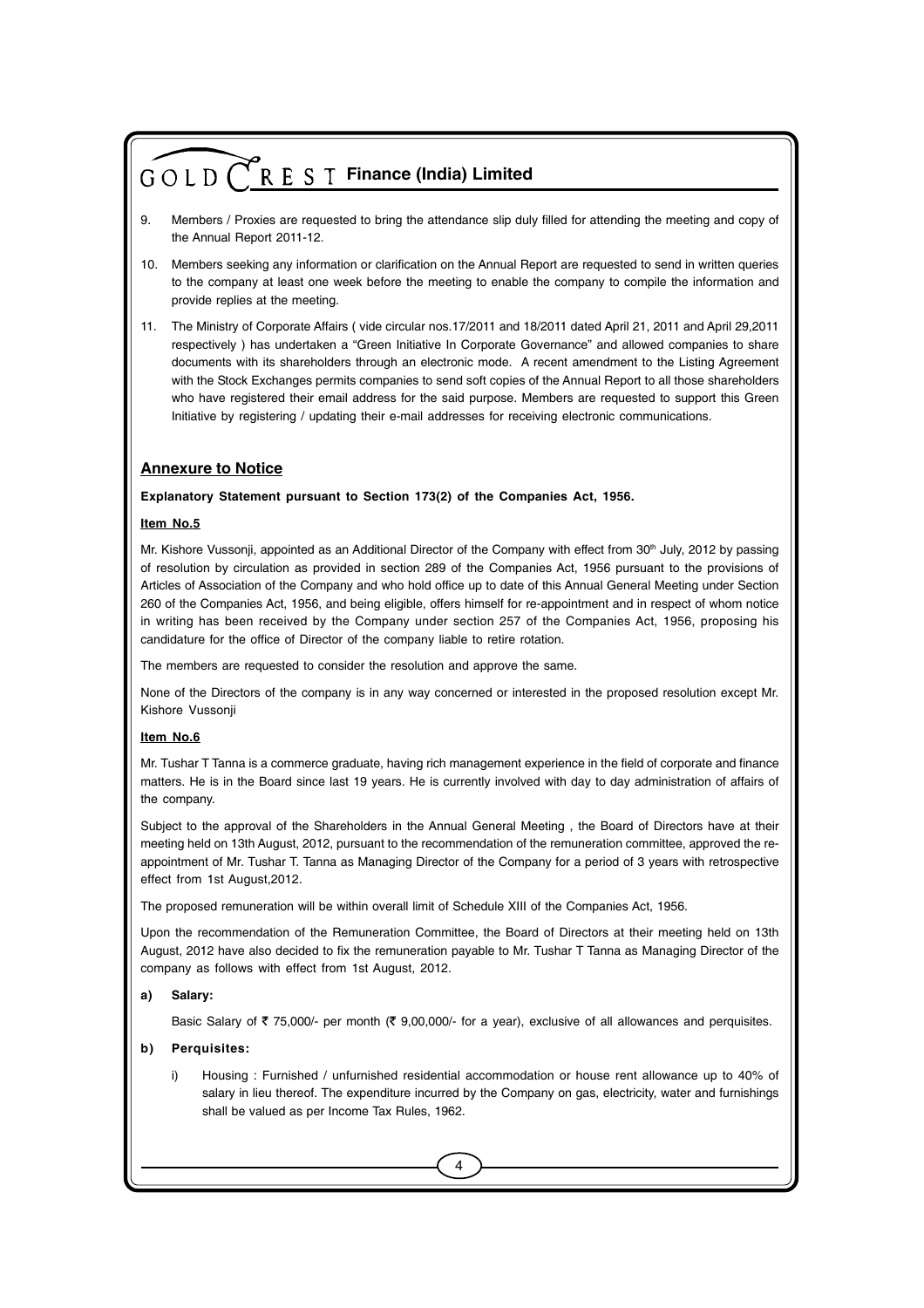- ii) Medical Reimbursement: Actual expenses incurred for self and family. Medical Insurance Premium for self and family under Mediclaim or any of the Schemes.
- iii) Club Fees: Fees for two clubs, including admission and life membership fees.
- iv) Free use of Company's car with driver for the business of the Company. Use of car for private purpose shall be billed by the Company.
- v) Free mobile phone and telephone facility at residence. All personal long distance calls shall be billed by the Company.
- vi) The company shall reimburse actual entertainment and traveling expenses incurred by the managing director in connection with the company's business.

The aggregate remuneration inclusive of salary, bonus, incentive, perquisites and other benefits payable shall always be subject to the overall ceiling laid down in Sections 198 and 309 and other applicable provision of the Companies Act, 1956.

#### **OTHER TERMS:**

- A. The Appointee shall not be entitled to sitting fees for attending meetings of the Board of Directors and/or Committees(s) thereof.
- B. The Appointee shall not be, while he continues to hold office as Managing Director, be liable by rotation.
- C. The Appointee shall not, without Board approval, engage himself in any business, occupation or employment competing with the Company's business.
- D. The Appointee shall not divulge or disclose any confidential information or knowledge obtained by him as to the business or affairs of the Company.
- E. The Appointee shall be entitled to compensation for loss of office on the event, manner and to the extent provided Section 318 of the Act.
- F. In the event of the death of the Appointee during the tenure of his appointment, the Company shall pay to his legal heirs, his full salary and other emoluments for that month and for three months thereafter.
- G. Either party may terminate the Agreement by giving 90 days notice in writing to other without any cause.

#### **MINIMUM REMUNERATION:**

Where in any financial year, the company incurs a loss or its profits are inadequate, the company shall pay the above remuneration by way of salary, commission, incentives, bonus, perquisites and other allowance as a minimum remuneration subject to limits specified under Section II of Part II of Schedule XIII to the Companies Act,1956 ( including any statutory modifications or reenactments thereof, for the time being in force ) or such other limits as may be prescribed by the Government from time to time as minimum remuneration.

The proposed resolution requires approval of members as Ordinary Resolution.

*A copy of the draft Agreement will be available for inspection at the registered office of the Company between 3.00 p.m. and 5.00 p.m. on any working day (Monday to Friday).*

The above may be treated as an abstract of the terms of re-appointment in terms of section 302 of the Companies Act,1956.

None of the Directors except Mr. Tushar T Tanna himself, Mr. Tulsidas J Tanna relatives of him may be considered as concerned or interested in the above resolution.

5

By order of the Board of Directors

Place: Mumbai Date: 13<sup>th</sup> August, 2012 **Director** Director **Registered Office:** *Devidas Mansion, 3rd Floor, Mereweather Road, Colaba, Mumbai – 400 039.*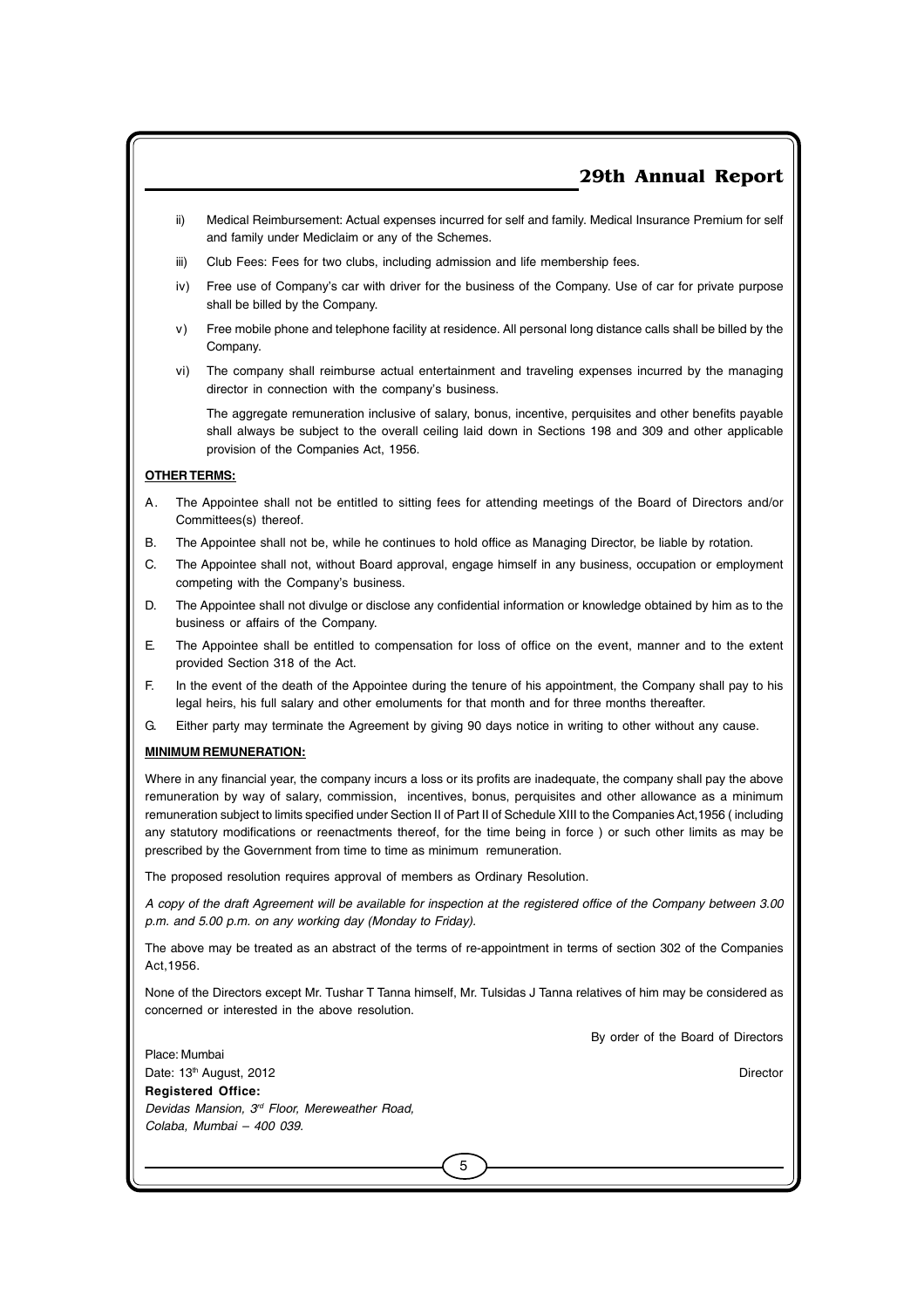#### **DIRECTORS REPORT**

#### **The Members, GOLDCREST FINANCE (INDIA) LIMITED**

Your Directors have pleasure in presenting the TWENTY - NINTH ANNUAL REPORT on the business and operations of your Company and the Audited Statements of Accounts for the Year Ended 31<sup>st</sup> March, 2012.

#### **FINANCIAL RESULTS:**

THE FINANCIAL RESULTS OF THE COMPANY FOR THE YEAR UNDER REVIEW ARE SUMMARISED BELOW:

|                                                                    | <b>Year Ended</b>             | <b>Year Ended</b>             |
|--------------------------------------------------------------------|-------------------------------|-------------------------------|
|                                                                    | 31st March, 2012              | 31st March, 2011              |
|                                                                    | $(7 \text{ ln} \text{ lacs})$ | $(7 \text{ ln} \text{ lacs})$ |
| <b>INCOME</b>                                                      |                               |                               |
| Turnover / Gross Income                                            | 10526.44                      | 2623.70                       |
|                                                                    | 10526.44                      | 2623.70                       |
| <b>EXPENDITURE</b>                                                 |                               |                               |
| Purchases                                                          | 7931.12                       | 2445.94                       |
| Changes in Inventories of Finished Goods                           | 1646.07                       | (837.01)                      |
| <b>Employee Costs</b>                                              | 53.32                         | 34.69                         |
| <b>Finance Charges</b>                                             | 124.24                        | 156.71                        |
| Depreciation                                                       | 246.62                        | 271.51                        |
| Diminution in value of stock                                       | 17.31                         | 63.08                         |
| <b>Administration Costs</b>                                        | 206.24                        | 149.52                        |
|                                                                    | 10224.92                      | 2284.44                       |
| Profit / (Loss) Before Tax                                         | 301.52                        | 339.27                        |
| Less: Provision for Taxation                                       |                               |                               |
| <b>Current Year Tax</b>                                            | 50.00                         | 68.00                         |
| Deferred Tax Liability                                             | 10.45                         | 9.37                          |
| Profit / (Loss) After Tax                                          | 241.07                        | 261.90                        |
| Add: Balance brought forward from previous year                    | 807.25                        | 654.83                        |
|                                                                    | 1048.32                       | 916.74                        |
| Add: Profit / (Loss) transferred from Goldcrest Trade & Mechandise |                               |                               |
| Private Limited (a 100% wholly owned subsidiary of the company)    |                               | (35.04)                       |
|                                                                    | 1048.32                       | 881.70                        |
| Add: Amount recoverable from other beneficiary of                  |                               |                               |
| <b>Goldcrest Realty Trust</b>                                      | (5.22)                        | (3.65)                        |
| Profit / (Loss) available for appropriation                        | 1043.10                       | 878.04                        |
| Appropriation:                                                     |                               |                               |
| Less: Excess Depreciation of Earlier Year W/Off                    | 4.80                          |                               |
| Short Tax provision w/off                                          | (5.34)                        |                               |
| Proposed Dividend on Shares                                        | (75.57)                       | 60.71                         |
| Tax on Dividend                                                    | (12.55)                       | 10.08                         |
| Balance carried to Balance Sheet                                   | 954.44                        | 807.25                        |
|                                                                    | 1043.10                       | 878.04                        |
|                                                                    |                               |                               |

#### **TURNOVER & OPERATIONS:**

The turnover of the company for the year under review is  $\bar{\tau}$  10526.44 lacs, as against  $\bar{\tau}$ 2623.70 lacs in the previous year which in the opinion of the Directors are satisfactory, your Directors are hopeful to improve the growth rate in turnover and profitability in current year. Net Profit after Tax stood at  $\bar{\tau}$  241.07 lacs as against  $\bar{\tau}$  261.90 lacs in the previous year.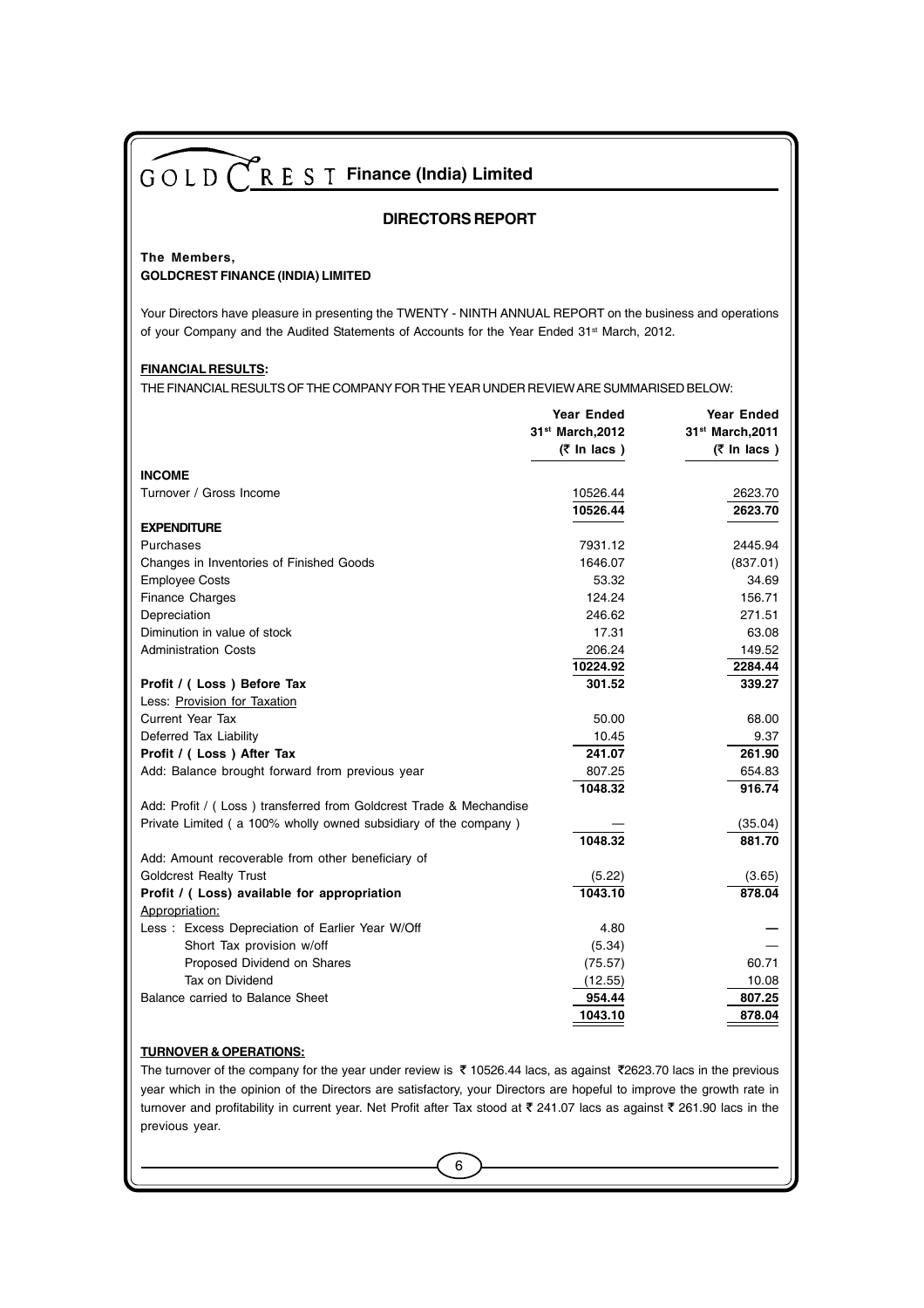#### **INDUSTRIAL SCENARIO:**

The global economy experienced significant volatility during the year. While growth and employment in the US economy appeared to be improving, the crisis in the Euro Zone threatened to plunge the entire world into turmoil. The deleveraging of the European Banks is expected to affect capital flows to emerging markets and the resultant liquidity crunch might drive up interest rates.

During the year under review, India's GDP moderated to 6.5% after growing by 8.4% per annum in both F.Y. 2009-10 and F.Y. 2010-11. While overall global GDP growth has remained tepid, some of the reasons for the slow down in India were due to weak industrial growth and overall deceleration in investments. The service sector, however, continued to be the key growth driver in the Indian economy, achieving 8.7% growth. Inflationary pressures are a key concern for the economy and stood at approximately 6.9% in March 2012. In a bid to contain inflationary expectations, the RBI increased the repo and reverse repo rates by 175 basis points each during the year under review. The slowdown in growth coupled with high interest rates has led to a decline in investment rates.

India continues to be one of the fastest growing real estate markets in the world and is attracting not only domestic real estate developers but also foreign investors especially NRIs. The housing construction industry is poised for double-digit growth in the backdrop of India's large population base, rising income and rapid urbanization. Despite a higher interest rate environment, the demand for home loans remains robust. There is a slow down in the absorption of commercial and IT spaces, which is largely a factor of the overall deceleration in investments and weakened investor sentiment.

The Indian food grain production for the year is estimated at a record high of over 250 million MTN mainly on account of increase in production of rice and wheat. Overall oil seed production was also in the higher side at about 30 million MTN. However, India still continues to import nearly 50% of its requirement of edible oil. India is the world's largest producer, consumer and exporter of spices.

India's capital markets were one of the worst performing emerging markets in FY 2011-12. Rising interest rates, rising cost of fuel, falling industrial output, weakening rupee and policy indecision were just some of the factors that led to this. During the year, the FIIs were marginal sellers of Indian equities, while domestic institutions were strong buyers. The ensuing year looks to be an equally challenging year for equities.

#### **COMPANYS' PERFORMANCE:**

In F.Y. 2011-12 your Company has had an increase in turnover of 300% from F.Y. 2010-11. This is primarily due to an increase in activity in the Commodity Trading and Arbitrage division. Total expenses have also increased in line with the increased turnover; hence the PBT and PAT are relatively in line with that of F.Y. 2010-11. Your Company has been successful in converting its Fully Convertible Debentures in to Equity Shares, thus the Share Capital of the Company has increased from  $\bar{\xi}$  6,07,10,200 in F.Y. 2010-11 to  $\bar{\xi}$ 7,55,67,600 in F.Y. 2011-12 and Reserves and Surpluses has increased from ₹ 15,82,64,276 in F.Y. 2010-11 to ₹ 30,67,12,020 in 2011-12. This has resulted in our Balance Sheet becoming stronger and an improved Debt: Equity Ratio.

In the coming year, your Company plans to focus on expanding its real estate investments into Warehousing projects. A portfolio of such properties along with a consolidation of our existing properties is what has been envisaged for the coming Financial Year.

In the field of Commodity Trading and Arbitrage, at present your Company deals in Castor, Guar, Jeera, Channa and Black Pepper. In the coming year, your Company plans to expand the basket of commodities in which it deals and foray into other commodities such as Barley, Cotton etc. In addition, the expansion of your Company's Real Estate division into Warehousing will result in synergies in the Commodity Trading and Arbitrage business as well.

#### **INTERNAL CONTROLS AND SYSTEMS:**

The company has in place a proper and adequate system of internal control and the same is being reviewed commensurate with its size and nature of operations.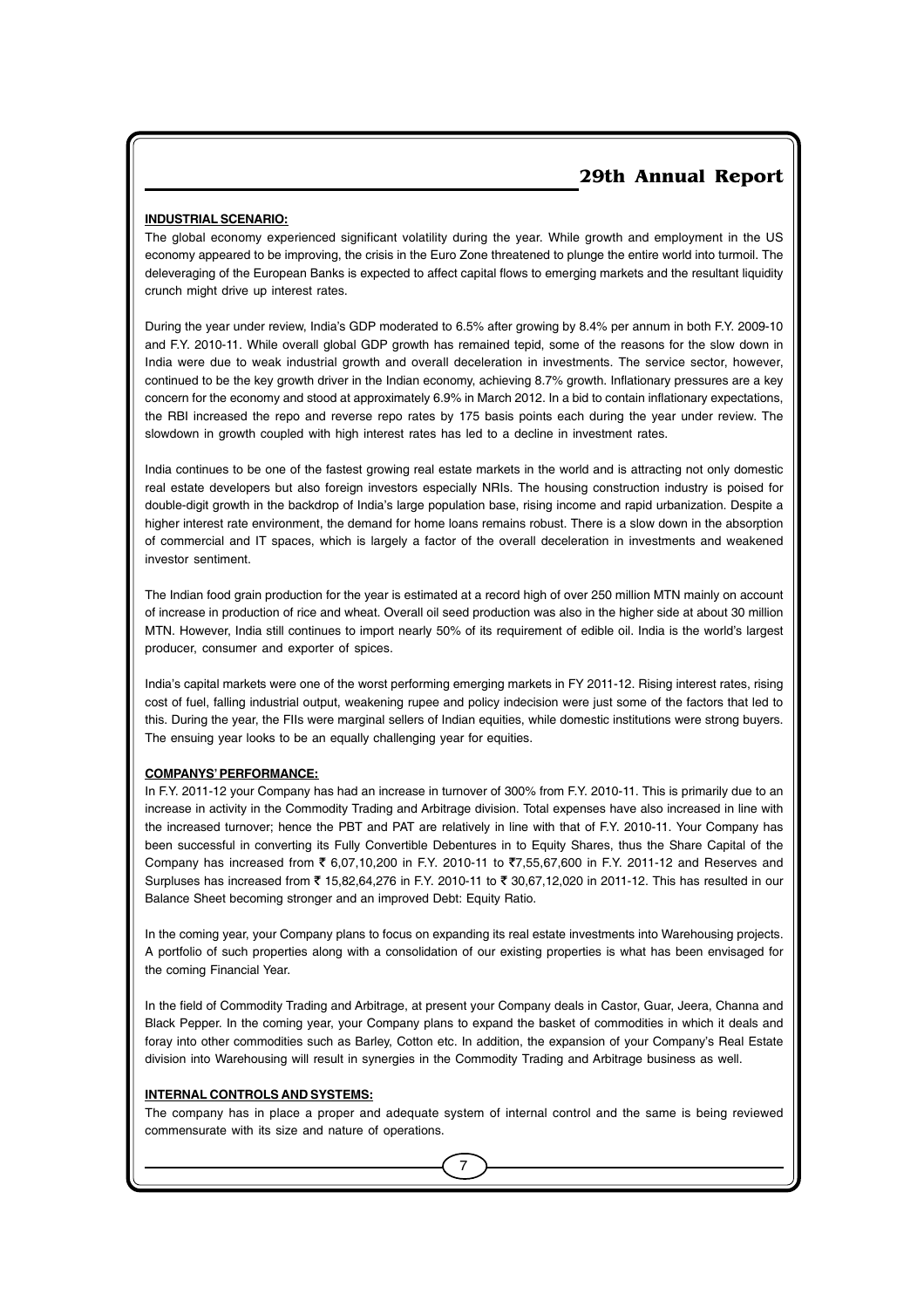#### **CAUTIONARY STATEMENT:**

Having projected fairly achievable expectations, it will not be out of place to indicate that other things remaining equal, economic conditions affecting demand/supply, overall price parity both domestic and overseas, and government regulations, will affect the desired results.

#### **DIVIDEND:**

The Board has recommended a Dividend @ 10% ( $\bar{\tau}$  1/- per share) on Ordinary/Equity Shares for the Year ended 31<sup>st</sup> March, 2012 (previous year @ 10%), subject to the approval by the Shareholders.

#### **LISTING OF 14,85,740 EQUITY SHARES AT RS.10/- EACH ISSUED PURSUANT TO THE SCHEME OF AMALGAMATION OF THE COMPANY WITH 100% WHOLLY OWNED SUBSIDIARY i.e. GOLDCREST TRADE & MERCHANDISE PRIVATE LIMITED**

As you are aware, the Board of Directors of your company vide their Board Meeting held on 10th January, 2012 allotted fresh 14,85,740 Equity shares of  $\overline{510}$  each on non-repatriation basis pursuant to conversion of 1,48,574 Fully Convertible Debentures (FCD) of ₹1000/- each of the company in accordance with the conversion ratio of Ten Equity Shares of `10/- each of the Company for every one such FCD of `1000/- each held by Debenture Holder(s) in the company pursuant to the Scheme of Amalgamation with 100% wholly owned Subsidiary i.e. Goldcrest Trade & Merchandise Private Limited as sanctioned by Hon'ble Bombay High Court. The Company has obtained the Listing Permission on 14<sup>th</sup> February, 2012 and Trading Permission w.e.f. 14<sup>th</sup> March, 2012 from Bombay Stock Exchange Limited for above mentioned 14,85,740 Equity Shares of  $\bar{\tau}$  10/- each.

#### **DIRECTORS:**

To appoint a Director in place of Mr. Tulsidas J. Tanna, who retires by rotation, and being eligible, offers himself for re-appointment.

Mr. Kishore Vussonji was appointed as Additional Director effective from 30<sup>th</sup> July, 2012. He holds the office up to the date of this Annual General Meeting. He does wish to seek appointment as Director of the company.

Mr. Shailesh S. Vaidya resigned from Directorship of the company w.e.f. 1<sup>st</sup> August, 2012 due to pre-occupation. The Directors put on record their appreciation for positive contribution of Mr. Shailesh S. Vaidya towards the progress of the Company.

The term of Mr. Tushar Tanna – Managing Director of the Company is due to expire on 31st July, 2012. The Board of Directors on the recommendation of Remuneration Committee at their Board meeting held on 13<sup>th</sup> August, 2012 reappointed Mr. Tushar Tanna as the Managing Director of the company for a further period of 3 years w.e.f. 1<sup>st</sup> August, 2012, subject to approval of shareholders. A resolution proposing the re-appointment of Mr. Tushar Tanna as the Managing Director with effect from 1<sup>st</sup> August, 2012 will be placed before the shareholders for approval at the ensuing Annual General Meeting.

None of the Company's directors is disqualified from being appointed as a director as specified in Section 274(1)(g) of the Companies Act, 1956.

#### **PUBLIC DEPOSIT:**

Your Company has neither invited nor accepted/renewed any "Deposit" from public within the meaning of the term "Deposits" under the Companies (Acceptance of Deposits) Rules 1975, as amended from time to time.

#### **PARTICULARS OF EMPLOYEES:**

During the year under review none of the employees of the Company was in receipt of remuneration in excess of the limits, specified under Section 217(2A) of the Companies Act, 1956, whether employed for the whole year or part thereof.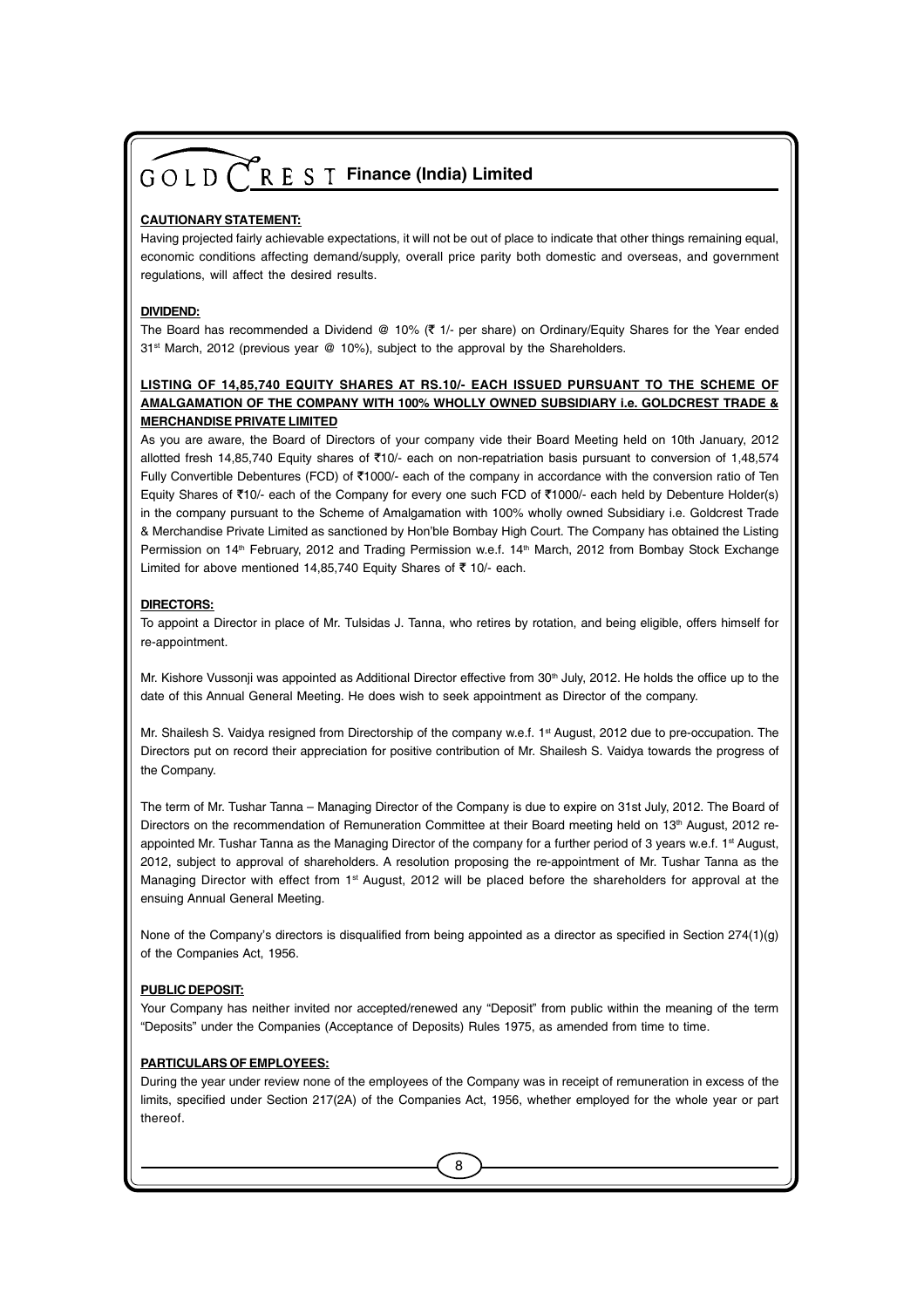#### **CORPORATE GOVERNANCE:**

Pursuant to Clause 49 of the Listing Agreements with the Stock Exchanges, a Management Discussion and Analysis, Corporate Governance Report and Auditors' Certificate regarding compliance of conditions of Corporate Governance are made a part of the Annual Report.

#### **CONSERVATION OF ENERGY, TECHNOLOGYABSORPTION AND FOREIGN EXCHANGE EARNINGS AND OUTGO:**

The information required under Section 217 (1)(e) of the Companies Act, 1956 read with the Companies (Disclosure of particulars in the report of the Board of Directors) Rules, 1988 with regard to Conservation of Energy & Technology absorption is not required to be given, as the same is not applicable to the Company.

| Foreign Exchange Earning | NIL        |
|--------------------------|------------|
| Foreign Exchange Outgo   | ₹4,91,670/ |

#### **DIRECTOR'S RESPONSIBILITY STATEMENT:**

Pursuant to Section 217(2AA) of the Companies Act, 1956, the Directors affirm that;

- i. In the preparation of the Annual Accounts of the Company, the applicable Accounting Standards had been followed.
- The Directors had selected such accounting policies and applied them consistently and made judgments and estimates that are reasonable and prudent so as to give a true and fair view of the state of affairs of the Company at the end of the Financial Year on 31st March, 2012 and Profit or Loss for the year ended as on that date.
- iii. The Directors had taken proper and sufficient care for the maintenance of adequate accounting records in accordance with the provisions of this Act for safeguarding the assets of the company and preventing and detecting fraud and other irregularities.
- iv. The Directors had prepared the Annual Accounts on a going concern basis.

#### **RE-APPOINTMENT OF AUDITORS:**

The retiring Auditors M/s. Ramesh M. Sheth & Associates, Chartered Accountants retire and being eligible u/s 224(1B) of the Companies Act, 1956, offer themselves for re-appointment. The Directors recommend the appointment of M/s. Ramesh M. Sheth & Associates, Chartered Accountants, as the Company's Auditors including that of the Branch.

#### **APPRECIATION:**

Your Directors acknowledge with gratitude the co-operation and assistance given by the Bankers, Distributors, Customers, Investors, Bombay Stock Exchange Ltd., National Securities Depository Ltd., and Central Depository Services (India) Ltd. during the year under review and are confident that your Company will continue to receive such support in the years ahead.

The Directors also wish to thank all the employees for their contribution, support and continued co-operation throughout the year.

9

#### **FOR AND ON BEHALF OF THE BOARD OF DIRECTORS**

Place: Mumbai. Date: 13th August, 2012 **C H A I R M A N**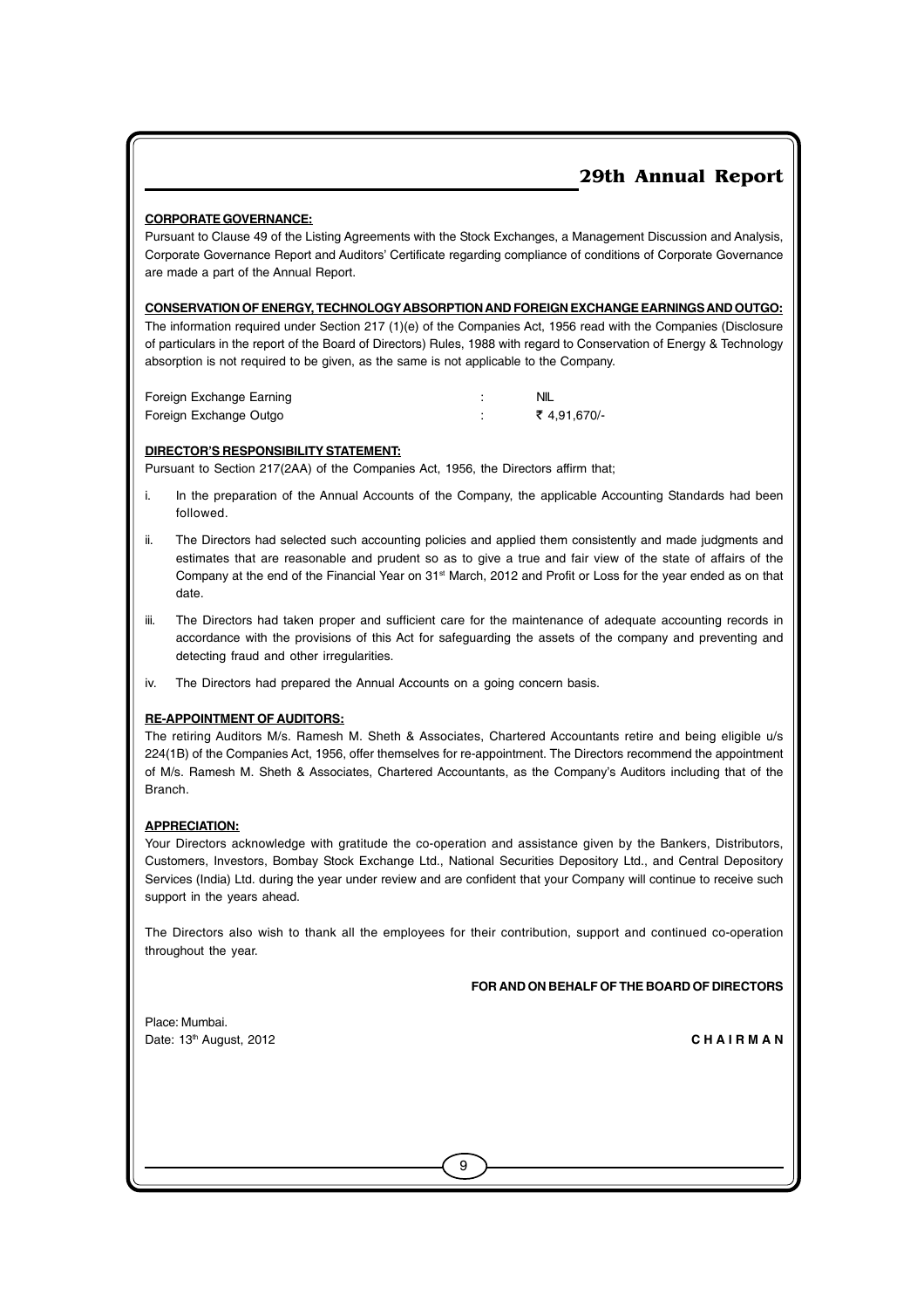#### **CORPORATE GOVERNANCE FOR THE FINANCIALYEAR 2011-12**

#### **1**. **COMPANY'S PHILOSOPHY:**

At Goldcrest Finance (India) Limited, Corporate Governance is an article of faith, that is integral to its core values. The Company's management is a trustee on behalf of shareholders and is driven by attempts to maximize long-term shareholder value. The Company possesses a Board that is fully aware of its fiduciary responsibilities in the widest sense of the term.

#### **2. BOARD OF DIRECTORS:**

The Board of Directors of Goldcrest Finance (India) Limited comprises of Four members, which includes Chairman and Non - Executive Director, one is Managing Director and Executive Director and Two Non-Executive and Independent Directors. The day to day management of the company is conducted by the Managing Director subject to the supervision and overall control of the Board.

(i) The Composition of Board of Directors are as under:-

| Name of the Directors  | Category                                                | <b>Directorship Held</b><br>by the Director in<br><b>Other Companies</b> | <b>No. of Board Committee</b><br>Membership's held in<br>other companies |           |
|------------------------|---------------------------------------------------------|--------------------------------------------------------------------------|--------------------------------------------------------------------------|-----------|
|                        |                                                         |                                                                          | Chairman                                                                 | Member    |
| Mr. Tulsidas J. Tanna  | Chairman &<br>Non-Executive Director                    | 2                                                                        |                                                                          |           |
| Mr. Tushar T. Tanna    | Managing &<br>Executive Director                        | 2                                                                        |                                                                          |           |
| *Mr.Shailesh S. Vaidya | Independent &<br>Non-Executive Director                 | 10                                                                       |                                                                          | 10        |
| Mr. Shirish B. Kamdar  | Independent &<br>Non-Executive Director                 |                                                                          |                                                                          |           |
| **Mr. Kishore Vussonji | Additional Director -<br>Independent &<br>Non-Executive | 5                                                                        | ΝA                                                                       | <b>NA</b> |

**Note:**

- (1) Private Limited Companies, Foreign Companies and Companies constituted under Section 25 of the Companies Act, 1956 are excluded for the above purpose.
- (2) Only Audit Committee, investors Grievance Committee and Remuneration Committee (excluding Committee's formed with the Goldcrest Finance (India) Limited) are considered for the purpose of committee position as per Listing Agreements.
- \* Mr. Shailesh S Vaidya resigned from directorship w.e.f 1st August, 2012

\*\* Mr. Kishore Vussonji appointed as an Additional Director w.e.f. 30<sup>th</sup> July, 2012

(ii) No. of Board Meetings held in the Financial Year 2011-2012 and dates on which held

During the year, the Board of Directors of Goldcrest Finance (India) Limited met Six times on 12<sup>th</sup> May, 2011, 9<sup>th</sup> August, 2011, 11<sup>th</sup> November, 2011, 31<sup>st</sup> December, 2011, 10<sup>th</sup> January, 2012 & 14<sup>th</sup> February, 2012. The gap between two meetings did not exceed four months. The Board of Directors also passed Circular Resolution on dated 07<sup>th</sup> October, 2011 during the year, under review.

Attendance of each Director at the Board Meetings and the Last Annual General Meeting:

| Name of the<br><b>Directors</b> | <b>No.of Board Meetings</b><br>Attended | Attendance at<br>last AGM |  |
|---------------------------------|-----------------------------------------|---------------------------|--|
| Mr.Tulsidas J.Tanna             | 6                                       | Yes                       |  |
| Mr.Tushar T.Tanna               | 5                                       | Yes                       |  |
| *Dr.Amritlal C Shah             |                                         | <b>No</b>                 |  |
| **Mr.Shailesh S Vaidya          | 6                                       | No.                       |  |
| Mr. Shirish B. Kamdar           | 6                                       | Yes                       |  |
| *** Mr. Kishore Vussonji        | <b>NA</b>                               | NA.                       |  |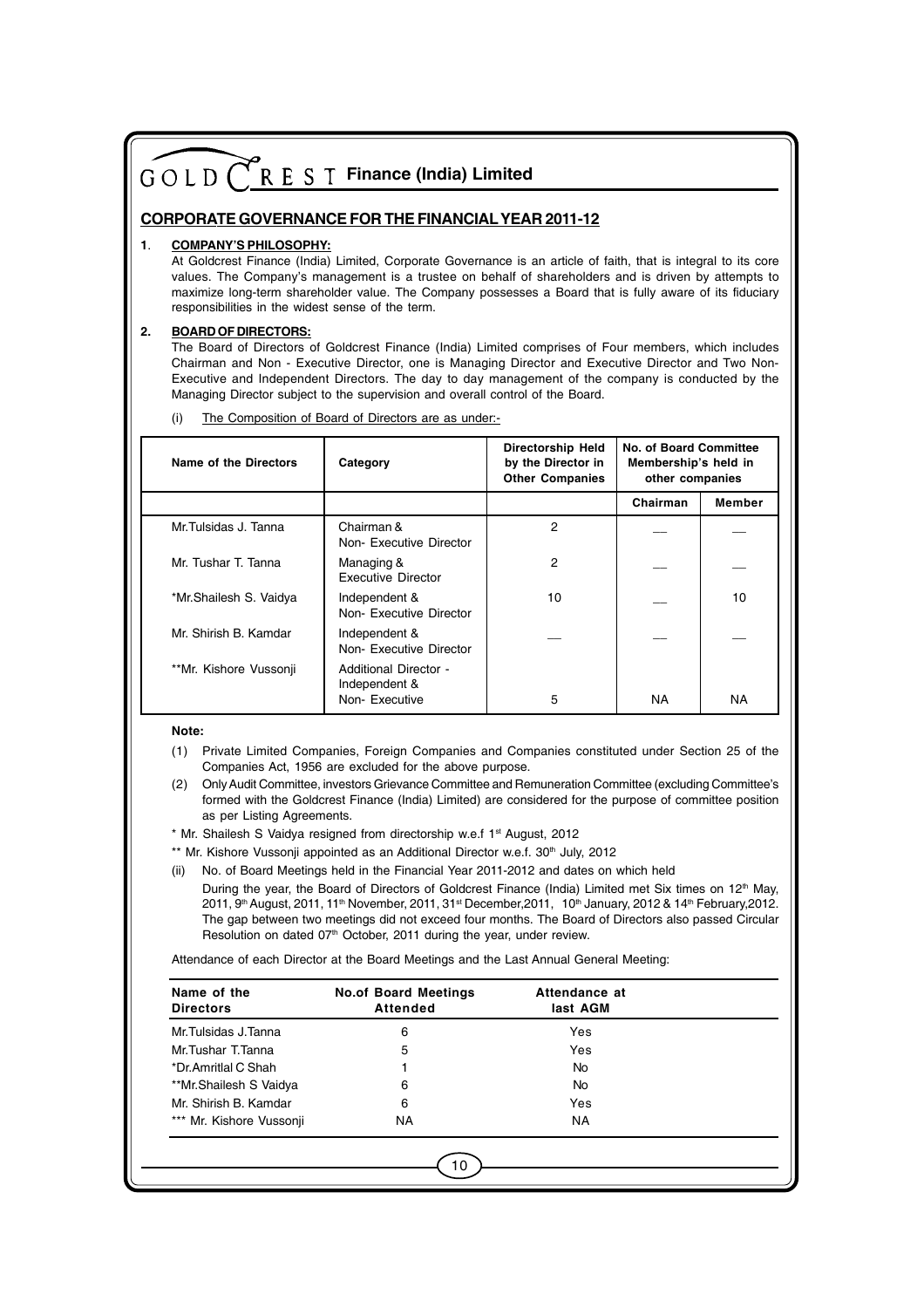$*$  Dr.Amritlal C Shah cease directorship w.e.f. 16<sup>th</sup> January, 2012

\*\* Mr.Shailesh S Vaidya resigned from directorship w.e.f 1st August, 2012

\*\*\* Mr. Kishore Vussonji Appointed as an Additional Director w.e.f. 30<sup>th</sup> July, 2012.

**Details of Directors seeking appointment/re-appointment at the forthcoming Annual General Meeting (Pursuant to Clause 49 of the Listing Agreement)**

| <b>Particulars</b>                                                                                                                                       | Mr. Kishore Vussonji                                                                                                                      | Mr. Tushar T. Tanna                                      | Mr. Tulsidas J. Tanna                                               |
|----------------------------------------------------------------------------------------------------------------------------------------------------------|-------------------------------------------------------------------------------------------------------------------------------------------|----------------------------------------------------------|---------------------------------------------------------------------|
| Date of Birth                                                                                                                                            | 18th September, 1946                                                                                                                      | 29th May, 1954                                           | 15th January, 1928                                                  |
| Date of Appointment                                                                                                                                      | 30th July, 2012                                                                                                                           | 5th November, 1993                                       | 5th November, 1993                                                  |
| <b>Expertise in functional areas</b>                                                                                                                     | Legal                                                                                                                                     | Finance, Agro Commodity<br>& Investment Services         | Agro Commodity &<br><b>Investment Services</b>                      |
| Directorship in other<br><b>Public Limited Companies*</b>                                                                                                | Comfund Consulting Limited<br>Krishna Ventures Limited<br><b>Sunteck Realty Limited</b><br>Weizmann Forex Limited<br>Karma Energy Limited | Tanna Builders Limited<br><b>Bhor Industries Limited</b> | Quest Academy<br>Limited<br>Goldcrest Software<br>Solutions Limited |
| <b>Membership of Committees</b><br>in other Public Limited<br>Companies (includes only<br>Audit and Shareholders'/<br>Investors' Grievance<br>Committee) |                                                                                                                                           |                                                          |                                                                     |
| No. of shares held<br>in the Company                                                                                                                     | NIL                                                                                                                                       | 418                                                      | 17,91,983                                                           |

\*Note: Excludes Directorship in Private Limited Companies, Foreign Companies and Government Bodies.

#### **Code of Conduct**

The Board has formulated a code of conduct for the Board members and senior management of the company. All Board members and senior management personnel have affirmed the compliance with the code on annual basis

#### 3. **AUDIT COMMITTEE**

The Audit Committee as constituted by the Board of Directors Comprised of the following:

| Name of the Directors   | Category                                  | <b>No.of Meeting</b> |          |
|-------------------------|-------------------------------------------|----------------------|----------|
|                         |                                           | Held                 | Attended |
| * Dr. Amritlal C. Shah  | Non - Executive &<br>Independent Director | 4                    |          |
| ** Mr.Shailesh S.Vaidya | Non - Executive &<br>Independent Director | 4                    | 4        |
| Mr.Tushar T.Tanna       | Managing &<br><b>Executive Director</b>   | 4                    | 4        |
| Mr. Shirish B. Kamdar   | Non - Executive &<br>Independent Director | 4                    | 4        |
| Mr. Kishore Vussonji    | Non - Executive &<br>Independent Director | NA                   | ΝA       |

Dr. Amritlal C Shah cease membership w.e.f. 16<sup>th</sup> January, 2012

\*\* Mr.Shailesh S Vaidya resigned from membership w.e.f 1<sup>st</sup> August, 2012

\*\*\* Mr. Kishore Vussonji appointed as a member w.e.f. 30<sup>th</sup> July, 2012.

#### **THE TERMS OF REFERENCE:**

The term of reference of the Audit Committee were extensive and included all that was mandated in Clause 49 of the Listing Agreement and Section 292A of the Companies Act, 1956. Apart from overseeing and monitoring the financial reporting system within the Company and considering the Un-audited and audited financial results of the relevant quarter, half year and the year before being adopted by the Board. The Audit Committee focused on topics such as review of annual budgets, annual internal audit plan, legal compliance reporting system, review of investment guidelines, compliance of segment-wise reporting, review of the internal control systems,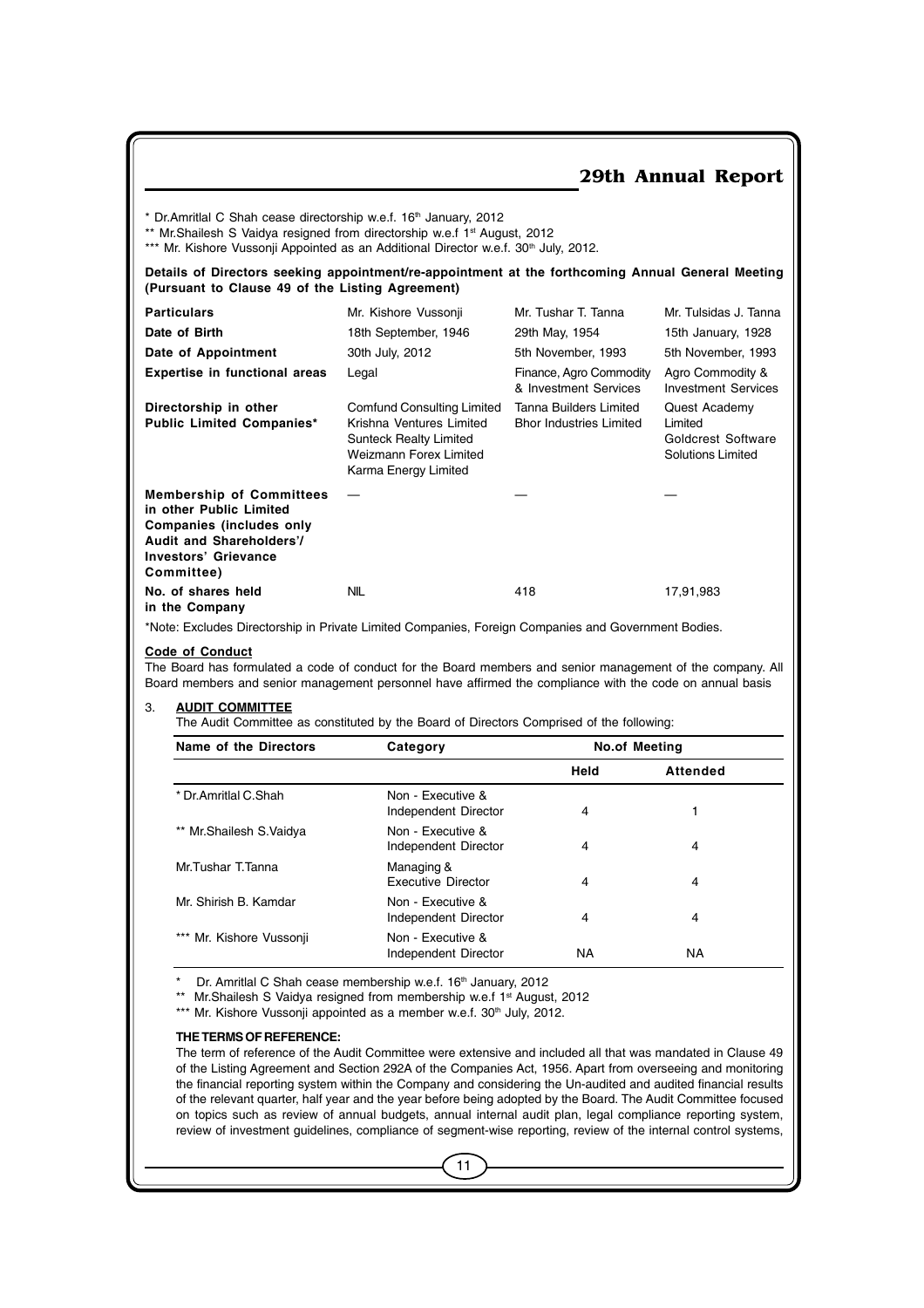|    | $G \circ L D$ $\bigcap R E S T$ Finance (India) Limited                                                                                                                                                                                                                                                                                               |                                         |                                                                                                                                                                                                                        |  |  |  |
|----|-------------------------------------------------------------------------------------------------------------------------------------------------------------------------------------------------------------------------------------------------------------------------------------------------------------------------------------------------------|-----------------------------------------|------------------------------------------------------------------------------------------------------------------------------------------------------------------------------------------------------------------------|--|--|--|
|    |                                                                                                                                                                                                                                                                                                                                                       |                                         |                                                                                                                                                                                                                        |  |  |  |
|    | major accounting policies and practices, compliance with accounting standards and risk management. The<br>Committee also continued to advise the management on areas where a greater internal audit focus was<br>needed and on new areas to be taken up for audit purpose.                                                                            |                                         |                                                                                                                                                                                                                        |  |  |  |
| 4. | <b>REMUNERATION COMMITTEE:</b><br>The Remuneration Committee at present comprises as follows:                                                                                                                                                                                                                                                         |                                         |                                                                                                                                                                                                                        |  |  |  |
|    | <b>NAME OF DIRECTORS</b>                                                                                                                                                                                                                                                                                                                              | <b>CATEGORY</b>                         |                                                                                                                                                                                                                        |  |  |  |
|    | Mr. Tulsidas J. Tanna<br>Dr. Amritlal C. Shah *<br>Mr. Shailesh S. Vaidya **<br>Mr. Shirish B. Kamdar<br>Mr. Kishore M. Vussonji ***                                                                                                                                                                                                                  |                                         | Non - Executive Director<br>Independent & Non-Executive Director<br>Independent & Non-Executive Director<br>Independent & Non-Executive Director<br>Independent & Non-Executive Additional Director                    |  |  |  |
|    | The Remuneration Committee reviews the remuneration package of Executive Director of the Company.<br>* Dr. Amritlal C. Shah cease membership w.e.f. 16 <sup>th</sup> January, 2012<br>** Mr. Shailesh S. Vaidya resigned from membership w.e.f 1 <sup>st</sup> August, 2012<br>*** Mr. Kishore Vussonji appointed as a member w.e.f. 30th July, 2012. |                                         |                                                                                                                                                                                                                        |  |  |  |
|    | Details of remuneration paid to Executive Director for the year:                                                                                                                                                                                                                                                                                      |                                         | Mr. Tushar T. Tanna, Managing Director - salary of ₹6,00,000/- p. a. (exclusive of all allowances and perquisites)                                                                                                     |  |  |  |
|    | SITTING FEES PAID TO DIRECTORS:                                                                                                                                                                                                                                                                                                                       |                                         |                                                                                                                                                                                                                        |  |  |  |
|    | <b>NAME OF DIRECTOR</b>                                                                                                                                                                                                                                                                                                                               |                                         | <b>SITTING FEES PAID ₹</b>                                                                                                                                                                                             |  |  |  |
|    | Mr.Tulsidas J.Tanna<br>60,000                                                                                                                                                                                                                                                                                                                         |                                         |                                                                                                                                                                                                                        |  |  |  |
|    | Mr.Shailesh S. Vaidya<br>Dr.Amritlal C Shah                                                                                                                                                                                                                                                                                                           |                                         | 60,000<br>10,000                                                                                                                                                                                                       |  |  |  |
|    | Mr. Shirish B. Kamdar                                                                                                                                                                                                                                                                                                                                 |                                         | 60,000                                                                                                                                                                                                                 |  |  |  |
|    | <b>TOTAL</b>                                                                                                                                                                                                                                                                                                                                          |                                         | 1,90,000                                                                                                                                                                                                               |  |  |  |
| 5. | <b>SHARE HOLDERS / INVESTORS GRIEVANCE COMMITTEE:</b><br>Shares, issue of duplicate Share certificates non-receipt of dividend, Annual Report etc.<br>The Composition of the committee is as under:                                                                                                                                                   |                                         | The Board has set up a committee headed by the Chairman of the Company for redressal of shareholders<br>complaints inter-alia to look into the issues relating to Shareholders, including transfer and transmission of |  |  |  |
|    | <b>NAME OF THE DIRECTORS</b>                                                                                                                                                                                                                                                                                                                          | <b>CATEGORY</b>                         |                                                                                                                                                                                                                        |  |  |  |
|    | Mr.Tulsidas J. Tanna                                                                                                                                                                                                                                                                                                                                  | Chairman                                |                                                                                                                                                                                                                        |  |  |  |
|    | Dr.Amritlal C. Shah - *<br>Mr.Shailesh S. Vaidya **                                                                                                                                                                                                                                                                                                   | Member<br>Member                        |                                                                                                                                                                                                                        |  |  |  |
|    | Mr.Shirish B. Kamdar                                                                                                                                                                                                                                                                                                                                  | Member                                  |                                                                                                                                                                                                                        |  |  |  |
|    | Mr. Kishore M. Vussonji - ***                                                                                                                                                                                                                                                                                                                         | Member                                  |                                                                                                                                                                                                                        |  |  |  |
|    | Dr.Amritlal C Shah cease membership w.e.f. 16th January, 2012<br>Mr. Shailesh S Vaidya resigned from membership w.e.f 1 <sup>st</sup> August, 2012<br>$***$<br>*** Mr. Kishore Vussonji appointed as a member w.e.f. 30 <sup>th</sup> July, 2012.                                                                                                     |                                         |                                                                                                                                                                                                                        |  |  |  |
|    | During the year under review there are no pending complaints.<br>Name and Designation of the Compliance Officer. Mr. Tushar T. Tanna (Managing Director)<br>Details of Complaints received etc. during the year 2011-12:                                                                                                                              |                                         |                                                                                                                                                                                                                        |  |  |  |
|    |                                                                                                                                                                                                                                                                                                                                                       |                                         |                                                                                                                                                                                                                        |  |  |  |
|    | Nature of Complaints /<br>queries                                                                                                                                                                                                                                                                                                                     | No. of Complaints /<br>queries received | No. of complaints not solved<br>to the satisfaction of shareholders                                                                                                                                                    |  |  |  |
|    | Transfer of shares                                                                                                                                                                                                                                                                                                                                    | NIL                                     | <b>NIL</b>                                                                                                                                                                                                             |  |  |  |
|    | Non-receipt of Annual Report                                                                                                                                                                                                                                                                                                                          | NIL.                                    | <b>NIL</b>                                                                                                                                                                                                             |  |  |  |
|    | Non-receipt of dividend warrants                                                                                                                                                                                                                                                                                                                      | NIL                                     | <b>NIL</b>                                                                                                                                                                                                             |  |  |  |
|    | Pending share transfers                                                                                                                                                                                                                                                                                                                               | NIL.                                    | <b>NIL</b>                                                                                                                                                                                                             |  |  |  |
|    | DP and Others                                                                                                                                                                                                                                                                                                                                         | NIL                                     | <b>NIL</b>                                                                                                                                                                                                             |  |  |  |
|    |                                                                                                                                                                                                                                                                                                                                                       |                                         |                                                                                                                                                                                                                        |  |  |  |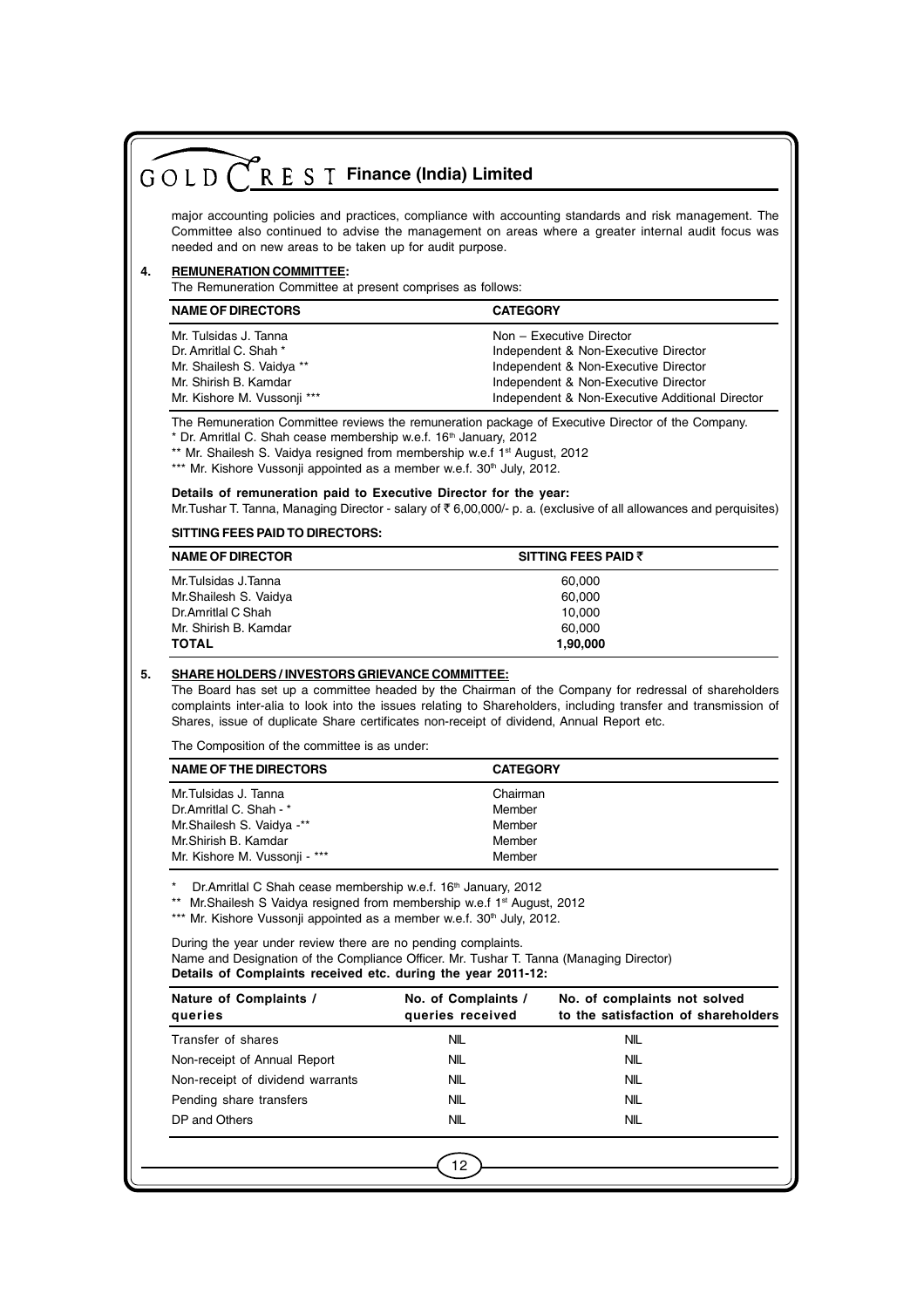#### **6. GENERAL BODY MEETINGS**

The Annual General Meetings (AGMs) of the Company have been held at the following places in the last three years

| <b>Financial</b><br>Year | Date       | Time       | Venue                                                                                      | <b>Whether Special</b><br><b>Resolution Passed</b>                                                                                                                                                                                                                                                                                          |
|--------------------------|------------|------------|--------------------------------------------------------------------------------------------|---------------------------------------------------------------------------------------------------------------------------------------------------------------------------------------------------------------------------------------------------------------------------------------------------------------------------------------------|
| 2008-09                  | 18.09.2009 | 10.00 a.m. | Regd.Office at Devidas Mansion,<br>3rd Floor, Mereweather Road,<br>Colaba, Mumbai -400039  | Yes<br>(To Re-Appointment of<br>Mr. Tushar Tanna as<br>Managing Director)                                                                                                                                                                                                                                                                   |
| 2009-10                  | 18.09.2010 | 10.00 a.m. | Regd. Office at Devidas Mansion,<br>3rd Floor, Mereweather Road,<br>Colaba, Mumbai -400039 | Yes                                                                                                                                                                                                                                                                                                                                         |
| $2010 - 11$              | 21.12.2011 | 10.30 a.m. | Regd. Office at Devidas Mansion,<br>3rd Floor, Mereweather Road,<br>Colaba, Mumbai -400039 | Yes<br>Pursuant to provision of<br>٠<br>Section 81(1A) Issue and allot<br>of 1,48,574 Fully Convertible<br>Debentures ("FCD") of<br>Rs.1000/- each to the FCD<br>holder of Goldcrest Trade and<br>Merchandise Private Limited<br>pursuant to sanctioned<br>scheme of amalgamation<br>under section 391 to 394 of<br>the Companies Act, 1956 |
|                          |            |            |                                                                                            | Investment in share<br>capital of the company by<br>NRI's and PIOs under portfolio<br>investment scheme to the<br>extent of 24% on repatriation<br>basis or otherwise and in any<br>other case up to 49% of the<br>paid up share capital of the<br>company.                                                                                 |

All Special Resolutions set out in the respective Notices were passed unanimously on a show of hands by the shareholders present at the meeting. For the year ended 31st March, 2012, there has been no ordinary or special resolution passed by company's shareholders through postal ballot. At the ensuing Annual General Meeting, there is no resolution proposed to be passed through postal ballot.

#### **7. DISCLOSURES**

There are no internal significant related party transaction made by the Company with promoters, Directors, the management or their relatives and their subsidiaries that may have a potential conflict with the interest of the Company at large. Transactions with the related parties are disclosed in Note No. 27 (7) in the Notes to Accounts of Annual Report.

There has not been any non-compliance by the Company or penalties, strictures imposed on the company by any Stock Exchange or SEBI or any statutory authority, or any matter related to capital markets during the last three years.

#### 8. **MEANS OF COMMUNICATION**

| Whether half yearly report<br>sent to Shareholders  | ÷    | No. As the quarterly results of the company are published in<br>Newspapers |
|-----------------------------------------------------|------|----------------------------------------------------------------------------|
| Newspaper in which Quarter Results<br>are Published | - 11 | Business Standard (English)<br>& Mahanayak (Marathi)                       |
| Website if any at which results<br>are published    |      | www.goldcrestgroup.com                                                     |
|                                                     |      | 13                                                                         |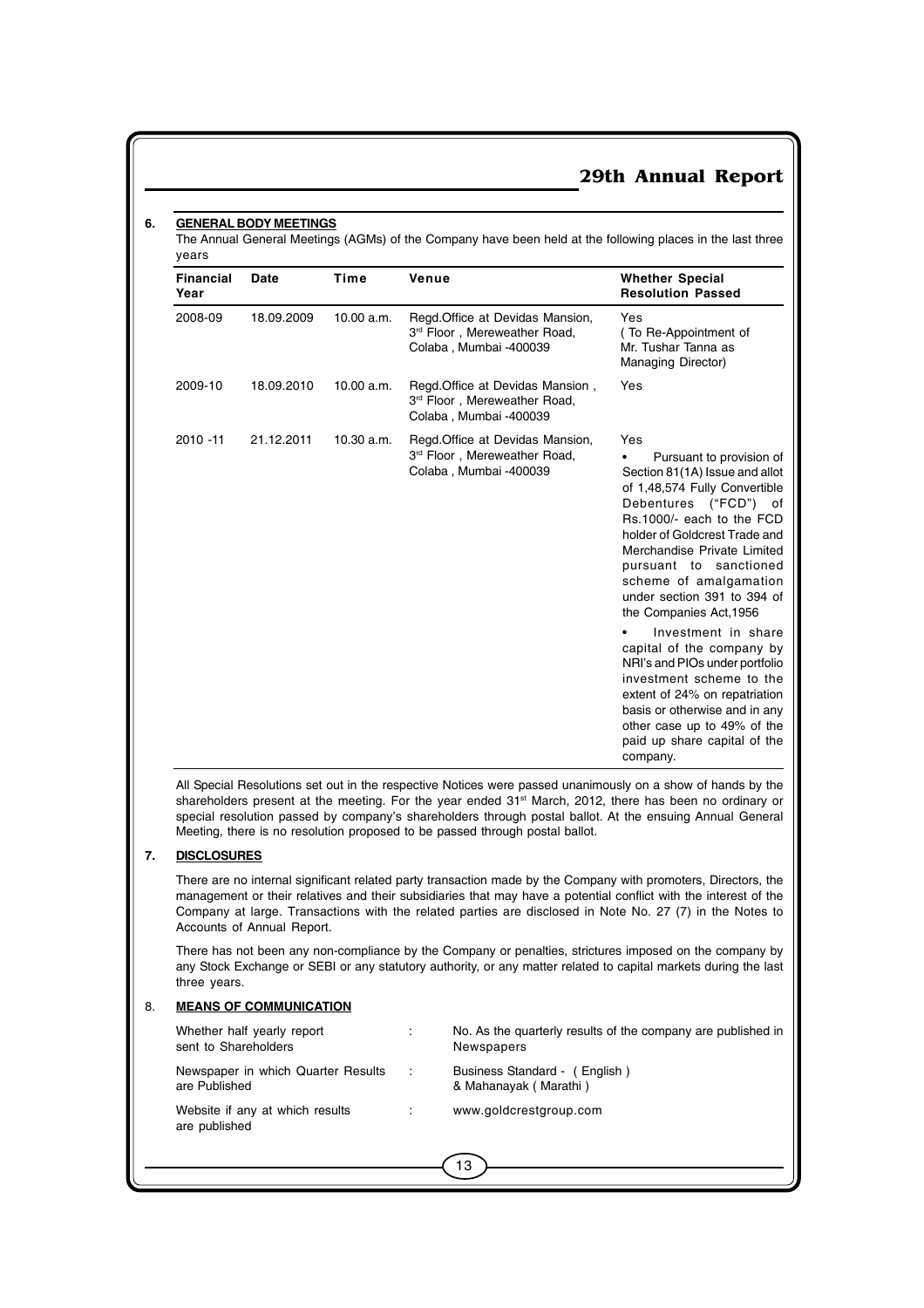|    | $\bigwedge^{\bullet}$ R E S T Finance (India) Limited<br>GOLD(                                                                                                              |     |                                                                                       |  |  |
|----|-----------------------------------------------------------------------------------------------------------------------------------------------------------------------------|-----|---------------------------------------------------------------------------------------|--|--|
|    | The presentation made to institutional<br>No. presentation had been made to institutional investors<br>$\mathbb{R}^n$<br>or to the analysts<br>investors or to the analysts |     |                                                                                       |  |  |
|    | Whether Management Discussion &<br>analysis is a part of Annual Report or not                                                                                               | Yes |                                                                                       |  |  |
| 9. | <b>GENERAL SHAREHOLDRS' INFORMATION</b><br>Date and Time of 29 <sup>th</sup> Annual General Meeting                                                                         |     | 21st September, 2012 at 10.00 a.m.                                                    |  |  |
|    | Venue                                                                                                                                                                       |     | Devidas Mansion, 3 <sup>rd</sup> Floor, Mereweather Road,<br>Colaba, Mumbai - 400039. |  |  |
|    | <b>Financial Year</b>                                                                                                                                                       |     | 01.04.2011 to 31.03.2012                                                              |  |  |
|    | <b>Book Closure Date</b>                                                                                                                                                    |     | 18th September, 2012 to 21 <sup>st</sup> September, 2012                              |  |  |
|    | <b>Dividend Payment Dates</b>                                                                                                                                               | ÷   | on or after 21 <sup>st</sup> September, 2012                                          |  |  |
|    | Stock Exchange where the                                                                                                                                                    |     | Bombay Stock Exchange Limited                                                         |  |  |
|    | Company's shares are listed                                                                                                                                                 |     | Phiroze Jeejeebhoy Towers, Dalal Street,<br>Mumbai - 400001                           |  |  |
|    | Payment of Listing Fees                                                                                                                                                     | ÷   | Paid upto Financial Year 2012-13                                                      |  |  |
|    | Stock Code - Physical                                                                                                                                                       |     | 505576                                                                                |  |  |
|    | ISIN Number for NSDL & CDSL                                                                                                                                                 |     | INE505D01014                                                                          |  |  |

#### **Market Price Data:**

Market price data: High, Low (based on the closing prices) of shares traded during each month in the last financial year.

| Month 2010-11 | High  | Low   |  |
|---------------|-------|-------|--|
| April ' 11    | 27.80 | 25.20 |  |
| May '11       | 35.35 | 26.30 |  |
| June '11      | 28.95 | 22.25 |  |
| July ' 11     | 30.45 | 24.65 |  |
| August '11    | 29.20 | 24.10 |  |
| September '11 | 28.55 | 23.40 |  |
| October '11   | 24.55 | 22.20 |  |
| November '11  | 23.10 | 19.95 |  |
| December '11  | 21.85 | 20.85 |  |
| January '12   | 26.45 | 22.90 |  |
| February '12  | 34.15 | 23.85 |  |
| March '12     | 36.20 | 29.95 |  |

#### **Registrar & Share Transfer Agents;**

Purva Sharegistry (India) Pvt. Ltd. Regd. Office: 9,Shiv Shakti Industrial Estate, Gr.Floor,Sitaram Mill Compound, J.R.Boricha Marg,Lower Parel, Mumbai 400 011 Tel. No. 2301 6761 / 2301 8261 Fax No. 2301 2517 Email. busicomp@vsnl.com

#### **Share Transfer System**

Share transfer in physical form can be lodged with Purva Sharegistry (India) Pvt. Ltd., at the above mentioned address.

The Transfers are normally processed within stipulated time period from the date of receipt, if the documents are complete in all respects.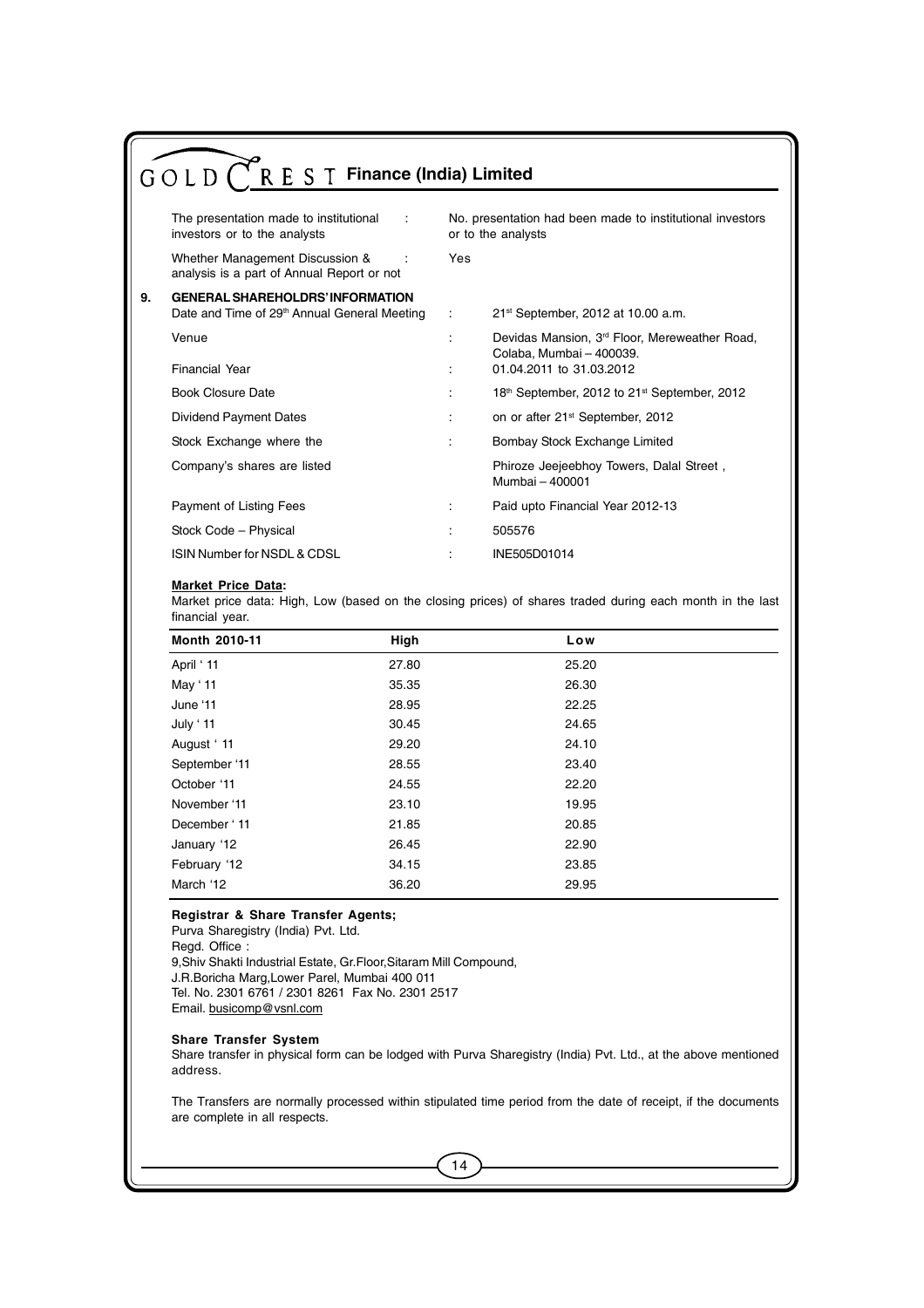| Number of Ordinary<br>Shares held. | No.of<br><b>Shareholders</b> | $%$ of<br><b>Shareholders</b> | No.of<br>Shares held | $%$ of<br><b>Shares held</b> |
|------------------------------------|------------------------------|-------------------------------|----------------------|------------------------------|
| <b>Upto 5000</b>                   | 739                          | 77.30                         | 181142               | 2.40                         |
| 5001 to 10000                      | 113                          | 11.82                         | 99536                | 1.32                         |
| 10001 to 20000                     | 30                           | 3.14                          | 45744                | 0.61                         |
| 20001 to 30000                     | 21                           | 2.20                          | 54937                | 0.73                         |
| 30001 to 40000                     | 5                            | 0.52                          | 18731                | 0.25                         |
| 40001 to 50000                     | 11                           | 1.15                          | 53560                | 0.71                         |
| 50001 to 100000                    | 12                           | 1.26                          | 111521               | 1.48                         |
| 100001 and above                   | 25                           | 2.62                          | 6991589              | 92.52                        |
| <b>Total</b>                       | 956                          | 100.00                        | 7556760              | 100.00                       |

#### **DISTRIBUTION OF SHAREHOLDING AS ON 31ST MARCH, 2012 IS AS FOLLOWS:**

#### **SHAREHOLDING PATTERN AS ON 31ST MARCH,2012 IS AS FOLLOWS:**

| Category                                    | Number of<br>Shares held | Percentage of<br>Share holding |  |
|---------------------------------------------|--------------------------|--------------------------------|--|
| Promoters & Associates Companies            | 4553265                  | 60.25                          |  |
| Indian Public                               | 580516                   | 7.68                           |  |
| Companies (other than Associates Companies) | 329234                   | 4.36                           |  |
| <b>Flis</b>                                 |                          |                                |  |
| OCBs and NRIs                               | 2093745                  | 27.71                          |  |
| <b>Mutual Funds</b>                         |                          |                                |  |
| <b>Banks &amp; Financial Institutions</b>   |                          |                                |  |
| Total                                       | 7556760                  | 100                            |  |

#### **Dematerialisation of Shares and Liquidity:**

The Company has arrangements with National Securities Depository Ltd. (NSDL) as well as the Central Depository Services Ltd.(CDSL) for demat facility. 94.90% of the Company's Share Capital is dematerialised as on 31.03.2012.

**Outstanding GDRs/ADRs/Warrants of any Convertible instruments, conversion date and likely impact on equity: N.A.**

**Address of Correspondence:** Devidas Mansion, 3<sup>rd</sup> Floor, Mereweather Road, Colaba, Mumbai 400 039

**Branch Offices:**<br>(1) 701, Crossway Complex Jamnagar – 361008 Jodhpur 34<br>Gujarat **Galax** Rajasthan Gujarat **Gujarat** Rajasthan **Rajasthan** 547, Shaktinagar,

(2) A-11, Basni Anaj Mandi (3) Chandaushi Branch<br>Jodhpur 342009 (2/0, Ashok Sharma,

Dist.Muradabad, Chandaushi (U.P.)

(4) Kochi Branch V1/1300, Indian Chamber Road, Kochi, Kerala

 **For and on behalf of the Board of Directors**

 **Chairman**

Mumbai 13th August, 2012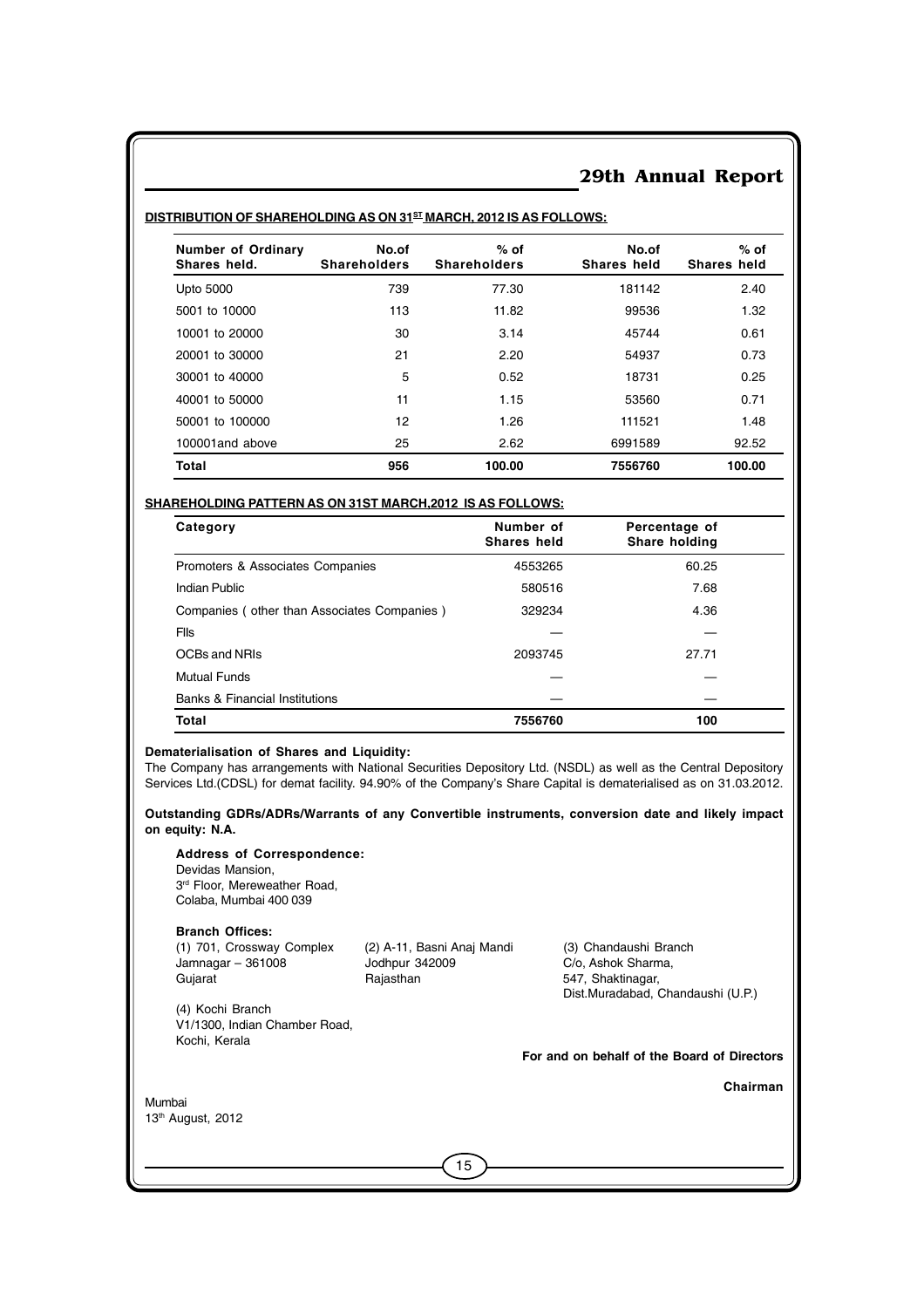### **AUDITORS' CERTIFICATE ON COMPLIANCE OF CONDITIONS OF CORPORATE GOVERNANCE:**

To the Members of Goldcrest Finance (India) Ltd

We have examined the compliance of conditions of Corporate Governance by Goldcrest Finance (India) Ltd., for the year ended on 31st March 2012,as stipulated in Clause 49 of the Listing Agreement of the said Company with the Stock Exchange's of India.

The compliance of conditions of Corporate Governance is the responsibility of the management. Our examinations was limited to review of procedures and implementations thereof adopted by the Company for ensuring the compliance of the conditions of the corporate. It is neither an audit nor an expression of an opinion of the financial statements of the Company.

In our opinion and to the best of our information and according to explanations given to us and the representation made by the Directors and the Management, we hereby certify that the Company has complied with the conditions of Corporate Governance as stipulated in Clause 49 of the above mentioned Listing Agreement.

As required by the Guidance Note issued by the Institute of Chartered Accountants of India, we have to state that as per the records maintained by the Company, there were no Investors' grievances remaining unattended /pending for more than 30 days.

We further state such compliance is neither an assurance as to the further viability of the Company nor the efficiency of effectiveness with which the management has conducted the affairs of the Company.

> **For RAMESH M. SHETH & ASSOCIATES** FRN : 111883W Chartered Accountants

Mumbai (Partner) 13th August, 2012 M.No.101598

 **M. R. Sheth**

#### **DECLARATION BY THE CEO UNDER CLAUSE 49 OF THE LISTING AGREEMENT REGARDING ADHERENCE TO THE CODE OF CONDUCT**

In accordance with Clause 49 sub-clause I (D), of the Listing Agreement with the Stock Exchange, I hereby confirm that all the Directors and the Senior Management personnel of the Company have affirmed compliance to their respective Codes of Conducts, as applicable to them for the financial year ended 31st March, 2012.

16

#### **For GOLDCREST FINANCE (INDIA) LIMITED**

Mumbai **Tushar T. Tanna** 13th August, 2012 **Managing Director** Control of the Managing Director Control of the Managing Director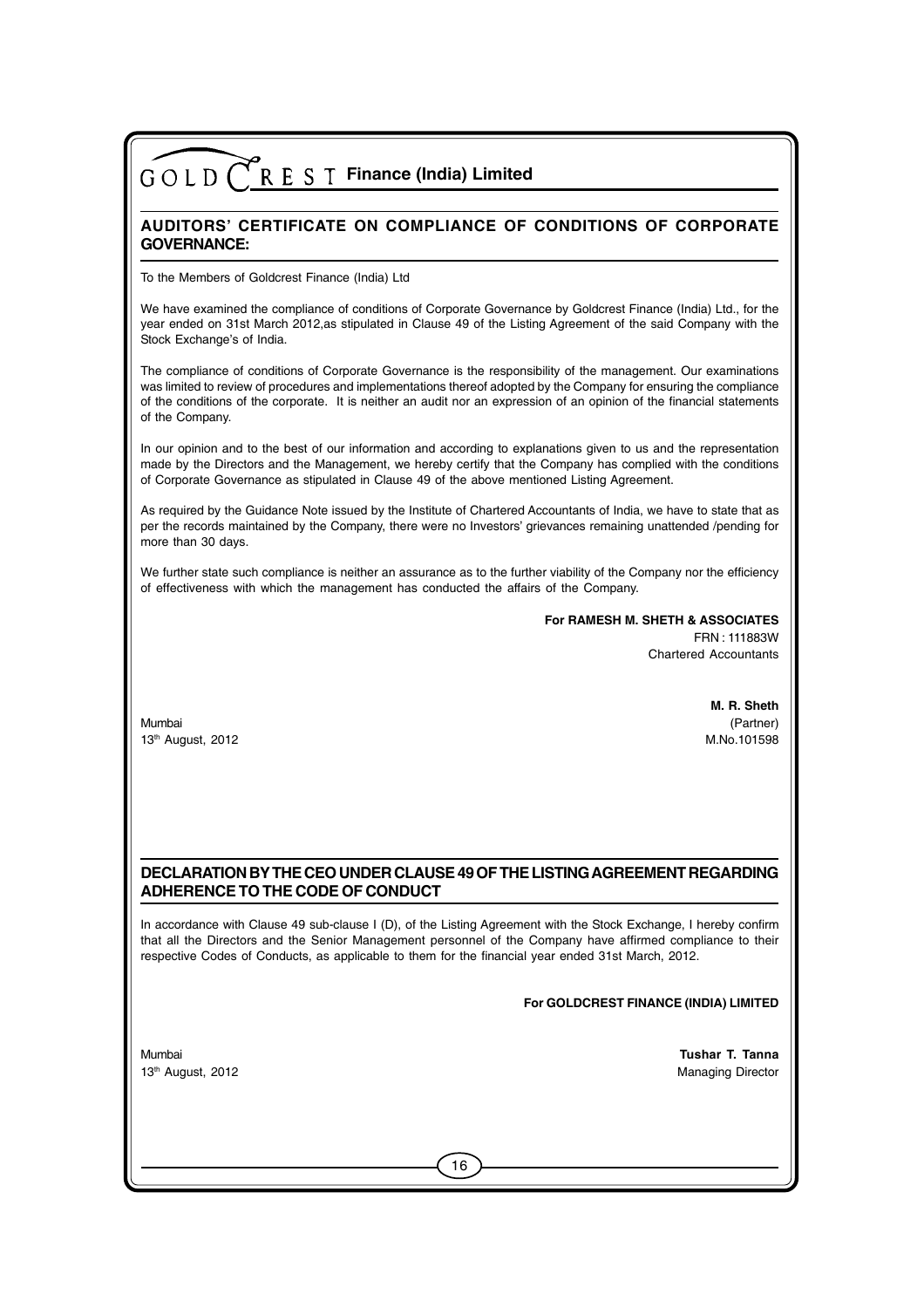### **AUDITORS' REPORT**

To the Members of Goldcrest Finance (India) Limited

We have audited the attached Balance Sheet of **GOLDCREST FINANCE (INDIA) LIMITED** as at 31st March 2012, Profit and Loss Account and Cash Flow Statement for the year ended on that date annexed thereto. These financial statements are the responsibility of the company's management. Our responsibility is to express an opinion on these financial statements based on our audit.

We conducted our audit in accordance with auditing standards generally accepted in India. Those standards require that we plan and perform the audit to obtain reasonable assurance about whether the financial statements are free of material misstatement. An audit includes examining, on a test basis, evidence supporting the amounts and disclosure in the financial statements. An audit also includes assessing the accounting principles used and significant estimates made by management, as well as evaluating the overall financial statement presentation. We believe that our audit provides a reasonable basis for our opinion.

- As required by the Companies (Auditor's Report) Order 2003 issued by the Central Government of India in terms of Sub-section (4A) to Section 227 of the Companies Act, 1956, we enclose in the Annexure hereto a statement on the matters specified in paragraphs 4 and 5 of the said Order.
- 2. On the basis of audit conducted by us we report as under :
	- i) We have obtained all the information and explanations which to the best of our knowledge and belief were necessary for the purpose of our audit.
	- ii) In our opinion, proper books of account, as required by law, have been kept by the company, so far as appears from our examination of those books.
	- iii) The Balance Sheet, Profit and Loss Account and Cash Flow Statement dealt with by this report are in agreement with the books of account.
	- iv) In our opinion, the Balance Sheet, Profit and Loss account and Cash Flow Statement dealt by this report comply with the mandatory Accounting Standards referred in sub-section (3C) of Section 211 of the Companies Act, 1956, to the extent applicable.
	- v) In our opinion, and based on information and explanations given to us, none of the directors are disqualified as on 31st March, 2012, from being appointed as directors in terms of Clause (g) of sub-section (1) of section 274 of the Companies Act, 1956.

Attention is invited to note no.27 (8) to notes to accounts regarding non provision and non ascertainment of liability for gratuity. Since the amount of gratuity is not ascertained the overall impact of non - provision is not ascertainable.

- vi) Subject to forgoing, in our opinion and to the best of our information and according to the explanations given to us, the said accounts read together with Significant Accounting Policies and other notes thereon give the information required by the Companies Act, 1956 in the manner so required and present true and fair view, in conformity with the accounting principles generally accepted in India:
	- (a) In so far it relates to Balance Sheet of the state of affairs of the company as at 31st March, 2012;
	- (b) In so far as it relates to Profit and Loss Account of the profit of the Company for the year ended on that date, and
	- (c) In so far as it relates to Cash Flow Statement of the cash flows of the Company for the year ended on that date.

17

**For Ramesh M. Sheth & Associates FRN : 111883W** Chartered Accountants

Mumbai **M. R. Sheth** 13th August, 2012 (Partner) **M. No. 1 0 1 5 9 8**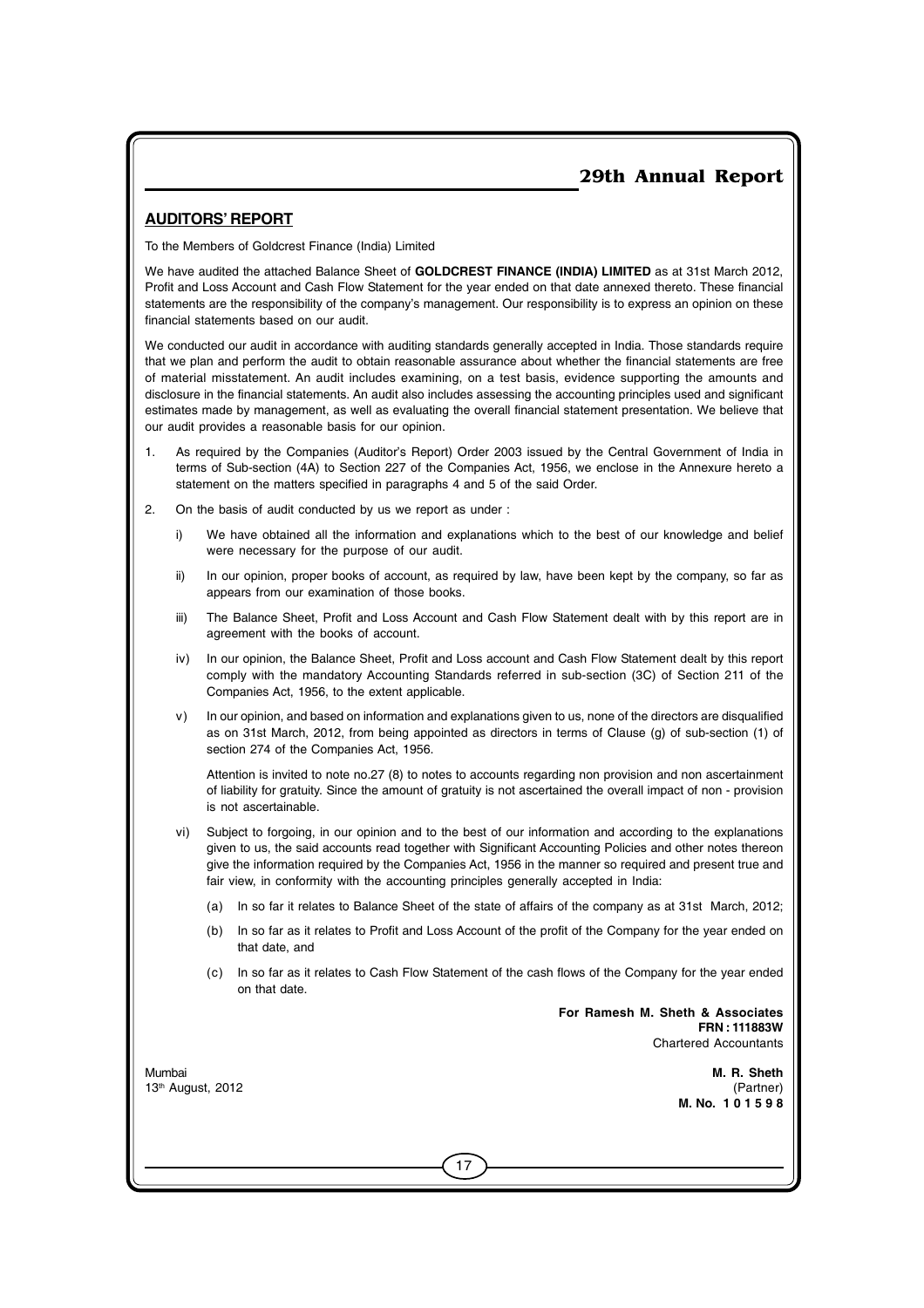#### **Annexure referred to in Paragraph 2 of our report of even date to the members of Goldcrest Finance (India) Limited (The Company)**

- 1. In respect of its fixed assets:
	- a. The Company has maintained proper records showing full particulars including quantitative details and situation of fixed assets on the basis of available information.
	- b. As explained to us, the Company has formulated a programme of physical verification of all the fixed assets. The fixed assets have been physically verified by the management during the year, which in our opinion is reasonable, having regard to the size of the Company and nature of its assets. No material discrepancies were noticed on such physical verification.
	- c. In our opinion, the Company has not disposed off substantial part of fixed assets during the year and the going concern status of the Company is not affected.
- 2. In respect of its inventories:
	- a. Inventories have been physically verified by the management. In our opinion, the frequency of the verification is reasonable.
	- b. The procedures of physical verification of stocks followed by the management are adequate in relation to the size of the Company and the nature of its business.
	- c. The Company is maintaining proper records of inventory. The discrepancies noticed on verification between the physical stock and book records are not material and have been properly dealt with in books of account.
- 3. In respect of loans, secured or unsecured, granted or taken by the Company to/from companies, firms or other parties covered in the register maintained under Section 301 of the Companies Act, 1956:
	- a. The Company has granted unsecured loans, to one party covered in the register maintained under Section 301 of the Companies Act, 1956. The maximum amount outstanding during the year was  $\bar{\tau}$  0.50 crores and year-end balance of such loan was  $\bar{z}$  0.52 crores.
	- b. The rate of interest and terms of conditions hereto are not prima facie prejudicial to the interest of the Company.
	- c. The interest is received regularly. The maturity of principal amount is of future date and hence regularity of repayment is not commented upon.
	- d. The Company has no overdue recovery amount of principal and interest exceeding  $\bar{\tau}$  one lakh and hence clause d is not applicable.
	- e. The Company has taken loans from three parties covered in the register maintained under Section 301 of the Companies Act, 1956. The maximum amount outstanding during the year was  $\bar{\tau}$  14.94 crores and vear-end balance of such loan was  $\bar{\tau}$  4.25 crores.
	- f. In absence of any terms and conditions hereto we are unable to comment whether the rate of interest and repayment of principal amount is prima facie prejudicial to the interest of the Company.
	- g. In absence of any terms and conditions we are unable to comment whether the payment of principal amount and interest thereon is regular
- 4. The Company has adequate Internal Control Procedure commensurate with the size of the Company and the nature of business, for the purchase of inventory, fixed assets and for the sale of goods.
- 5. In respect of transactions covered under Section 301 of the Companies Act, 1956:
	- a. In our opinion and according to the information and explanation given to us the transactions made pursuance to the contract or arrangement that needed to be entered into the register maintained under Section 301 of the Companies Act, 1956 have been so entered.
	- b. In our opinion and according to the information and explanation given to us the transactions made pursuance to the contract or arrangement entered in the register maintained under Section 301 of the Companies Act, 1956 and exceeding  $\bar{\tau}$  5 lacs in respect of any party during the year have been made at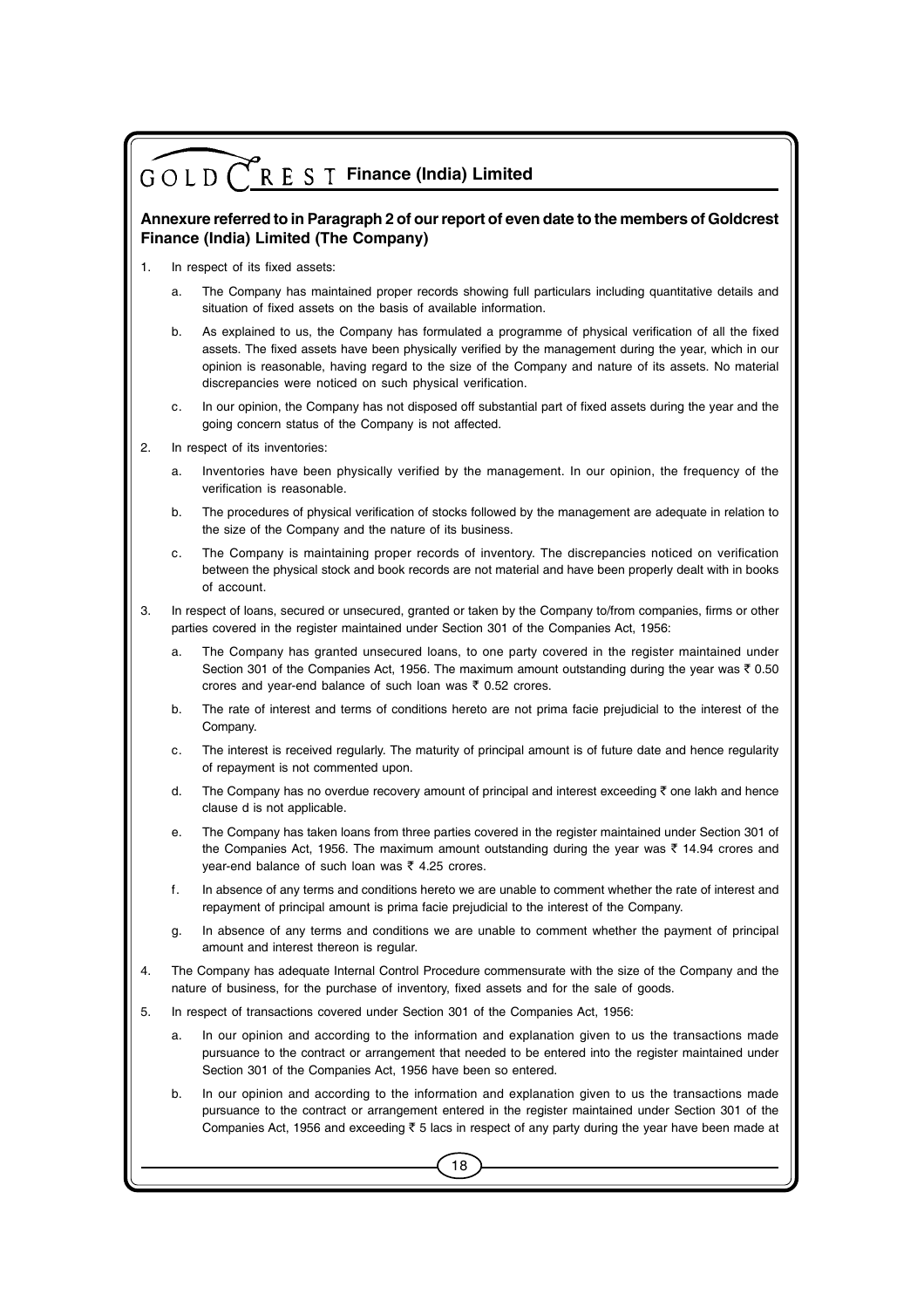the prices which are reasonable having regard to prevailing market prices at the relevant time.

- 6. The Company has not accepted any deposits from the public.
- 7. There is no internal audit system commensurate with the size and nature of its business.
- 8. The Company is not into production, processing, manufacturing or mining business and hence para 4(viii) of the said Order is not applicable.
- 9. In respect of statutory dues:

According to the records of the Company, the Company has deducted Provident Fund and Profession tax and the same has normally paid in time. Other statutory dues like Investor Education and Protection Fund and Employees' State Insurance are not applicable. There are no undisputed dues pending in respect to Income-tax, Sales-tax, Wealth tax, Customs Duty, Excise Duty, Cess and other statutory dues.

According to the information and explanations given to us, no undisputed amounts payable in respect of the aforesaid dues were outstanding as at 31<sup>st</sup> March, 2012 for a period of more than six months from the date of becoming payable.

- 10. The Company has not incurred any cash losses during the financial year covered by our audit and also in the immediately preceding financial year and there are no accumulated losses in the balance sheet as on 31<sup>st</sup> March 2012.
- 11. The Company has obtained loans from banks and is regular in repayment of dues.
- 12. In our opinion and according to the information and explanation given to us, loans and advances have been granted during the year by the Company on the basis of security by way of pledge of shares, debentures and other securities.
- 13. In our opinion, the Company is not a chit fund or a nidhi / mutual benefit fund/ society. Therefore, clause 4(xiii) of the Companies (Auditor's Report) Order 2003 is not applicable to the Company.
- 14. The Company has maintained proper records of transactions and contracts in respect of trading in shares and securities and timely entries have been made therein. All shares have been held by the Company in its own name.
- 15. The Company has not given any guarantees for loans taken by others from banks or financial institutions and hence para 4(xv) of the Order is not applicable.
- 16. The Company has not raised any term loan during the year. The Company has not defaulted in repayment of the term loan obtained in the earlier years.
- 17. According to the information and explanations given to us and on an overall examination of the Balance Sheet of the Company, we are of the opinion that the Company has not utilized any short term funds for long term and vice versa.
- 18. During the year, the Company has not made any preferential allotment of shares to parties and companies covered in the Register maintained under Section 301 of the Companies Act, 1956.
- 19. The Company has not issued any debentures and hence para 4(xix) of the Order is not applicable.
- 20. The Company has not raised any money by way of public issue during the year.
- 21. In our opinion and according to the information and explanations given to us, no fraud on or by the Company has been noticed or reported during the year that causes the financial statements to be materially misstated.

19

**For Ramesh M. Sheth & Associates FRN : 111883W** Chartered Accountants

Mumbai **M. R. Sheth** 13<sup>th</sup> August, 2012 (Partner) **M. No. 1 0 1 5 9 8**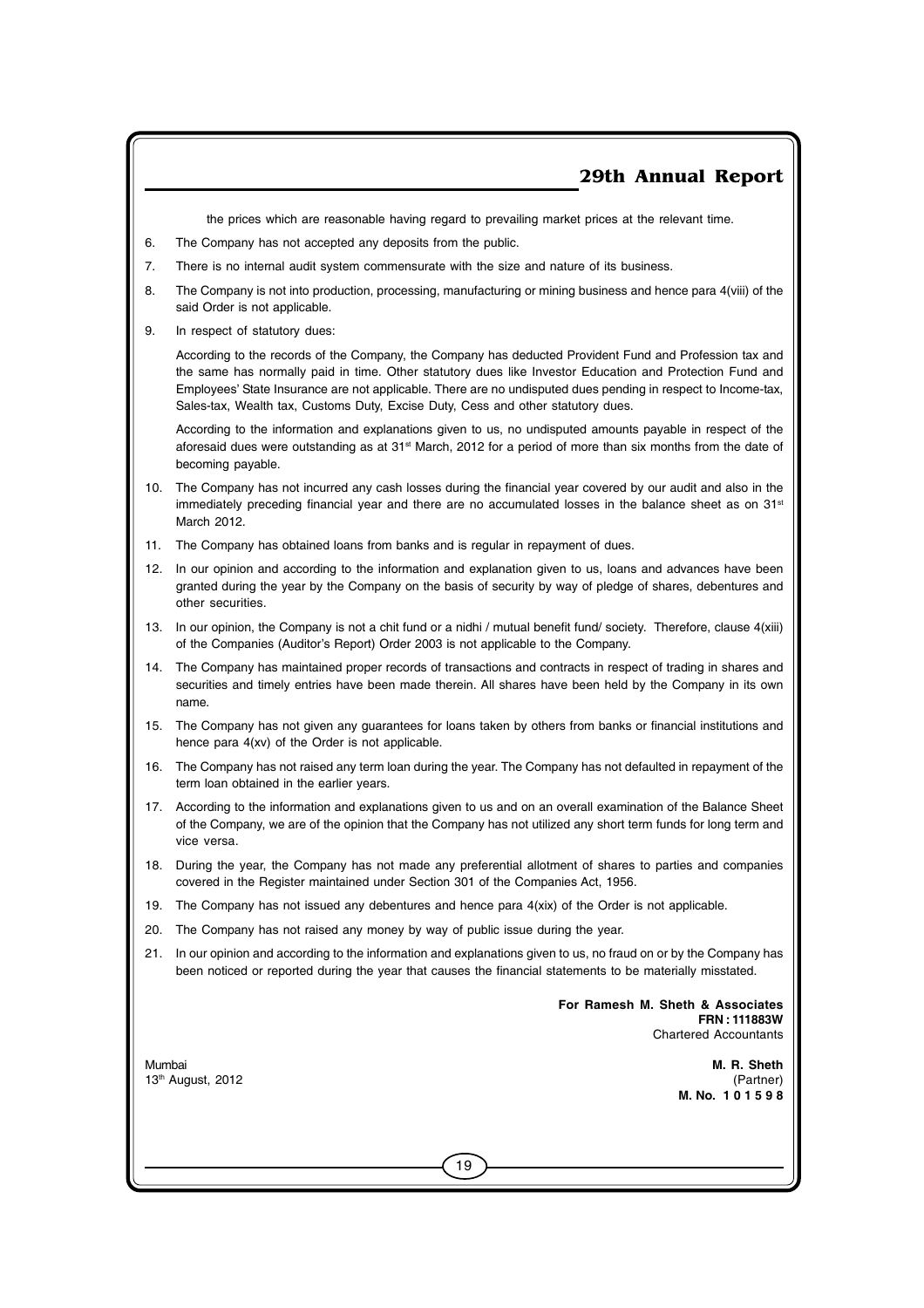## **BALANCE SHEET AS ON 31ST MARCH, 2012**

|           |                                                             | <b>Note</b><br><b>No</b> | As at<br>31st March, 2012<br>₹                     | As at<br>31st March, 2011<br>₹ |
|-----------|-------------------------------------------------------------|--------------------------|----------------------------------------------------|--------------------------------|
|           |                                                             |                          |                                                    |                                |
| L.<br>1)  | <b>Equity And Liabilities</b><br><b>Shareholders' Funds</b> |                          |                                                    |                                |
|           |                                                             |                          | 75,567,600                                         |                                |
|           | A) Share Capital                                            | 2<br>3                   |                                                    | 60,710,200                     |
|           | B) Reserves & Surplus                                       | 4                        | 306,712,020                                        | 158,264,276                    |
|           | C) Money Received Against Debentures                        |                          |                                                    | 749                            |
| 2)        | <b>Share Application Money Pending Allotment</b>            |                          |                                                    |                                |
| 3)        | <b>Non - Current Liabilities</b>                            |                          |                                                    |                                |
|           | A) Long - term Borrowings                                   | 5                        | 54,685,460                                         | 254,225,513                    |
|           | B) Deferred Tax Liabilities (Net)                           | 5-A                      | 7,379,004                                          | 6,333,989                      |
|           | C) Other Long Term Liabilities                              | 6                        | 59,623,974                                         | 61,389,286                     |
|           | D) Long - term Provisions                                   |                          |                                                    |                                |
| 4)        | <b>Current Liabilities</b>                                  |                          |                                                    |                                |
|           | A) Short - term Borrowings                                  | 7                        | 42,525,000                                         | 165,099,000                    |
|           | B) Trade Payables                                           | 8                        | 453,421                                            | 4,892,150                      |
|           | C) Other Current Liabilities                                | 9                        | 1,115,316                                          | 1,158,280                      |
|           | D) Short - term Provisions                                  | 10                       | 8,811,843                                          | 7,079,341                      |
|           | <b>TOTAL</b>                                                |                          | 556,873,638                                        | 719,152,784                    |
| Ш.        | <b>Assets</b>                                               |                          |                                                    |                                |
| 1)        | <b>Non - Current Assets</b>                                 |                          |                                                    |                                |
|           | A) Fixed Assets                                             | 11                       |                                                    |                                |
|           | i) Tangible Assets                                          |                          | 305,462,985                                        | 329,239,267                    |
|           | ii) Intangible Assets                                       |                          |                                                    |                                |
|           | iii) Capital Work - in - Progress                           |                          | 1,375,000                                          | 1,375,000                      |
|           | iv) Intangible Assets Under Development                     |                          |                                                    |                                |
|           | B) Non - Current Investments                                | 12                       | 1,568,569                                          | 30,125,000                     |
|           | C) Deferred Tax Assets (Net)                                |                          |                                                    |                                |
|           | D) Long - term Loans And Advances                           | 13                       | 7,781,565                                          | 8,242,917                      |
|           | E) Other Non - Currents Assets                              | 14                       | 54,448                                             | 19,060                         |
|           | <b>Current Assets</b>                                       |                          |                                                    |                                |
| 2)        |                                                             |                          |                                                    |                                |
|           | A) Current Investments                                      | 15                       | 61,000                                             |                                |
|           | B) Inventories                                              | 16                       | 87,285,849                                         | 230,646,632                    |
|           | C) Trade Receivables                                        | 17                       | 127,008,548                                        | 56,118,158                     |
|           | D) Cash And Cash Equivalent                                 | 18                       | 2,621,137                                          | 26,946,977                     |
|           | Short - term Loans And Advances<br>E)                       | 19                       | 23,654,535                                         | 36,439,774                     |
|           | F) Other Current Assets                                     |                          |                                                    |                                |
|           | TOTAL                                                       |                          | 556,873,638                                        | 719,152,784                    |
|           |                                                             |                          |                                                    |                                |
|           |                                                             |                          | See Accompanying Notes To The Financial Statements |                                |
|           | For Ramesh M. Sheth & Associates<br>FRN: 111883W            |                          |                                                    |                                |
|           | <b>Chartered Accountants</b>                                |                          | For and on behalf of the Board                     |                                |
|           | Mr. M. R. Sheth                                             |                          | <b>Mr. Tulsidas J. Tanna - Chairman</b>            |                                |
| (Partner) |                                                             |                          | Mr. Tushar T. Tanna - Managing Director            |                                |
|           | M.No. 101598                                                |                          | Mr. Kishore M. Vussonji - Director                 |                                |
| Mumbai    |                                                             |                          | Mr. Shirish B. Kamdar - Director                   |                                |
|           | 13 <sup>th</sup> August, 2012                               |                          |                                                    |                                |
|           |                                                             |                          |                                                    |                                |
|           |                                                             | 20                       |                                                    |                                |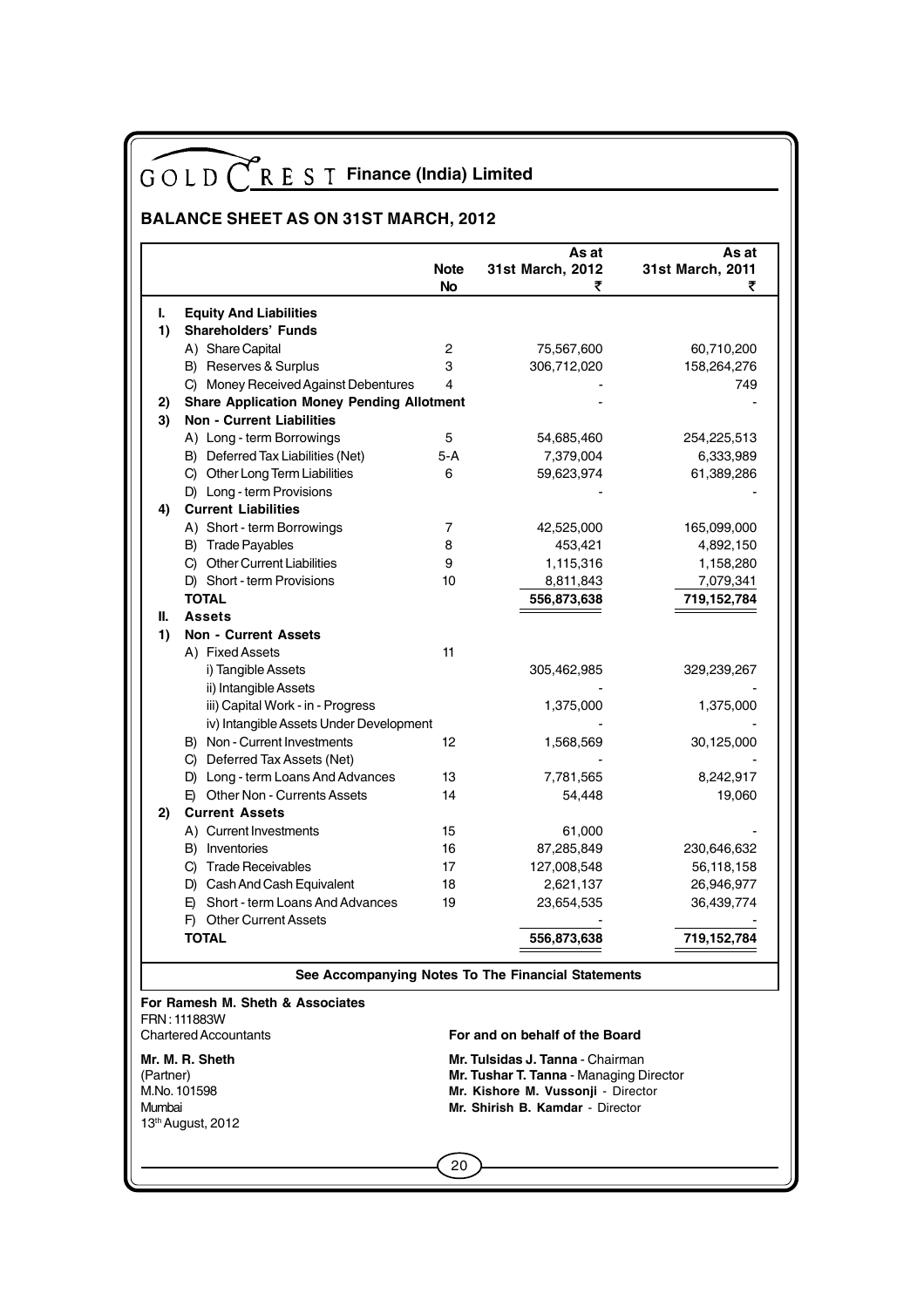## **PROFIT & LOSS ACCOUNT FOR THE YEAR ENDED 31ST MARCH,2012**

|           |                                                       | <b>Note</b><br>No. | For the Year Ended<br>31st March, 2012             | For the Year Ended<br>31st March, 2011<br>₹ |
|-----------|-------------------------------------------------------|--------------------|----------------------------------------------------|---------------------------------------------|
| L         | Revenue From Operations                               | 20                 | 1,078,089,847                                      | 202,955,902                                 |
|           | Other Operating Revenue                               |                    | (31, 563, 052)                                     | 56,780,358                                  |
| II.       | Other Income                                          | 21                 | 6,116,229                                          | 2,633,595                                   |
| Ш.        | <b>Total Revenue</b>                                  |                    | 1,052,643,023                                      | 262,369,855                                 |
| IV.       | Expenses:                                             |                    |                                                    |                                             |
|           | a) Cost of Raw Materials Consumed                     |                    |                                                    |                                             |
|           | b) Purchases of Stock - in - Trade                    | 22                 | 793,112,618                                        | 244,593,611                                 |
|           | c) Changes in Inventories of                          |                    |                                                    |                                             |
|           | Finished Goods, Work - in -                           | 23                 | 164,606,658                                        | (83,700,727)                                |
|           | Progress and Stock - in -Trade                        |                    |                                                    |                                             |
|           | d) Employee Benefits Expense                          | 24                 | 5,331,571                                          | 3,468,866                                   |
|           | e) Finance Costs                                      | 25                 | 12,424,235                                         | 15,670,793                                  |
|           | f)<br>Depreciation and Amortization Expense           |                    | 24,661,960                                         | 27,151,143                                  |
|           | Diminishing in value of stock of Securities<br>g)     |                    | 1,730,598                                          | 6,307,520                                   |
|           | h) Other Expenses                                     | 26                 | 20,623,863                                         | 14,951,883                                  |
|           | <b>Total Expenses</b>                                 |                    | 1,022,491,503                                      | 228,443,089                                 |
| V.        | Profit Before Exceptional and Extraordinary           |                    |                                                    |                                             |
|           | Items and Tax                                         | $(III-IV)$         | 30,151,520                                         | 33,926,765                                  |
| VI.       | <b>Exceptional Items</b>                              |                    |                                                    |                                             |
| VII.      | Profits Before Extraordinary Items and Tax (V-VI)     |                    | 30,151,520                                         | 33,926,765                                  |
| VIII.     | <b>Extraordinary Items</b>                            |                    |                                                    |                                             |
| IX.       | Profit Before Tax (VII - VIII)                        |                    | 30,151,520                                         | 33,926,765                                  |
| Х.        | Tax Expense:                                          |                    |                                                    |                                             |
|           | 1) Current Tax                                        |                    | 5,000,000                                          | 6,800,000                                   |
|           | 2) Deferred Tax                                       |                    | 1,045,015                                          | 936,742                                     |
|           |                                                       |                    | 6,045,015                                          | 7,736,742                                   |
| XI.       | Profit / (Loss) for the period from Continuing (IX-X) |                    |                                                    |                                             |
|           | Operations                                            |                    | 24,106,505                                         | 26,190,023                                  |
| XII.      | Profit / (Loss) from Discontinuing Operations         |                    |                                                    |                                             |
| XIII.     | Tax Expense of Discontinuing Operations               |                    |                                                    |                                             |
| XIV.      | Profit / (Loss) from Discontinuing Operations         |                    |                                                    |                                             |
|           | (After Tax)                                           | (XII-XIII)         |                                                    |                                             |
| XV.       | Profit / (Loss) for the period                        |                    | 24,106,505                                         | 26,190,023                                  |
| XVI.      | Earnings per Equity Share:                            |                    |                                                    |                                             |
|           | 1) Basic                                              |                    | 3.74                                               | 4.31                                        |
|           | Diluted<br>2)                                         |                    | 3.74                                               | 4.31                                        |
|           |                                                       |                    | See Accompanying Notes to the Financial Statements |                                             |
|           | For Ramesh M. Sheth & Associates                      |                    |                                                    |                                             |
|           | FRN: 111883W<br><b>Chartered Accountants</b>          |                    | For and on behalf of the Board                     |                                             |
|           | Mr. M. R. Sheth                                       |                    | <b>Mr. Tulsidas J. Tanna -</b> Chairman            |                                             |
| (Partner) |                                                       |                    | Mr. Tushar T. Tanna - Managing Director            |                                             |
|           | M.No. 101598                                          |                    | Mr. Kishore M. Vussonji - Director                 |                                             |
| Mumbai    |                                                       |                    | Mr. Shirish B. Kamdar - Director                   |                                             |
|           | 13th August, 2012                                     |                    |                                                    |                                             |
|           |                                                       |                    |                                                    |                                             |
|           |                                                       | 21                 |                                                    |                                             |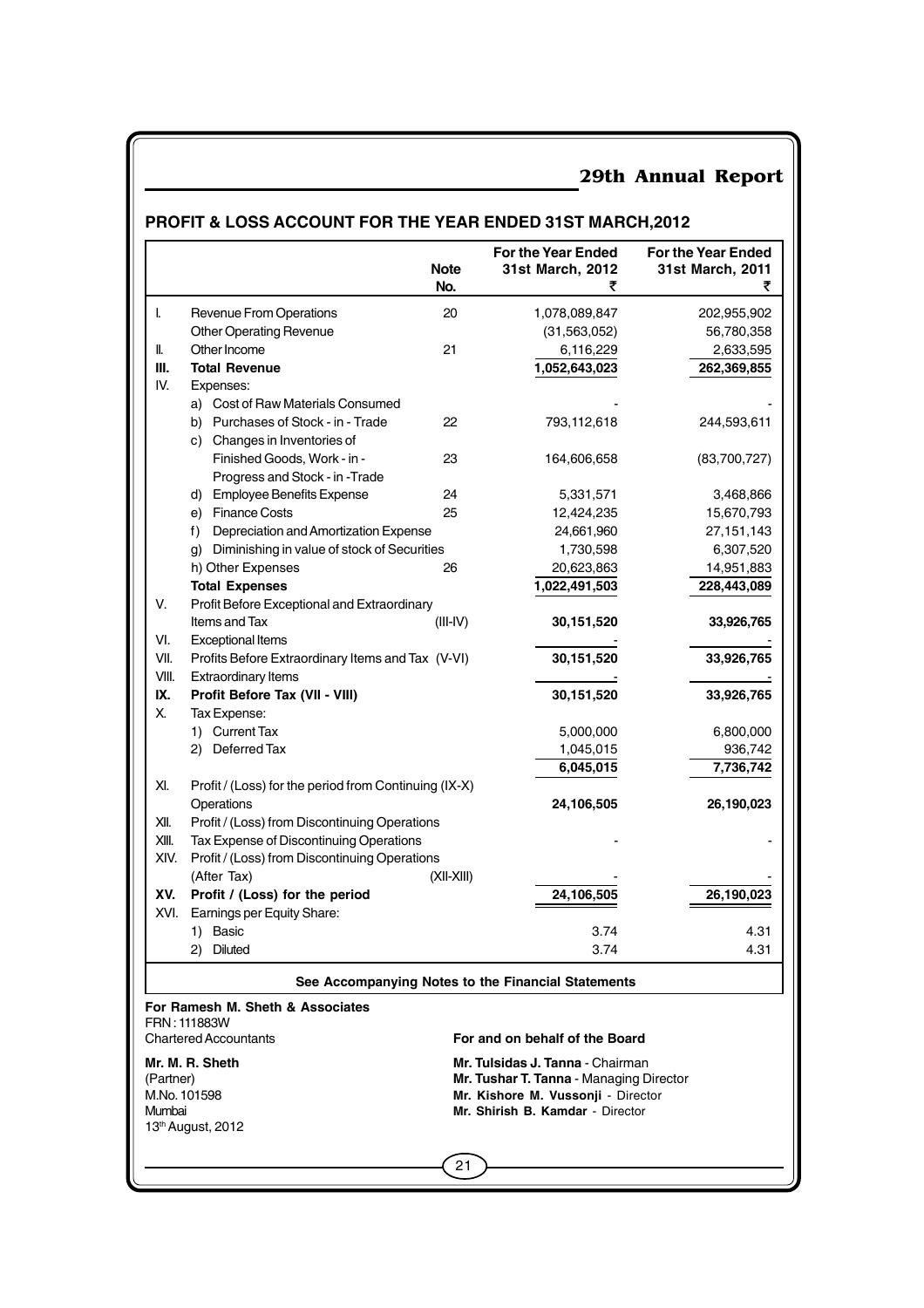| GOLD (REST Finance (India) Limited<br><b>CASH FLOW STATEMENT FOR THE YEAR ENDED 31ST MARCH 2012</b>                                                                                                                                                                                                               |                                                                                                                                                            |                                |
|-------------------------------------------------------------------------------------------------------------------------------------------------------------------------------------------------------------------------------------------------------------------------------------------------------------------|------------------------------------------------------------------------------------------------------------------------------------------------------------|--------------------------------|
|                                                                                                                                                                                                                                                                                                                   | Asat<br>31st March, 2012<br>₹                                                                                                                              | As at<br>31st March, 2011<br>₹ |
| A) CASH FLOW FROM OPERATING ACTIVITIES                                                                                                                                                                                                                                                                            |                                                                                                                                                            |                                |
| Net Profit before tax                                                                                                                                                                                                                                                                                             | 30,151,520                                                                                                                                                 | 33,926,765                     |
| Add:                                                                                                                                                                                                                                                                                                              |                                                                                                                                                            |                                |
| Financial expenses                                                                                                                                                                                                                                                                                                | 12,424,235                                                                                                                                                 | 15,670,793                     |
| Depreciation<br>Interest Received                                                                                                                                                                                                                                                                                 | 24,661,960<br>(2, 172, 740)                                                                                                                                | 27,151,143<br>(1,344,011)      |
| Dividend Received                                                                                                                                                                                                                                                                                                 | (3,760,033)                                                                                                                                                | (732, 667)                     |
| Miscellaneous Income                                                                                                                                                                                                                                                                                              | (2,285)                                                                                                                                                    | (53,251)                       |
| Deputation Charges Received                                                                                                                                                                                                                                                                                       | (150, 100)                                                                                                                                                 | (386, 400)                     |
| Prelimnary Expenses written off                                                                                                                                                                                                                                                                                   |                                                                                                                                                            | 18,969                         |
| Sundry Creditors written back<br>Diminishing Value of Stocks                                                                                                                                                                                                                                                      | (30, 652)<br>1,730,598                                                                                                                                     |                                |
| Short Provision of Tax                                                                                                                                                                                                                                                                                            | (521, 346)                                                                                                                                                 |                                |
| (Profit)/ Loss on sale of Investments                                                                                                                                                                                                                                                                             | 22,500,000                                                                                                                                                 | 7,756,798                      |
| Operating Profit before Working Capital changes                                                                                                                                                                                                                                                                   | 84,831,158                                                                                                                                                 | 82,008,140                     |
| Add:                                                                                                                                                                                                                                                                                                              |                                                                                                                                                            |                                |
| <b>Changes in Current Assets</b>                                                                                                                                                                                                                                                                                  | 90,845,151                                                                                                                                                 | (144, 393, 638)                |
| Changes in Current Liabilities                                                                                                                                                                                                                                                                                    | (4,450,623)<br>86,394,528                                                                                                                                  | (2,671,220)<br>(147,064,858)   |
| Cash generated from operations                                                                                                                                                                                                                                                                                    | 171,225,686                                                                                                                                                | (65,056,718)                   |
| Net cash before Extra ordianry Items                                                                                                                                                                                                                                                                              | 171,225,686                                                                                                                                                | (65,056,718)                   |
| Add: Income Tax Refund of Earlier Year(Net)                                                                                                                                                                                                                                                                       |                                                                                                                                                            | (5,503,649)                    |
| Less: Taxes paid                                                                                                                                                                                                                                                                                                  | (13,870,934)                                                                                                                                               |                                |
| Net cash flow from operating activities (A)<br><b>B) CASH FLOW FROM INVESTING ACTIVITIES</b>                                                                                                                                                                                                                      | 157,354,752                                                                                                                                                | (70, 560, 367)                 |
| Purchase of fixed assets                                                                                                                                                                                                                                                                                          | (406, 112)                                                                                                                                                 | (3,818,924)                    |
| Purchase of Non current Investments                                                                                                                                                                                                                                                                               | (1,504,569)                                                                                                                                                |                                |
| Profit / Loss on sale of Commodities                                                                                                                                                                                                                                                                              |                                                                                                                                                            | (7,756,798)                    |
| Proceeds from Sale of Non Current Investments                                                                                                                                                                                                                                                                     | 7,500,000                                                                                                                                                  | 5,280,000                      |
| <b>Deputation Charges</b>                                                                                                                                                                                                                                                                                         | 150,100                                                                                                                                                    | 386,400                        |
| Miscellaneous Income<br>Interest received                                                                                                                                                                                                                                                                         | 2,285<br>2,172,740                                                                                                                                         | 53,251<br>1,344,011            |
| Changes in other non current assets                                                                                                                                                                                                                                                                               | (35, 388)                                                                                                                                                  |                                |
| Dividend received                                                                                                                                                                                                                                                                                                 | 3,760,033                                                                                                                                                  | 732,667                        |
| Net cash flow from investing activities (B)                                                                                                                                                                                                                                                                       | 11,639,089                                                                                                                                                 | (3,779,394)                    |
| C) CASH FLOW FROM FINANCING ACTIVITIES                                                                                                                                                                                                                                                                            |                                                                                                                                                            |                                |
| Financial expenses<br>Repayment / Acceptance of Long Term Borrowings                                                                                                                                                                                                                                              | (12, 424, 235)<br>(199,540,802)                                                                                                                            | (15,670,793)<br>160,946,992    |
| Increase/(Decrease) in long term Loans and Advances                                                                                                                                                                                                                                                               | (85, 975)                                                                                                                                                  |                                |
| Increase/(Decrease) in short term borrowings                                                                                                                                                                                                                                                                      | 26,000,000                                                                                                                                                 | (42, 650, 000)                 |
| Payment of security deposits - other long term liabilities                                                                                                                                                                                                                                                        | (189, 327)                                                                                                                                                 |                                |
| Dividend paid (Including Dividend Tax)                                                                                                                                                                                                                                                                            | (7,079,341)                                                                                                                                                | (3,551,395)                    |
| Net cash from financing activities<br>(C)<br>Net increase /(decrease) in cash & cash equivalents (A+B+C)                                                                                                                                                                                                          | (193,319,680)<br>(24, 325, 840)                                                                                                                            | 99,074,804<br>24,735,043       |
|                                                                                                                                                                                                                                                                                                                   |                                                                                                                                                            |                                |
| Cash & Cash equivalents as at year begining<br>Cash & Cash equivalents as at year closing                                                                                                                                                                                                                         | 26,946,977<br>2,621,137                                                                                                                                    | 2,211,934<br>26,946,977        |
| Net increase/(decrease) as disclosed above                                                                                                                                                                                                                                                                        | (24, 325, 840)                                                                                                                                             | 24,735,043                     |
| Figures in brackets indicate outflow<br>Note: The above Cash Flow Statement has been prepared under the indirect method as set out in the Accounting Standard 3 on<br>Cash Flow Statements prescribed under the Companies Act, 1956.<br>For Ramesh M. Sheth & Associates<br>FRN: 111883W<br>Chartered Accountants | For and on behalf of the Board                                                                                                                             |                                |
| Mr. M. R. Sheth<br>(Partner)<br>M.No. 101598<br>Mumbai                                                                                                                                                                                                                                                            | <b>Mr. Tulsidas J. Tanna - Chairman</b><br>Mr. Tushar T. Tanna - Managing Director<br>Mr. Kishore M. Vussonji - Director<br>Mr. Shirish B. Kamdar Director |                                |
| 13th August, 2012                                                                                                                                                                                                                                                                                                 |                                                                                                                                                            |                                |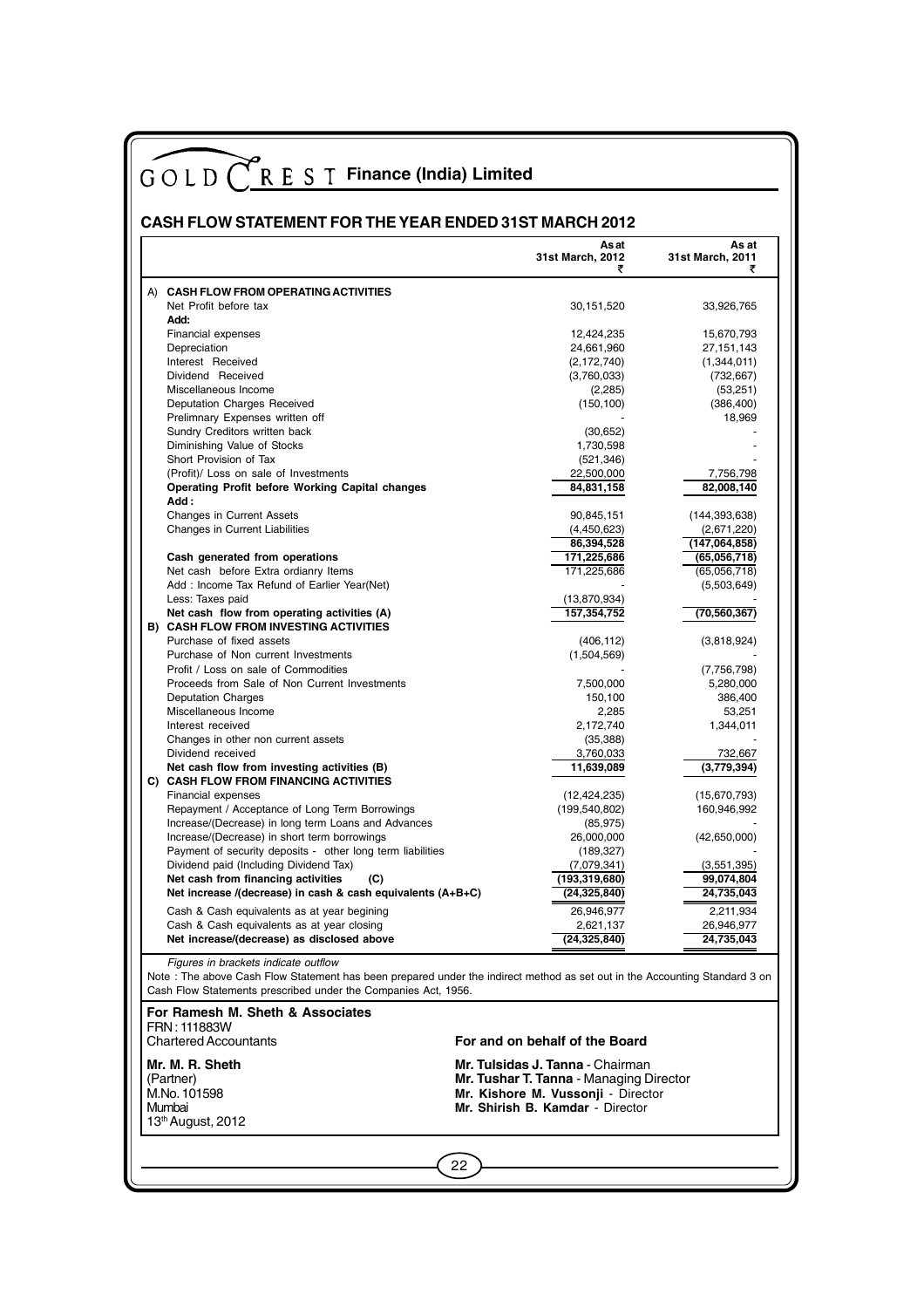#### **NOTE - 1 STATEMENT OF SIGNIFICANT ACCOUNTING POLICIES**

1.1 Basis of Preparation of Financial Statements :

These financial statements have been prepared on the accrual basis of accounting, under the historical cost convention and in accordance with the Companies Act, 1956 and the applicable Accounting Standards ("AS") issued by the Institute of Chartered Accountants of India ("ICAI").

#### 1.2 Fixed Assets :

Cost of fixed assets comprises of purchase price, duties, levies and any directly attributable cost of bringing the asset to its working condition for the intended use. Borrowing costs related to the acquisition or construction of the qualifying fixed assets for the period up to the completion of their acquisition or construction are included in the book value of the assets. Fixed Assets includes Property acquired by Goldcrest Realty Trust situated at Viman Nagar, Pune.

1.3 Depreciation:

Depreciation on assets is provided at the rates and in the manner prescribed in Schedule XIV to the Companies Act, 1956.

#### 1.4 Valuation of Investments :

Long-term investments are stated at cost less amount written off, where there is a permanent diminution in value.

#### 1.5 Valuation of Inventories :

Inventories are valued at lower of cost or net realisable value. The cost includes direct expenses incurred for bringing the goods to its present location.

#### 1.6 Retirement benefits :

Gratuity payment to employee is accounted when it becomes due and payable.

#### 1.7 Revenue Recognition :

The company is in the business of trading in commodity whereby, sales are recognized when goods are supplied and are recorded net of rebates and sales tax.

Expenses are recognized on accrual basis and provisions are made for all known losses and expenses.

Dividend income is recognized when the right to receive dividend is established. Interest income is recognized on the time proportion method. All other income are recognized as and when due.

#### 1.8 Deferred Taxation :

Income tax expense comprises of current tax and deferred tax charge or credit. Current tax is the amount of income tax determined to be payable or recoverable in respect of the taxable income or loss for a period made in accordance with the Income Tax Act, 1961.

Deferred tax charge or credit and the corresponding deferred tax liability and assets are recognized using the tax rates that have been enacted on the balance sheet date.

In accordance with Accounting Standard 22 – Accounting for Taxes on Income, issued by the Institute of Chartered Accountants of India, the deferred tax liability for timing differences between book and tax profits occurs when there are actual taxable profits for the year.

Timing difference are the differences between the taxable income and accounting income for a period that originate in one period and capable of reversal in one or more subsequent periods. Deferred tax assets arising from unabsorbed depreciation or carry forward losses are recognized only if there is virtual certainty of realization of such amounts. Others are recognized only to the extent there is reasonable certainty of realization on the future. They are reviewed at each balance sheet date to reassess the realisability.

#### 1.9 Segment Reporting

The company is dealing in four types of business activities consisting of Share Trading Operations, Commodity Operation, Operations & Maintenance of Software Development Park and Others. Hence Segment is identified Business activity wise as per Accounting Standard 17 on Segment Reporting.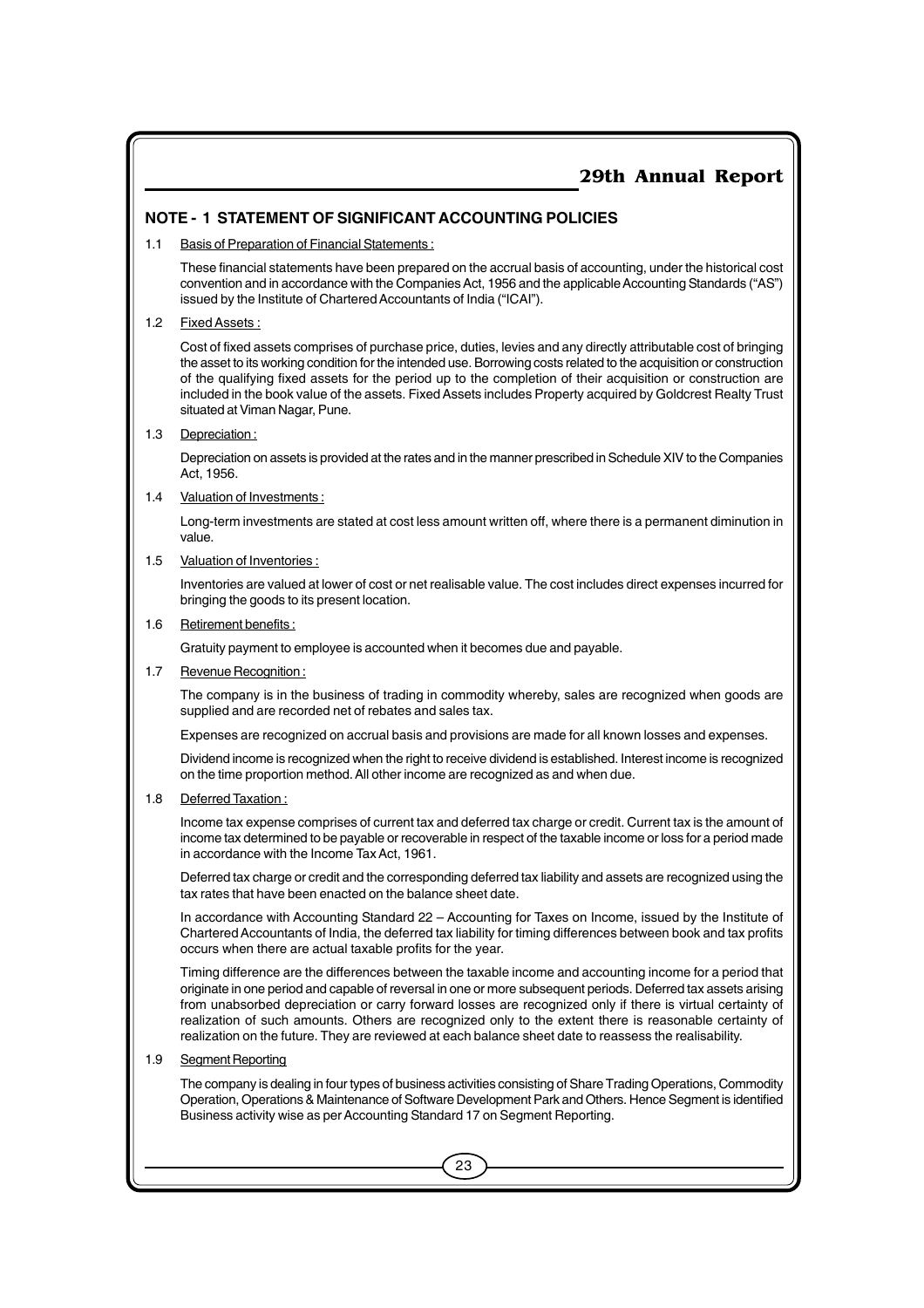| $GOLD$ <sup><math>C</math></sup><br>R E S T Finance (India) Limited                                                     |                         |                           |                         |                                |
|-------------------------------------------------------------------------------------------------------------------------|-------------------------|---------------------------|-------------------------|--------------------------------|
| NOTES FORMING PART OF FINANCIAL STATEMENTS                                                                              |                         |                           |                         |                                |
|                                                                                                                         |                         | 31st March, 2012          | As at<br>₹              | As at<br>31st March, 2011<br>₹ |
| Note - 2                                                                                                                |                         |                           |                         |                                |
| <b>SHARE CAPITAL</b><br><b>AUTHORISED SHARE CAPITAL</b>                                                                 |                         |                           |                         |                                |
| 1,01,00,000 Equity Shares of Rs.10/- each                                                                               |                         | 101,000,000               |                         | 101,000,000                    |
| 10.00.000 Preference Shares of Rs.100/- each                                                                            |                         | 100,000,000               |                         | 100,000,000                    |
|                                                                                                                         |                         | 201,000,000               |                         | 201,000,000                    |
| <b>ISSUED, SUBSCRIBED AND FULLY PAID-UP</b>                                                                             |                         |                           |                         |                                |
| 75,56,760 (Previous Year 60,71,020) Equity Shares of Rs.10/- each                                                       |                         | 75,567,600                |                         | 60,710,200                     |
|                                                                                                                         |                         | 75,567,600                |                         | 60,710,200                     |
| Reconciliation of number of Equity Shares outstanding at the beginning and at the end of the<br>2.1<br>reporting period |                         | As at<br>31st March, 2012 |                         | As at<br>31st March, 2011      |
|                                                                                                                         | No. of<br>Shares        | Amount<br>in ₹            | No. of<br><b>Shares</b> | Amount<br>in ₹                 |
| At the beginning of the period                                                                                          | 6,071,020               | 60,710,200                | 6.071.020               | 60,710,200                     |
| <b>Issued During the Period</b>                                                                                         | 1,485,740               | 14,857,400                | NIL.                    | NIL                            |
| Redeemed or bought back during the period<br>Outstanding at end of the period                                           | NIL<br>7,556,760        | NIL<br>75,567,600         | <b>NIL</b><br>6.071.020 | <b>NIL</b><br>60,710,200       |
| Details of shareholders holding more than 5% Equity Shares in the company<br>2.2                                        |                         |                           |                         |                                |
| <b>Name of Shareholders</b>                                                                                             |                         | As at 31-03-2012          |                         | As at 31-03-2011               |
|                                                                                                                         | No. of<br><b>Shares</b> | $%$ of<br><b>Holding</b>  | No. of<br><b>Shares</b> | $%$ of<br><b>Holding</b>       |

|                                                      | .<br><b>Shares</b> | ,,,,,<br>Holdina | .<br><b>Shares</b> | ,,,,,<br>Holding |
|------------------------------------------------------|--------------------|------------------|--------------------|------------------|
| TULSIDAS J TANNA                                     | 1.791.983          | 23.71            | 1.791.983          | 23.71            |
| TUSHAR T TANNA<br>(held on behalf of M/s. "Goldcrest | 560.449            | 7.42             | 560.449            | 7.42             |
| Exports" [Partnership Firm])<br>AJAY FINVEST PVT LTD | 553.110            | 7.32             | 553.110            | 7.32             |

## CHITRAN INV. PVT LTD 550,500 7.28 550,500 7.28 CLOVE INV. & LEASING P. LTD 506,000 6.70 506,000 6.70 VIRESH KOTHARI 1,485,740 19.66

#### **2.3. Rights, preferences and restrictions**

The Company has two class of shares referred to as Equity Shares and preference shares having par value of  $\bar{z}$  10 each and  $\bar{z}$  100 each respectively. The Company has only issued Equity Shares. Each holder of Equity Shares is entitled to one vote per share.

Dividends, if any, is declared and paid in Indian rupees. The dividend, if any, proposed by the Board of Directors is subject to the approval of the shareholders in the ensuing Annual General Meeting.

In the event of liquidation of the Company, the holders of equity shares will be entitled to receive any of the remaining assets of the Company, after distribution of all preferential amounts. The distribution will be in proportion to the number of equity shares held by the shareholders.

The Company has issued 14,85,740/- Equity Shares at Par value of ` 10/- per share to Mr. Viresh P. Kothari as per Scheme of Amalgamation approved by Honourable Bombay High Court, with its wholly owned Subsidiary Company M/s. Goldcrest Trade & Merchandise Private Limited.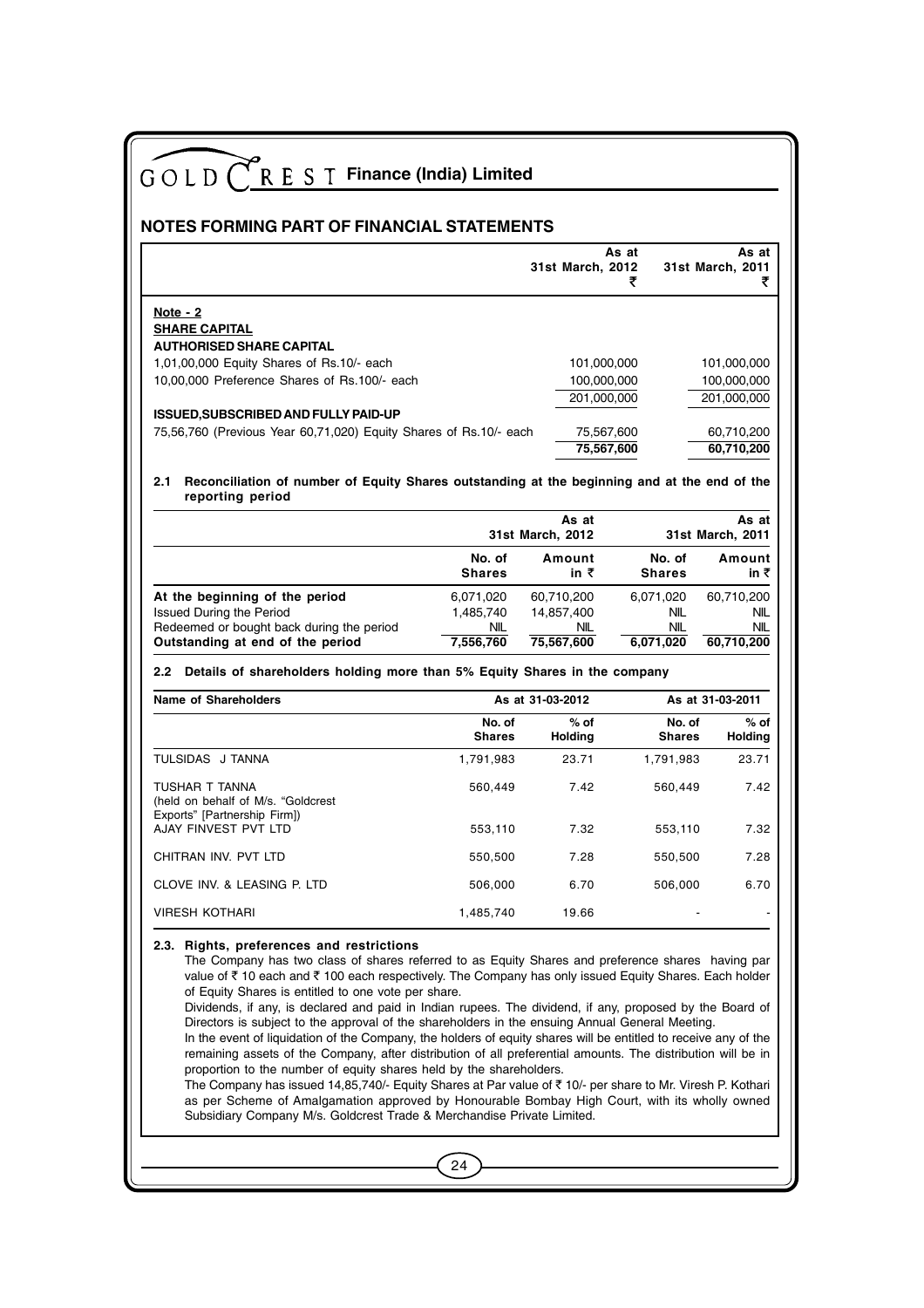### **NOTES FORMING PART OF FINANCIAL STATEMENTS**

|                                                                              | As at<br>31st March, 2012<br>₹ | As at<br>31st March, 2011<br>₹ |
|------------------------------------------------------------------------------|--------------------------------|--------------------------------|
| Note - 3                                                                     |                                |                                |
| <b>RESERVES &amp; SURPLUS</b>                                                |                                |                                |
| Capital Reserves                                                             |                                |                                |
| As per last balance sheet                                                    | 9,578,375                      | 9,578,375                      |
| Add / less: Adjustments                                                      |                                |                                |
| At the end of the year                                                       | 9,578,375                      | 9,578,375                      |
| Securities Premium Account                                                   |                                |                                |
| As per last balance sheet                                                    | 40,060,593                     | 40,060,593                     |
| Add: On issue of shares                                                      | 133,716,600                    |                                |
| At the end of the year                                                       | 173,777,193                    | 40,060,593                     |
| <b>General Reserves</b>                                                      |                                |                                |
| As per last balance sheet                                                    | 27,900,000                     | 27,900,000                     |
| Add: Transfer from General Reserve                                           |                                |                                |
| At the end of the year                                                       | 27,900,000                     | 27,900,000                     |
| Surplus in Statement of Profit and Loss                                      |                                |                                |
| As per last Balance Sheet                                                    | 80,725,308                     | 61,979,817                     |
| Add: Profit for the year                                                     | 24,106,505                     | 26,190,023                     |
| Add: Amount Recoverable / (Payable) from / to other                          |                                |                                |
| beneficiary of Goldcrest Realty Trust                                        | (521, 741)<br>104,310,072      | (365, 191)<br>87,804,649       |
| Add/(Less): Excess Depreciation of Ealier Year W/Off                         | 479,569                        |                                |
| Short / Excess Tax W.back/ W.Off.                                            | (521, 346)                     |                                |
| Proposed Dividend on shares                                                  | (7,556,760)                    | (6,071,020)                    |
| Tax on Dividend                                                              | (1,255,083)                    | (1,008,321)                    |
| Profit and Loss                                                              | 95,456,452                     | 80,725,308                     |
|                                                                              | 306,712,020                    | 158,264,276                    |
| <b>NOTE - 4</b><br><b>MONEY RECEIVED AGAINST DEBENTURES</b>                  |                                | 749<br>749                     |
|                                                                              |                                |                                |
| <b>NOTE - 5</b>                                                              |                                |                                |
| <b>LONG-TERM BORROWINGS</b><br><b>Secured Loans</b>                          |                                |                                |
| A) Loan From Banks                                                           |                                |                                |
| Loan from HDFC Bank                                                          | 26,682,009                     | 55,151,266                     |
| (Borrowed by Goldcrest Realty Trust against Mortgage of Unit No.101 to       |                                |                                |
| 106,201 to 206, 301 to 306, 401 to 406 & 501 to 506 of Property situated     |                                |                                |
| at, Vimannagar Pune owned by Goldcrest Realty Trust)                         |                                |                                |
| Loan from Kotak Mahindra Bank                                                | 28,003,451                     | 199,074,247                    |
| (Borrowed against Commodities & Mortgage of Unit No.1 to 6 of 6th flr., 1 to |                                |                                |
| 6 rare side of Gr.flr.& 1 to 6 front side of Gr.flr. of Property situated at |                                |                                |
| Vimannagar, Pune owned by Goldcrest Realty Trust)                            |                                |                                |
|                                                                              | 54,685,460                     | 254,225,513                    |
| B)<br>Loan From parties                                                      |                                |                                |
|                                                                              |                                |                                |
|                                                                              | 54,685,460                     | 254,225,513                    |
| <b>NOTE - 5 - A</b>                                                          |                                |                                |
| DEFERRED TAX LIABILITY (NET)<br>Deferred Tax Liability                       |                                |                                |
| On account of depreciation:                                                  |                                |                                |
| Opening deferred tax liability                                               | 6,333,989                      | 5,397,247                      |
| Add : On account of depreciation                                             | 1,045,015                      | 936,742                        |
| DEFERRED TAX LIABILITY (NET)                                                 | 7,379,004                      | 6,333,989                      |
|                                                                              |                                |                                |
|                                                                              |                                |                                |
| 25                                                                           |                                |                                |
|                                                                              |                                |                                |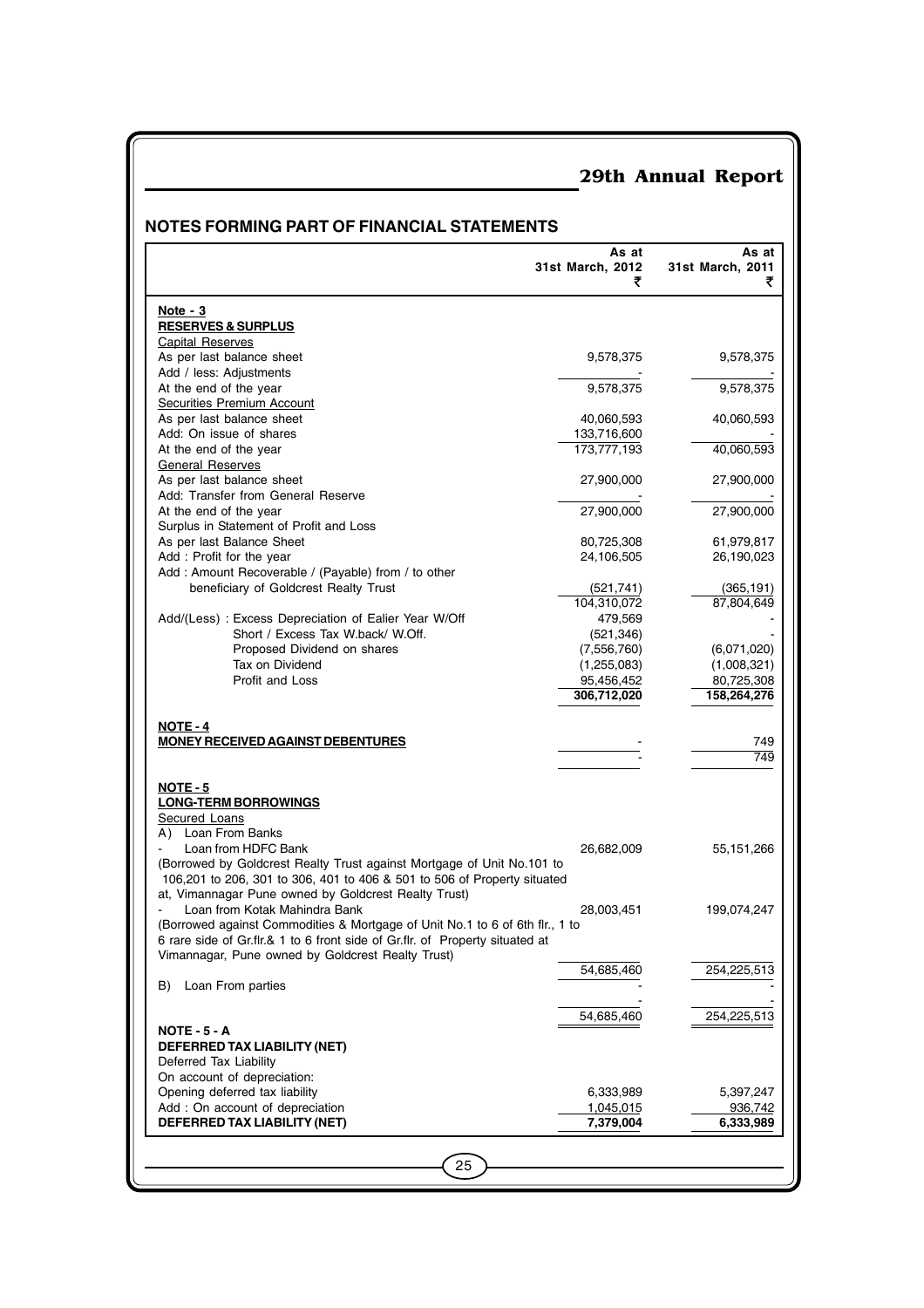| <b>NOTES FORMING PART OF FINANCIAL STATEMENTS</b>                                                                   | GOLD CREST Finance (India) Limited |                                |
|---------------------------------------------------------------------------------------------------------------------|------------------------------------|--------------------------------|
|                                                                                                                     | As at<br>31st March, 2012<br>₹     | As at<br>31st March, 2011<br>₹ |
| Note $-6$                                                                                                           |                                    |                                |
| <b>OTHER LONG TERM LIABILITIES</b>                                                                                  |                                    |                                |
| (Unsecured Considered Goods)                                                                                        |                                    |                                |
| Seurity Deposits:<br>a)                                                                                             | 51,597,387<br>51,597,387           | 51,786,714<br>51,786,714       |
| Sahara India Commercial Corp.Ltd.- Lonawala Property<br>b)                                                          | 7,965,000                          | 7,965,000                      |
| Provision for Income Tax:                                                                                           |                                    |                                |
| Provision for Tax (Net of Tax Paid)                                                                                 |                                    |                                |
| A.Y.2010-11                                                                                                         |                                    | 11,746                         |
| A.Y.2011-12                                                                                                         | 61,587                             | 1,622,639                      |
| Provision for Fringe Benefit Tax (Net of Tax Paid)                                                                  |                                    |                                |
| A.Y.2009-10                                                                                                         |                                    | 3,187                          |
|                                                                                                                     | 61,587                             | 1,637,572                      |
|                                                                                                                     | 59,623,974                         | 61,389,286                     |
| Note - 7<br><b>SHORT-TERM BORROWINGS</b>                                                                            |                                    |                                |
| (Unsecured Considered Goods)                                                                                        |                                    |                                |
| From Group Companies                                                                                                | 42,525,000                         | 16,525,000                     |
| From Others:                                                                                                        |                                    |                                |
| 7% Unsecured Convertible Debenture Suspense A/c                                                                     | 42,525,000                         | 148,574,000<br>165,099,000     |
| <u>Note - 8</u>                                                                                                     |                                    |                                |
| TRADE PAYABLES                                                                                                      | 453,421                            | 4,892,150                      |
| Note $-9$                                                                                                           |                                    |                                |
| <b>Other Current Liabilities</b>                                                                                    | 1,115,316<br>1,115,316             | 1,158,280<br>1,158,280         |
| Note - 10<br><b>SHORT TERM PROVISIONS</b><br>Provision for Income Tax :<br>Proposed Dividend on shares- F.Y.2011-12 | 7,556,760                          |                                |
| Tax on Dividend - F.Y.2011-12                                                                                       | 1,255,083                          |                                |
| Tax on Dividend - F.Y.2010-11                                                                                       |                                    | 1,008,321                      |
| Proposed Dividend on shares- F.Y.2010-11                                                                            |                                    | 6,071,020                      |
|                                                                                                                     | 8,811,843                          | 7,079,341                      |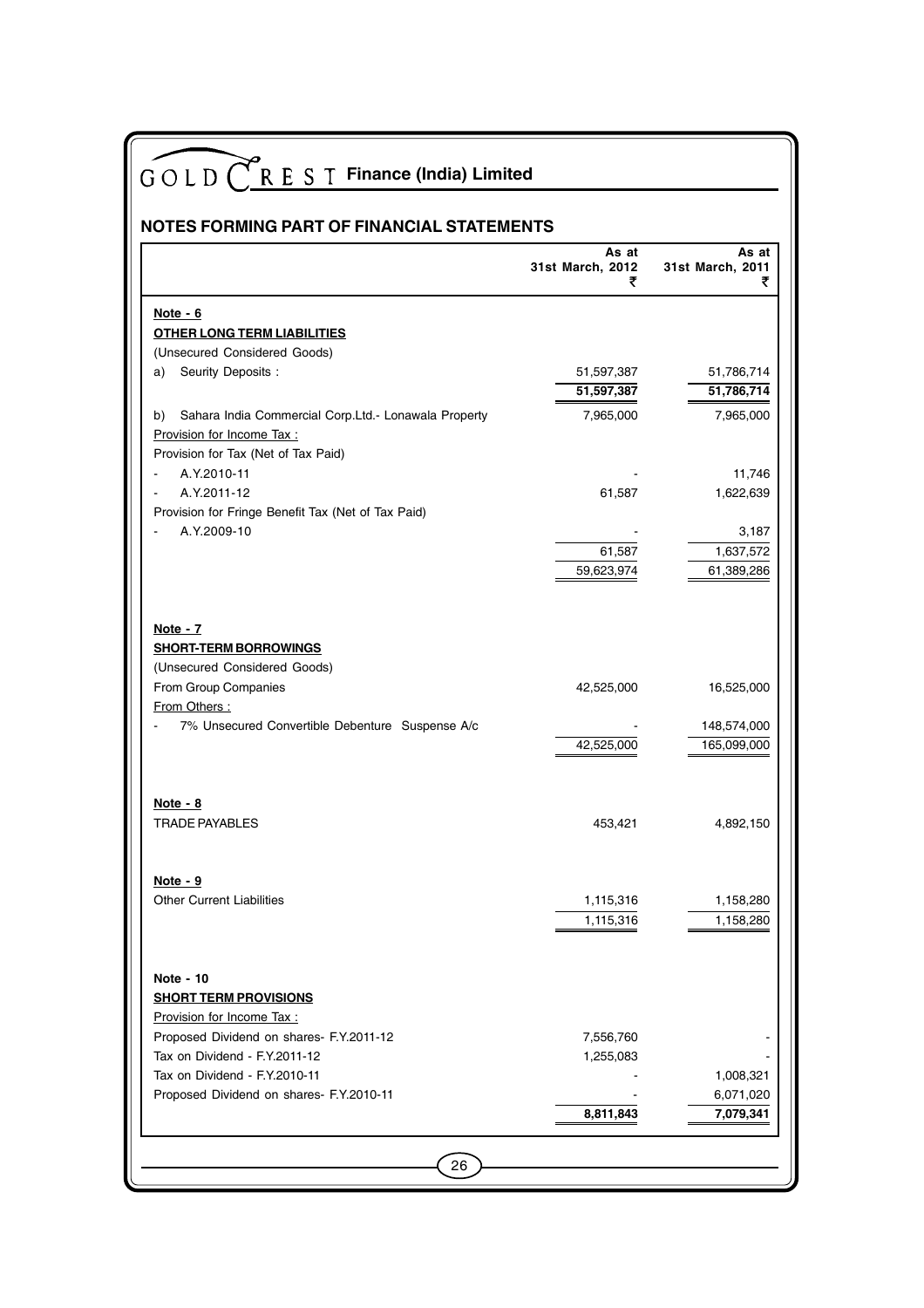| <b>DESCRIPTION</b>         |                       | GROSS                                   | <b>BLOCK AT COST</b>             |                        |                       |                                | <b>DEPRECIATION</b> |                        |                        | <b>NET BLOCK</b>         |
|----------------------------|-----------------------|-----------------------------------------|----------------------------------|------------------------|-----------------------|--------------------------------|---------------------|------------------------|------------------------|--------------------------|
|                            | Asat<br>1st Apr, 2011 | Additions<br>During the<br>Year<br>Year | Deductions<br>During the<br>Year | Asat<br>31st Mar, 2012 | Asat<br>1st Apr, 2011 | 31st Mar, 2012<br>For the Year | Dedns.              | Asat<br>31st Mar, 2012 | Asat<br>31st Mar, 2012 | As at<br>31 st Mar, 2011 |
|                            | ₩                     |                                         | ₩                                | ⋫                      | ₩                     | ₩                              | ₩                   | ₩                      | ₩                      | ₩                        |
| ASSETS FOR OWN USE         |                       |                                         |                                  |                        |                       |                                |                     |                        |                        |                          |
| <b>Tangible Assets</b>     |                       |                                         |                                  |                        |                       |                                |                     |                        |                        |                          |
| Land:                      |                       |                                         |                                  |                        |                       |                                |                     |                        |                        |                          |
| Leasehold Land             | 30,978,071            |                                         | ٠                                | 30,978,071             |                       | ٠                              | $\blacksquare$      | ٠                      | 30,978,071             | 30,978,071               |
| Building:                  |                       |                                         |                                  |                        |                       |                                |                     |                        |                        |                          |
| Freehold                   | 433, 428, 204         | ï                                       | $\blacksquare$                   | 433,428,204            | 141,687,364           | 23,654,821                     | $\blacksquare$      | 165,342,185            | 268,086,019            | 291,740,840              |
| Plant & Equipment          | 3,434,745             |                                         |                                  | 3,434,745              | 1,139,262             | 344,322                        |                     | 1,483,584              | 1,951,161              | 2,295,483                |
| Furniture & Fixtures       | 521,796               |                                         |                                  | 521,796                | 296,225               | 22,557                         |                     | 318,782                | 203,014                | 225,571                  |
| Vehicles                   | 3,930,924             |                                         |                                  | 3,930,924              | 808,635               | 374,885                        | 473,130             | 710,390                | 3,220,534              | 3,121,992                |
| Office Equipment           | 3,907,392             | 406,112                                 |                                  | 4,313,504              | 3,073,913             | 265,375                        |                     | 3,289,317              | 1,024,187              | 877,310                  |
| Sub Total                  | 476,201,133           | 406,112                                 | ٠                                | 476,607,245            | 147,005,400           | 24,661,960                     | 473,130             | 171, 144, 259          | 305,462,985            | 329,239,267              |
| Capital Work in Progress:  |                       |                                         |                                  |                        |                       |                                |                     |                        |                        |                          |
| Villa at Aamby Valley City | 1,375,000             |                                         |                                  | 1,375,000              |                       |                                | ı,                  | ٠                      | 1,375,000              | 1,375,000                |
| <b>Grand Total</b>         | 477,576,133           | 406,112                                 | ٠                                | 477,982,245            | 147,005,400           | 24,661,960                     | 473,130             | 171, 144, 259          | 306,837,985            | 330,614,267              |
| Previous Year              | 473,757,209           | 3,818,924                               |                                  | 477,576,133            | 119,810,723           | 27,151,143                     |                     | 146,961,866            | 330,614,267            | 352,170,762              |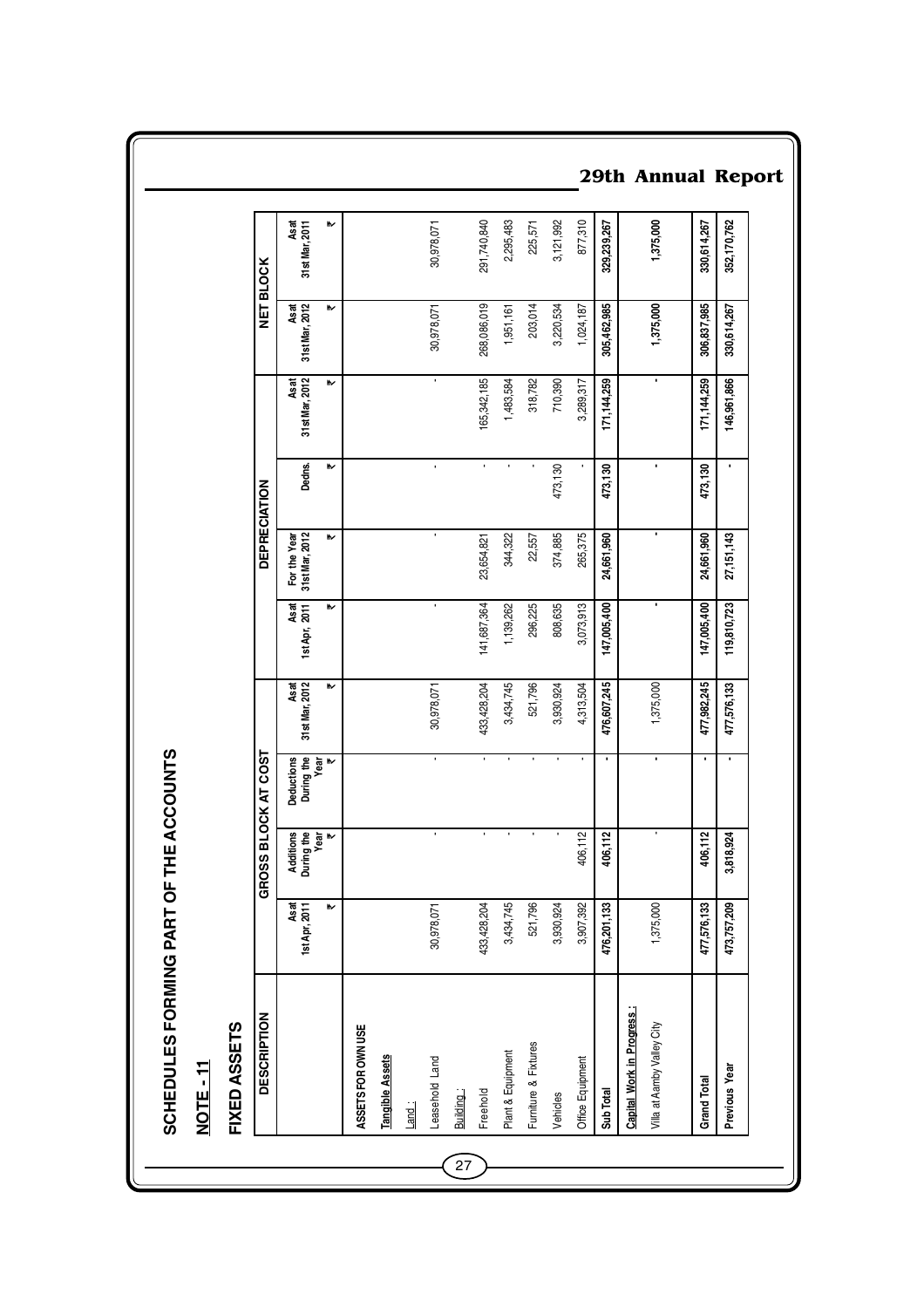| NOTES FORMING PART OF FINANCIAL STATEMENTS                                               |                                |                                |
|------------------------------------------------------------------------------------------|--------------------------------|--------------------------------|
|                                                                                          | As at<br>31st March, 2012<br>₹ | As at<br>31st March, 2011<br>₹ |
| Note - 12                                                                                |                                |                                |
| <b>Non-Current Investments</b>                                                           |                                |                                |
| <b>Investment in Equity Shares</b><br><b>Unquoted</b>                                    |                                |                                |
| 4,80,000 Bonus shares of Quest Academy Ltd.                                              |                                |                                |
| (Prev. Year 4,80,000 Bonus shares) {cost to be Pro-rata}                                 |                                |                                |
| 5,400 (Previous Year 5,400) Equity Shares of Rs.10/- each                                |                                |                                |
| of Goldcrest Software Solutions Ltd.<br>Previous Year 3,00,000 Equity Shares of Rs.100/- | 54,000                         | 54,000                         |
| (face value Rs.10/-) each of Innovative B2B Logistics Solutions Ltd.                     |                                | 30,000,000                     |
| 11,847 Equity Shares of Rs.127/- (face value Rs.1/-)                                     |                                |                                |
| each of Bombay Stock Exchange Ltd.                                                       | 1,504,569                      |                                |
| <b>Investment in Govt. Securities</b><br><b>National Saving Certificate</b>              |                                |                                |
|                                                                                          | 10,000<br>1,568,569            | 71,000<br>30,125,000           |
|                                                                                          |                                |                                |
| Note - 13                                                                                |                                |                                |
| Long-term Loans and Advances                                                             |                                |                                |
| (a) Loans and advances to employees<br>Unsecured, considered good                        | 85,975                         |                                |
|                                                                                          | 85,975                         |                                |
| (b) Balances with government authorities                                                 |                                |                                |
| Unsecured, considered good<br>TDS on Interest Received                                   |                                | 12,162                         |
| (i)<br>(ii) TDS on Rent Received                                                         | 627,281                        | 627,281                        |
| (iii) TDS on Contractor Fees Received                                                    | 199,715                        | 199,715                        |
| (iv) TDS on Commission Received                                                          |                                |                                |
| (v) Advance Tax paid<br>(vi) Advance Income Tax (Net of Provision of Taxation)           | 191,000                        | 191,000                        |
|                                                                                          | 1,882<br>1,019,878             | 537,047<br>1,567,205           |
| Other loans and advances<br>(c)                                                          |                                |                                |
| Secured, considered good                                                                 | 5,000,000                      | 5,000,000                      |
| (Pledge Against shares)<br>Unsecured, considered good                                    | 1,675,712                      | 1,675,712                      |
| Total                                                                                    | 6,675,712                      | 6,675,712                      |
|                                                                                          | 7,781,565                      | 8,242,917                      |
|                                                                                          |                                |                                |
| Note - 14<br><b>Other Non-current Assets</b>                                             |                                |                                |
| (a) Accruals                                                                             |                                |                                |
| (i) Interest accrued on deposits                                                         |                                |                                |
| (ii) Interest accrued on investments                                                     | 54,448                         | 19,060                         |
| (iii) Interest accrued on trade receivables<br>Total                                     | 54,448                         | 19,060                         |
|                                                                                          |                                |                                |
| <u>Note - 15</u>                                                                         |                                |                                |
| <b>Current Investments</b>                                                               |                                |                                |
| (Valued at lower of cost or fair value)<br><b>Investment in Govt. Securities</b>         |                                |                                |
| National Saving Certificate                                                              | 61,000                         |                                |
|                                                                                          | 61,000                         |                                |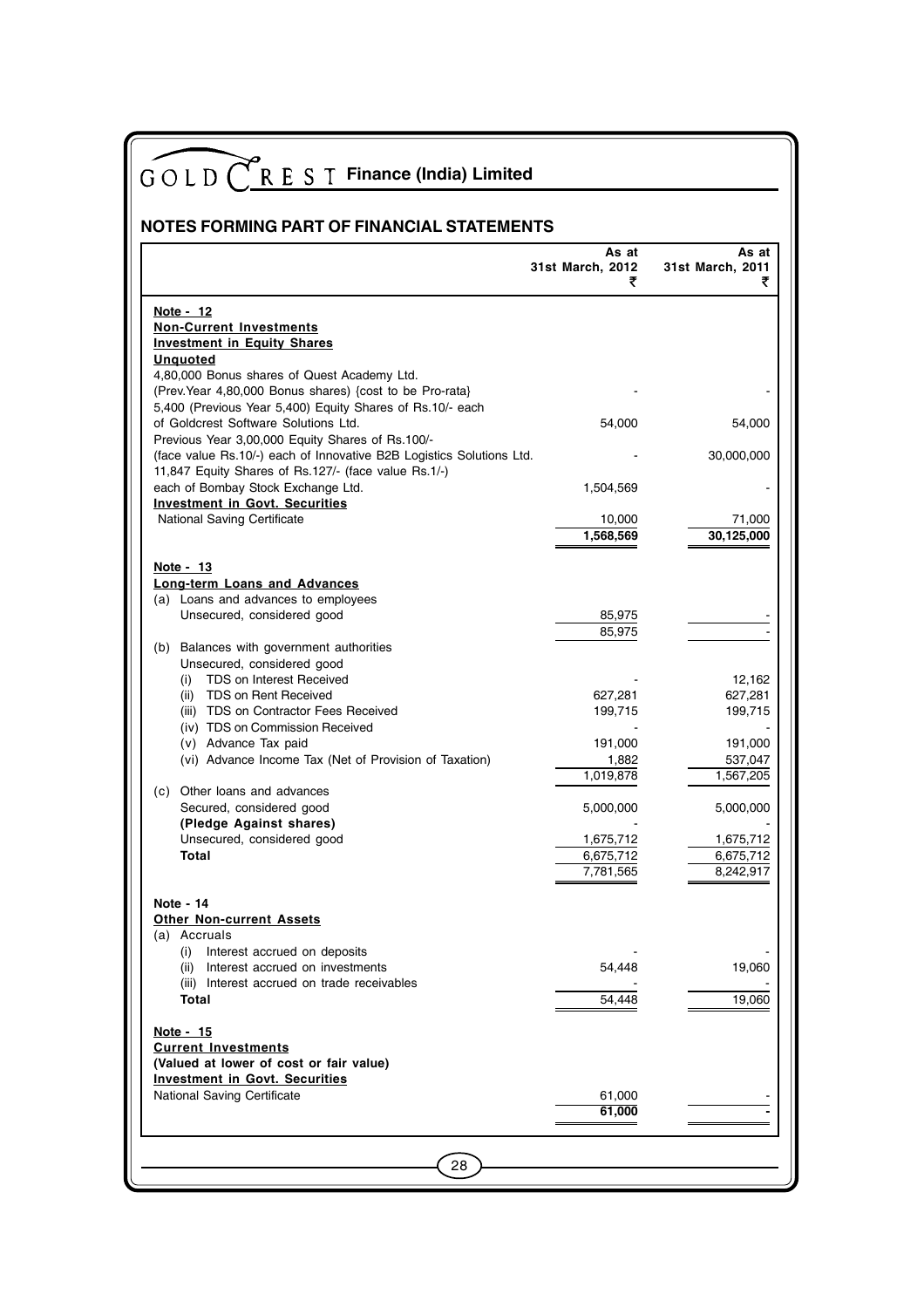|                                                                                    | <b>NOTES FORMING PART OF FINANCIAL STATEMENTS</b><br>As at | As at                      |
|------------------------------------------------------------------------------------|------------------------------------------------------------|----------------------------|
|                                                                                    | 31st March, 2012<br>₹                                      | 31st March, 2011<br>₹      |
| Note - 16                                                                          |                                                            |                            |
| Inventories                                                                        |                                                            |                            |
| (Valued at lower of cost or net realisable value,                                  |                                                            |                            |
| unless otherwise stated)                                                           |                                                            |                            |
| <b>Finished Goods</b><br>Total                                                     | 87,285,849<br>87,285,849                                   | 230,646,632<br>230,646,632 |
|                                                                                    |                                                            |                            |
| Note - 17                                                                          |                                                            |                            |
| <b>Trade Receivables</b>                                                           |                                                            |                            |
| (Unsecured unless otherwise stated)<br>(Trade receivables outstanding for a period |                                                            |                            |
| exceeding six months from the date they                                            |                                                            |                            |
| were due for payment)                                                              | 1,000                                                      |                            |
| Other Trade receivables                                                            |                                                            |                            |
| Unsecured, considered good                                                         |                                                            |                            |
| (Trade receivables outstanding for a period                                        |                                                            |                            |
| Less then six months from the date they                                            |                                                            |                            |
| were due for payment)<br>Total                                                     | 127,007,548<br>127,008,548                                 | 56,118,158<br>56,118,158   |
|                                                                                    |                                                            |                            |
| Note - 18                                                                          |                                                            |                            |
| <b>Cash &amp; Cash Equivalent</b>                                                  |                                                            |                            |
| Cash at Bank<br>a)                                                                 | 2,351,810                                                  | 26,808,180                 |
| Cash in hand<br>b)                                                                 | 269,327                                                    | 138,796                    |
|                                                                                    | 2,621,137                                                  | 26,946,977                 |
| Note - 19                                                                          |                                                            |                            |
| <b>Short Term Loans &amp; Advances</b>                                             |                                                            |                            |
| (a) Loans and advances to employees                                                |                                                            |                            |
| Unsecured, considered good                                                         | 63,200                                                     |                            |
| (b) Prepaid expenses - Unsecured, considered good                                  |                                                            |                            |
| (For e.g. Insurance premium, Annual maintenance contracts, etc.)                   | 76,007                                                     | 88,945                     |
| (c) Balances with government authorities                                           |                                                            |                            |
| Unsecured, considered good                                                         |                                                            |                            |
| VAT credit receivable<br>(i)                                                       | 949,840                                                    | 1,270,939                  |
| TDS on Interest Received<br>(ii)                                                   |                                                            |                            |
| (iii) TDS on Rent Received<br>(iv) TDS on Commission Received                      | 5,972,617                                                  |                            |
| (v) Advance Tax paid                                                               |                                                            |                            |
| (vi) Advance Income Tax (Net of Provision of Taxation)                             | 1,348,317                                                  |                            |
| (d) Inter-corporate deposits                                                       | 10,000,000                                                 |                            |
| (e) Loans granted to Related Party                                                 |                                                            |                            |
| Inter-corporate deposits                                                           |                                                            |                            |
| (Refer Note No. 27 (7) of Other Note)                                              | 5,244,554                                                  | 35,079,890                 |
| Total                                                                              | 23,654,535                                                 | 36,439,774                 |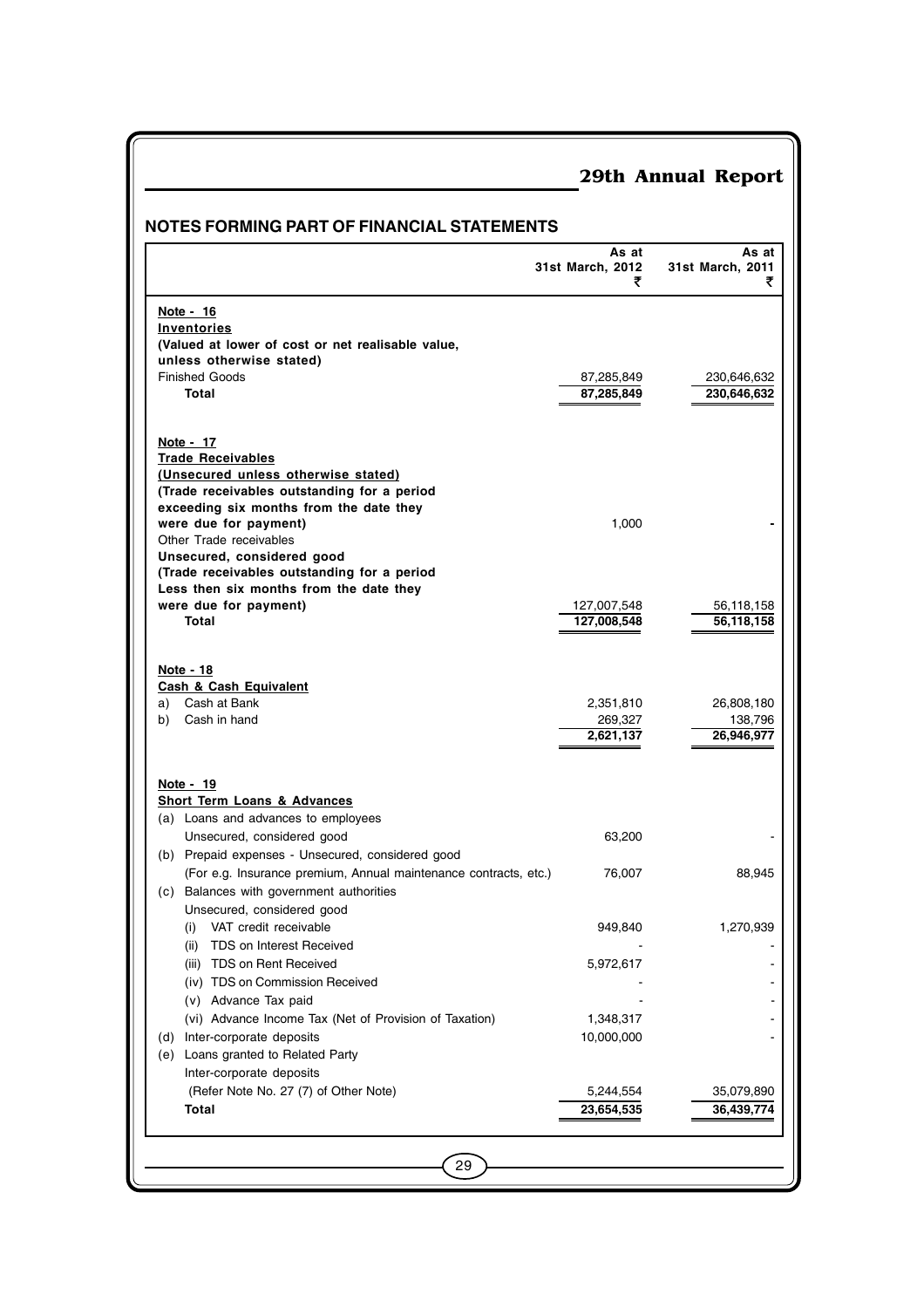| NOTES FORMING PART OF FINANCIAL STATEMENTS                                             |                            |                                                           |  |  |
|----------------------------------------------------------------------------------------|----------------------------|-----------------------------------------------------------|--|--|
|                                                                                        | 31st March, 2012           | For the Year Ended For the Year Ended<br>31st March, 2011 |  |  |
|                                                                                        | ₹                          |                                                           |  |  |
| <b>Note - 20</b>                                                                       |                            |                                                           |  |  |
| <b>Revenue from Operations</b>                                                         |                            |                                                           |  |  |
| Sales                                                                                  | 1,078,089,847              | 202,955,902                                               |  |  |
| <b>Total Sales</b><br><b>Other Operating Revenue</b>                                   | 1,078,089,847              | 202,955,902                                               |  |  |
| Income from Operation & Maintenance of Software Development Park                       | 59,522,587                 | 56,664,033                                                |  |  |
| <b>Rent Received</b>                                                                   | 8,327,299                  | 7,873,123                                                 |  |  |
| Recovery of NPA                                                                        |                            |                                                           |  |  |
| (Loss) / Profit on Mutual Fund                                                         | 164,474                    |                                                           |  |  |
| Profit on Share Trading                                                                | (4,944,582)                | 10,267,619                                                |  |  |
| Profit on sale/Trdg. of Shares - F & O<br>Speculation Profit / (Loss) on Share Trading | 708,128<br>512,899         | 2,074,136<br>(41, 103)                                    |  |  |
| Profit / (Loss) from Currency Trading                                                  | (1,950,550)                | 420,238                                                   |  |  |
| Profit / (Loss) from Trading of Commodity                                              | (71,403,308)               | (20, 477, 687)                                            |  |  |
| Profit / (Loss) on Sale of Investments                                                 | (22,500,000)               |                                                           |  |  |
| <b>Total Operating Revenue</b>                                                         | (31, 563, 052)             | 56,780,358                                                |  |  |
| Note - 21                                                                              |                            |                                                           |  |  |
| <b>Other Income</b>                                                                    |                            |                                                           |  |  |
| Dividend Received                                                                      | 3,760,033                  | 732,667                                                   |  |  |
| Miscellaneous Income                                                                   | 2,285                      | 53,251                                                    |  |  |
| Deputation Charges Received                                                            | 150,100                    | 386,400                                                   |  |  |
| Provision W/Back                                                                       |                            | 117,267                                                   |  |  |
| Sundry Creditors W/bank                                                                | 31,071                     |                                                           |  |  |
| Interest Income (TDS of '.1,74,304/-)<br><b>Total Other Income</b>                     | 2,172,740<br>6,116,229     | 1,344,011<br>2,633,595                                    |  |  |
|                                                                                        |                            |                                                           |  |  |
| Note - 22                                                                              |                            |                                                           |  |  |
| Purchases of Stock - in Trade                                                          | 793,112,618<br>793,112,618 | 244,593,611<br>244,593,611                                |  |  |
|                                                                                        |                            |                                                           |  |  |
| Note - 23                                                                              |                            |                                                           |  |  |
| Changes in Inventories of Finished Goods,                                              |                            |                                                           |  |  |
| Work - in - Progress and Stock - in -Trade                                             |                            |                                                           |  |  |
| <b>Opening Stock</b>                                                                   | 185,383,243                | 101,682,516                                               |  |  |
| Less: Closing Stock                                                                    | 20,776,585<br>164,606,658  | 185,383,243<br>(83,700,727)                               |  |  |
|                                                                                        |                            |                                                           |  |  |
| Note - 24                                                                              |                            |                                                           |  |  |
| <b>EMPLOYEE BENEFITS EXPENSE</b>                                                       |                            |                                                           |  |  |
| Salaries, Bonus and allowances                                                         | 3,897,740                  | 2,576,914                                                 |  |  |
| Contribution to Provident Fund<br>Staff Wefare Expenditure                             | 430,965<br>223,470         | 116,904<br>8,348                                          |  |  |
| Directors Salary / HRA                                                                 | 675,000                    | 750,000                                                   |  |  |
| Medical Exp. / Mediclaim Policy Premium - Directors                                    | 104,396                    | 16,700                                                    |  |  |
|                                                                                        | 5,331,571                  | 3,468,866                                                 |  |  |
|                                                                                        |                            |                                                           |  |  |
| Note - 25                                                                              |                            |                                                           |  |  |
| <b>Finance Charges</b><br>Interest Paid to others                                      | 12,424,235                 | 15,670,793                                                |  |  |
|                                                                                        | 12,424,235                 | 15,670,793                                                |  |  |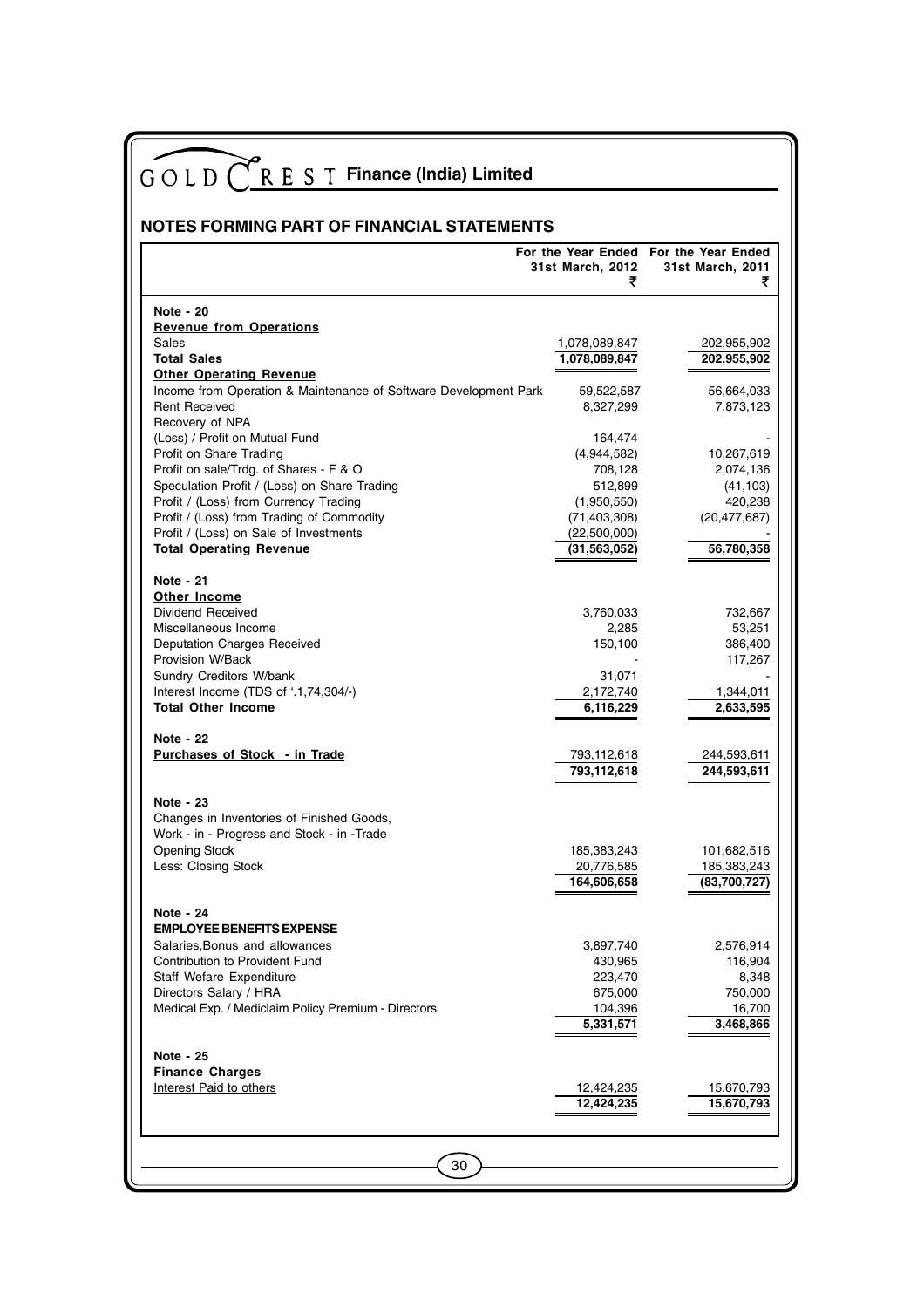### **NOTES FORMING PART OF FINANCIAL STATEMENTS**

| Note - 26<br><b>OTHER EXPENSES</b><br><b>Selling &amp; Distribution Expenses</b><br>Godown / Warehosing charges<br>Stock Insuarance Premium<br>Brokerage & Commission on Purchase<br>Brokerage & Commission on Sales<br>Guargum Kharajat<br>Chana Kharajat<br><b>Black Paper Kharajat</b><br>Guarseeds Kharajat<br><b>Guargum Quality Claimed</b><br>Jeera Quality Claimed<br>Castor kharajat<br>Office Rent - Jodhpur<br>Office Rent - Chandoshi<br>Miscellaneous Exp. - Chandoshi | 2,660,636<br>15,214<br>76,450<br>246,517<br>22,394<br>70,050<br>(364, 140)<br>(440,078)<br>204,112<br>18,000<br>25,000 | 2,079,094<br>48,337<br>313,221<br>83,926<br>166,716<br>42,764<br>11,379<br>24,640<br>47,645<br>78,000 |
|-------------------------------------------------------------------------------------------------------------------------------------------------------------------------------------------------------------------------------------------------------------------------------------------------------------------------------------------------------------------------------------------------------------------------------------------------------------------------------------|------------------------------------------------------------------------------------------------------------------------|-------------------------------------------------------------------------------------------------------|
|                                                                                                                                                                                                                                                                                                                                                                                                                                                                                     |                                                                                                                        |                                                                                                       |
|                                                                                                                                                                                                                                                                                                                                                                                                                                                                                     |                                                                                                                        |                                                                                                       |
|                                                                                                                                                                                                                                                                                                                                                                                                                                                                                     |                                                                                                                        |                                                                                                       |
|                                                                                                                                                                                                                                                                                                                                                                                                                                                                                     |                                                                                                                        |                                                                                                       |
|                                                                                                                                                                                                                                                                                                                                                                                                                                                                                     |                                                                                                                        |                                                                                                       |
|                                                                                                                                                                                                                                                                                                                                                                                                                                                                                     |                                                                                                                        |                                                                                                       |
|                                                                                                                                                                                                                                                                                                                                                                                                                                                                                     |                                                                                                                        |                                                                                                       |
|                                                                                                                                                                                                                                                                                                                                                                                                                                                                                     |                                                                                                                        |                                                                                                       |
|                                                                                                                                                                                                                                                                                                                                                                                                                                                                                     |                                                                                                                        |                                                                                                       |
|                                                                                                                                                                                                                                                                                                                                                                                                                                                                                     |                                                                                                                        |                                                                                                       |
|                                                                                                                                                                                                                                                                                                                                                                                                                                                                                     |                                                                                                                        |                                                                                                       |
|                                                                                                                                                                                                                                                                                                                                                                                                                                                                                     |                                                                                                                        |                                                                                                       |
|                                                                                                                                                                                                                                                                                                                                                                                                                                                                                     |                                                                                                                        |                                                                                                       |
|                                                                                                                                                                                                                                                                                                                                                                                                                                                                                     |                                                                                                                        |                                                                                                       |
|                                                                                                                                                                                                                                                                                                                                                                                                                                                                                     |                                                                                                                        |                                                                                                       |
|                                                                                                                                                                                                                                                                                                                                                                                                                                                                                     |                                                                                                                        |                                                                                                       |
|                                                                                                                                                                                                                                                                                                                                                                                                                                                                                     | 15,000                                                                                                                 |                                                                                                       |
| A/c Written off (Kasar) - Jamnagar                                                                                                                                                                                                                                                                                                                                                                                                                                                  | 419                                                                                                                    |                                                                                                       |
| Cash Discount on Purchase                                                                                                                                                                                                                                                                                                                                                                                                                                                           | (278, 108)                                                                                                             |                                                                                                       |
| Analysis Charges                                                                                                                                                                                                                                                                                                                                                                                                                                                                    | 363,210                                                                                                                | 160,411                                                                                               |
| Brokerage on Currency Trading                                                                                                                                                                                                                                                                                                                                                                                                                                                       | 71,355                                                                                                                 | 52,459                                                                                                |
| Comm./Service Tax / Cess/ Vol.Chgs. - Commodity Trdg.                                                                                                                                                                                                                                                                                                                                                                                                                               | 2,546,318                                                                                                              | 546,561                                                                                               |
| Comm./Service Tax / Cess/ Vol.Chgs. - Jamnagar                                                                                                                                                                                                                                                                                                                                                                                                                                      |                                                                                                                        | 10,272                                                                                                |
| Comm./Service Tax / Cess/ Vol.Chgs. - Jodhpur                                                                                                                                                                                                                                                                                                                                                                                                                                       |                                                                                                                        | 157,690                                                                                               |
|                                                                                                                                                                                                                                                                                                                                                                                                                                                                                     | 5,252,349                                                                                                              | 3,823,115                                                                                             |
| <b>Share Trading Expenses</b>                                                                                                                                                                                                                                                                                                                                                                                                                                                       |                                                                                                                        |                                                                                                       |
| Demat Charges                                                                                                                                                                                                                                                                                                                                                                                                                                                                       | 110,795                                                                                                                | 108,927                                                                                               |
| Service Tax / St.Duty/ T.O.Chgs./ Rounding Off                                                                                                                                                                                                                                                                                                                                                                                                                                      | 171,622                                                                                                                | 82,752                                                                                                |
| Service Tax / St.Duty/ T.O.Chgs. F & O                                                                                                                                                                                                                                                                                                                                                                                                                                              | 27,131                                                                                                                 | 15,535                                                                                                |
| Security Trans. Tax                                                                                                                                                                                                                                                                                                                                                                                                                                                                 | 508,175                                                                                                                |                                                                                                       |
| Security Trans. Tax - F & O                                                                                                                                                                                                                                                                                                                                                                                                                                                         | 23,658                                                                                                                 | 404,347                                                                                               |
|                                                                                                                                                                                                                                                                                                                                                                                                                                                                                     | 841,381                                                                                                                | 611,561                                                                                               |
| Travelling, conveyance and Petrol Expenses                                                                                                                                                                                                                                                                                                                                                                                                                                          | 2,058,463                                                                                                              | 483,312                                                                                               |
| Postage, telephone-fax & Office Exp.                                                                                                                                                                                                                                                                                                                                                                                                                                                | 632,673                                                                                                                | 419,923                                                                                               |
| Legal and professional fees                                                                                                                                                                                                                                                                                                                                                                                                                                                         | 2,644,109                                                                                                              | 1,505,786                                                                                             |
| Repairs and Maintenance - Others                                                                                                                                                                                                                                                                                                                                                                                                                                                    |                                                                                                                        |                                                                                                       |
| Repairs & maintenance- Vehicles                                                                                                                                                                                                                                                                                                                                                                                                                                                     | 712,683                                                                                                                | 179,001                                                                                               |
| <b>Electricity Charges</b>                                                                                                                                                                                                                                                                                                                                                                                                                                                          | (122, 372)                                                                                                             | 26,903                                                                                                |
| <b>Diesel Charges</b>                                                                                                                                                                                                                                                                                                                                                                                                                                                               | 28,206                                                                                                                 | (7,523)                                                                                               |
| <b>Water Charges</b>                                                                                                                                                                                                                                                                                                                                                                                                                                                                | 189,179                                                                                                                | 67,452                                                                                                |
| Repairs & maintenance- Office / Equip                                                                                                                                                                                                                                                                                                                                                                                                                                               | 1,589,345                                                                                                              | 1,683,128                                                                                             |
|                                                                                                                                                                                                                                                                                                                                                                                                                                                                                     | 2,397,041                                                                                                              | 1,948,961                                                                                             |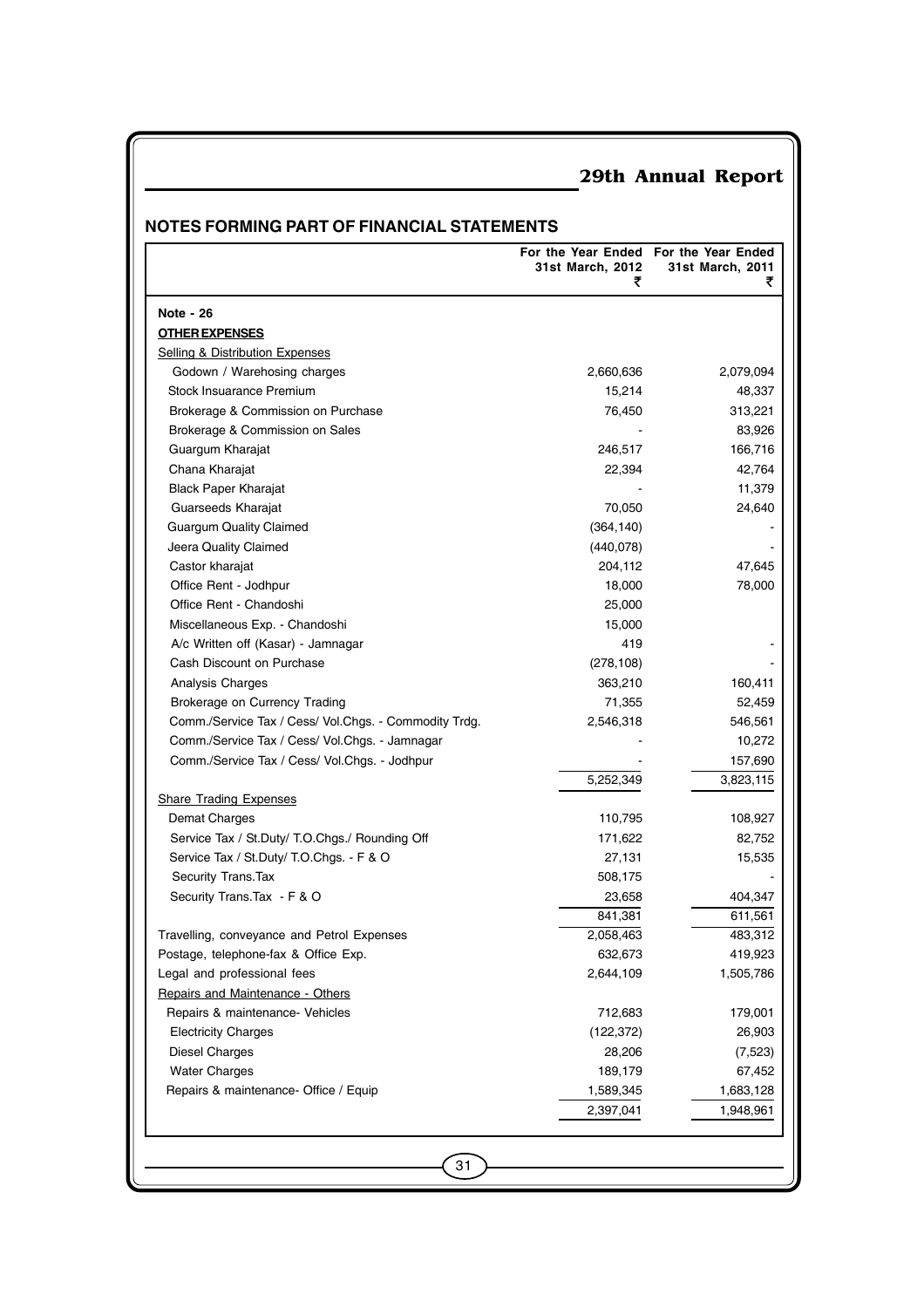## **NOTES FORMING PART OF FINANCIAL STATEMENTS**

|                                                       | For the Year Ended For the Year Ended<br>31st March, 2012<br>₹ | 31st March, 2011<br>₹ |
|-------------------------------------------------------|----------------------------------------------------------------|-----------------------|
| Housekeeping Expenditure                              | 1,351,706                                                      | 968,183               |
| Property Tax                                          | 2,525,300                                                      | 2,445,022             |
| <b>Advertising Expenses</b>                           | 61,246                                                         | 62,273                |
| Electricity Expenses                                  | 447,065                                                        | 212,604               |
| Audit fees                                            | 179,444                                                        | 187,304               |
| Loan Processing / Prepayment Charges                  | 425,758                                                        | 372,900               |
| <b>Business Promotion</b>                             | 346,490                                                        | 461,457               |
| Other Expenses                                        |                                                                |                       |
| <b>Courier Expenses</b>                               | 21,324                                                         | 9,802                 |
| <b>Annual Listing Fees</b>                            | 27,575                                                         | 16,545                |
| <b>Annual Custodial Fees</b>                          | 33,090                                                         | 33,090                |
| <b>Bank Charges</b>                                   | 8,697                                                          | 18,314                |
| <b>Filing Fees</b>                                    | 7,260                                                          | 8,480                 |
| Insurance                                             | 80,001                                                         | 54,293                |
| <b>Directors Sitting Fees</b>                         | 190,000                                                        | 95,000                |
| A/c Written Off                                       |                                                                | 1,544                 |
| Printing & Stationery                                 | 150,364                                                        | 81,703                |
| Miscellaneous expenses                                | 775                                                            | 62,550                |
| Stamp Duty / Registration Charges / Agreement Charges | 436,983                                                        | 600,440               |
| Franking / Notary Charges                             | 820                                                            |                       |
| N.A.Tax                                               |                                                                | 57,512                |
| Books & Periodicals                                   | 25,235                                                         | 15,356                |
| <b>Amalmation Expenses</b>                            | 20,000                                                         |                       |
| Preliminary Exp.W/Off                                 |                                                                | 18,969                |
| Internet Charges                                      | 16,875                                                         |                       |
| <b>Establishment Fees</b>                             |                                                                | 164,680               |
| Insurance - Jamnagar                                  | 748                                                            |                       |
| Insurance - Bangalore Property                        | 91,491                                                         | 59,409                |
| Membership and Subscription                           | 17,918                                                         | 21,004                |
| Inspection Charges                                    | 28,800                                                         | 2,400                 |
| Vehicle Insurance                                     | 51,137                                                         | 4,817                 |
| Rates and Taxes                                       |                                                                |                       |
| - Company profession Tax                              | 8,400                                                          | 4,000                 |
| - Company profession Tax - Jamnagar                   | 2,400                                                          |                       |
| <b>Club Facility Expenditure</b>                      | 55,945                                                         | 33,574                |
| Donation                                              | 185,000                                                        | 86,000                |
|                                                       | 1,460,838                                                      | 1,449,482             |
|                                                       | 20,623,863                                                     | 14,951,883            |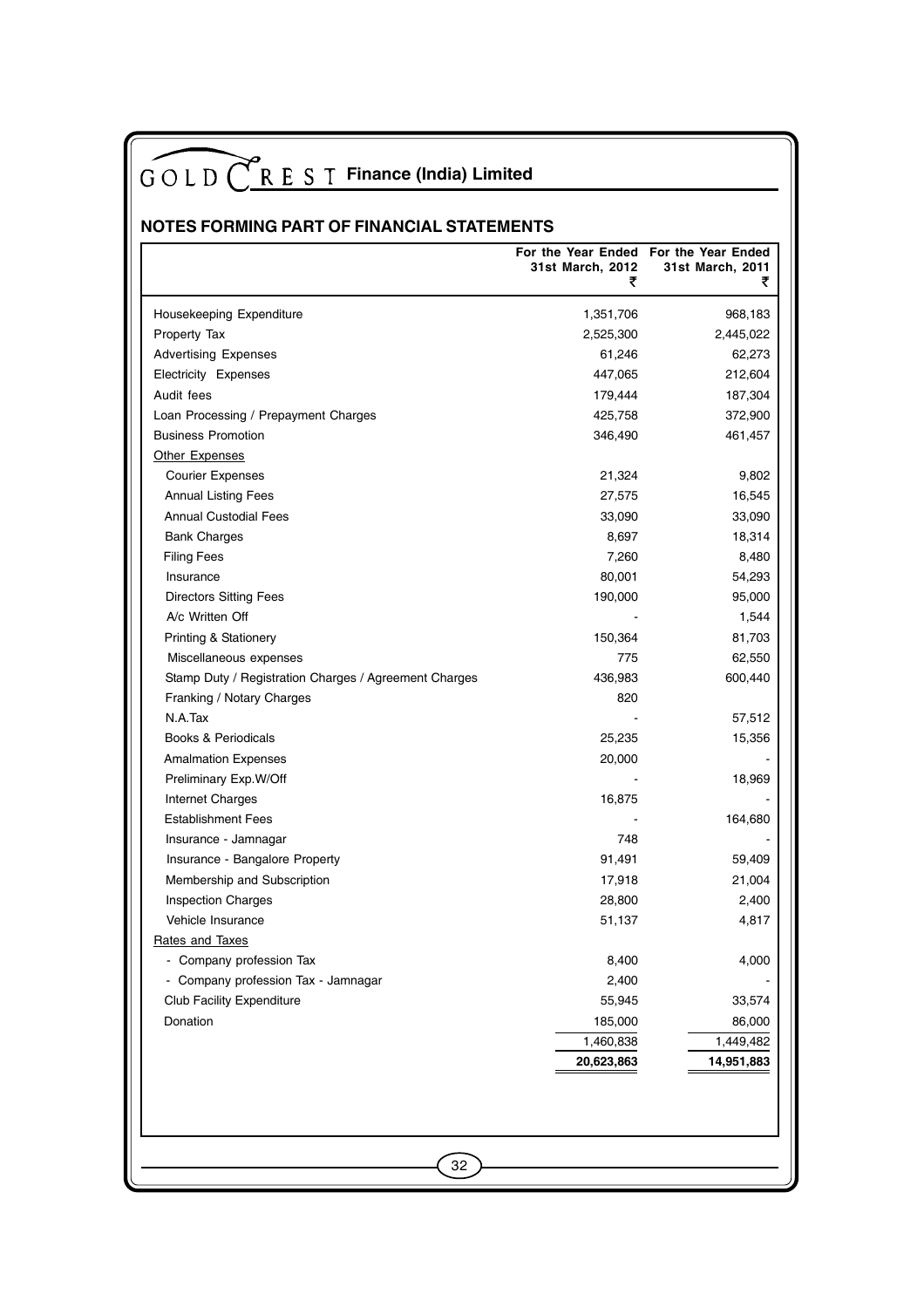| <b>e - 27 OTHER NOTES</b>                                                    |             |             |
|------------------------------------------------------------------------------|-------------|-------------|
| Administrative Expenses include amounts paid/payable to the Auditors:<br>(a) |             |             |
| <b>Particulars</b>                                                           | 2011-2012   | 2010-2011   |
|                                                                              | ₹           | ₹           |
| <b>Audit Fees</b>                                                            | 1,57,384    | 1,65,244    |
| <b>Tax Audit Fees</b>                                                        | 22,060      | 22,060      |
| <b>Total</b>                                                                 | 1,79,444    | 1,87,304    |
| (b) - i Remuneration paid to Executive Directors : -                         |             |             |
|                                                                              | 2011-2012   | 2010-2011   |
|                                                                              | ₹           | ₹           |
| Director's Remuneration                                                      | 6,00,000    | 6,00,000    |
| <b>Total</b>                                                                 | 6,00,000    | 6,00,000    |
| ii Remuneration paid to Non - Executive Directors : -                        |             |             |
|                                                                              | 2011-2012   | 2010-2011   |
|                                                                              | ₹           | ₹           |
| Director's Sitting Fees                                                      | 1,90,000    | 95,000      |
| iii Computation of Net Profit and Director's Remuneration :                  |             |             |
|                                                                              | 2011-2012   | 2010-2011   |
|                                                                              | ₹           | ₹           |
| Profit as per Profit & Loss Account                                          | 3,01,51,520 | 3,39,26,765 |
| Add: Director's Remuneration                                                 | 6,00,000    | 6,00,000    |
| Net Profit u/s 198                                                           | 3,07,51,520 | 3,45,26,765 |
| 5% of the above                                                              | 15,37,576   | 17,26,338   |

**2011- 2012 2010- 2011**

र र

## **Note - 27 OTHER N**

(1) (a) Administrative

(2) (a) Expenditure in Foreign Currency : Traveling Expenses 81,300 (b) Earnings in Foreign Exchange: Nil Nil

|     |                                            | 2011-2012   | 2010-2011   |
|-----|--------------------------------------------|-------------|-------------|
| (a) | Weighted Average number of Equity Shares   |             |             |
|     | of Rs. 10 each outstanding during the year | 64.42.455   | 60,71,020   |
| (b) | Net Profit after tax available for Equity  | ₹           | ₹           |
|     | Shareholders (₹)                           | 2,41,06,505 | 2,61,90,023 |
| (c) | Earnings (in Rupees) per share             |             |             |
|     | Basic                                      | 3.74        | 4.31        |
|     | Diluted                                    | 3.74        | 4.31        |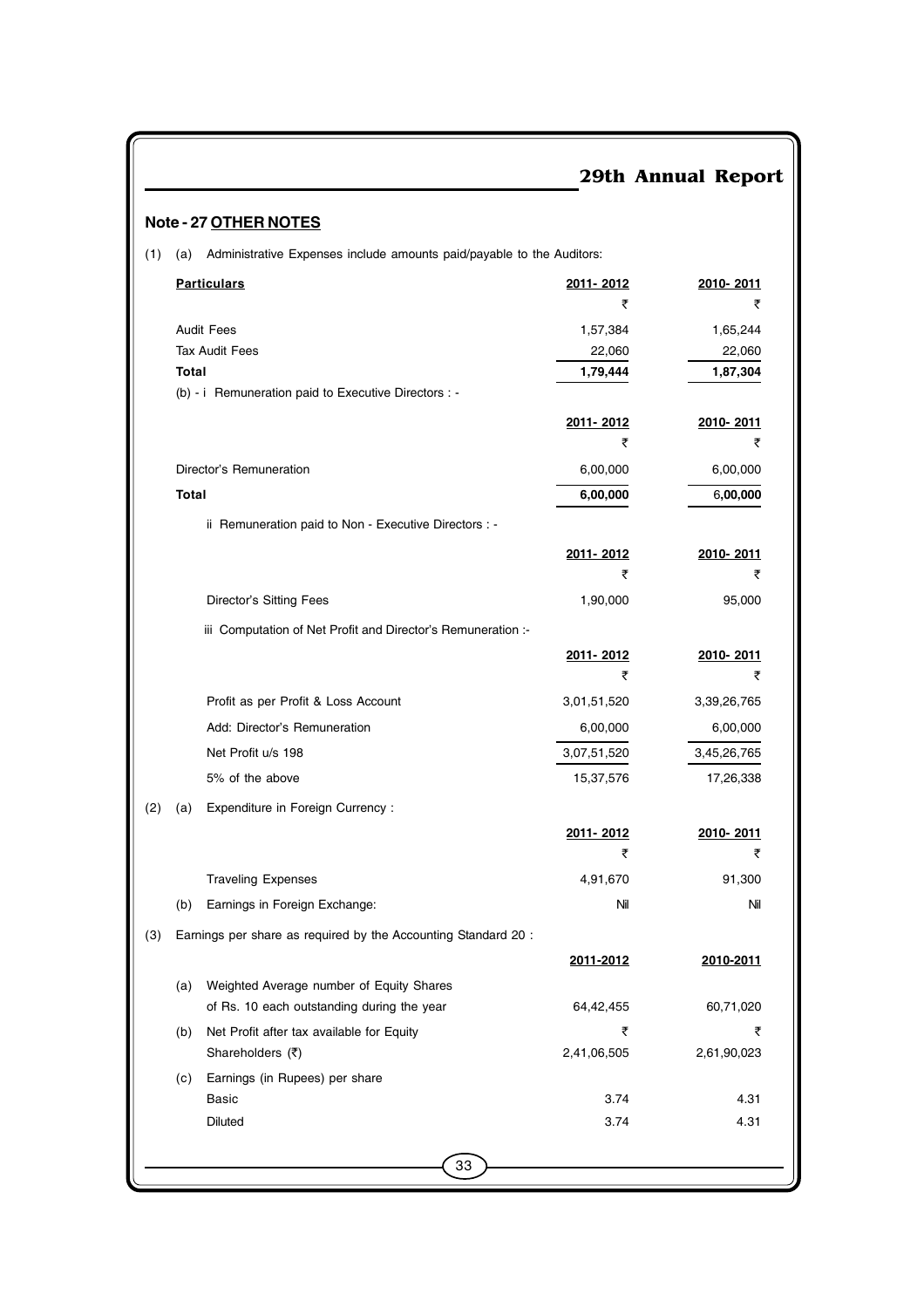| $G \circ L D$ $C$ R E S T Finance (India) Limited                                                                                                                                                                                   |                                           |                |                          |                                        |  |
|-------------------------------------------------------------------------------------------------------------------------------------------------------------------------------------------------------------------------------------|-------------------------------------------|----------------|--------------------------|----------------------------------------|--|
| (4)<br>Goldcrest Realty Trust is a private trust having Corpus amount of ₹10,000/-. The Company has invested the<br>said corpus amount and is holding 98% beneficiary interest. The other beneficiary is Mrs. Nita T. Tanna holding |                                           |                |                          |                                        |  |
|                                                                                                                                                                                                                                     |                                           |                |                          |                                        |  |
| the balance 2% interest. By virtue of holding majority beneficiary interest in the said trust all the Assets,<br>Liabilities, Income and Expenditures are incorporated in the Companies Books of Account. The interest of the       |                                           |                |                          |                                        |  |
| other beneficiary in the said trust is shown separately as, amount recoverable from other beneficiary.                                                                                                                              |                                           |                |                          |                                        |  |
|                                                                                                                                                                                                                                     |                                           |                |                          |                                        |  |
| (5)<br>Breakup of Deferred Tax Liability                                                                                                                                                                                            |                                           |                |                          |                                        |  |
| Nature of Timing Difference:                                                                                                                                                                                                        |                                           |                | 2011-2012                | 2010-2011                              |  |
|                                                                                                                                                                                                                                     |                                           |                | ₹                        | ₹                                      |  |
| Opening deferred tax liability                                                                                                                                                                                                      |                                           |                | 63,33,989                | 53,97,247                              |  |
| Add: On account of depreciation                                                                                                                                                                                                     |                                           |                | 10,45,015                | 9,36,742                               |  |
| Closing deferred tax liability                                                                                                                                                                                                      |                                           |                | 73,79,004                | 63,33,989                              |  |
|                                                                                                                                                                                                                                     |                                           |                |                          |                                        |  |
| Segment Information as required by Accounting Standard 17<br>(6)                                                                                                                                                                    |                                           |                |                          |                                        |  |
|                                                                                                                                                                                                                                     |                                           |                |                          |                                        |  |
| Segment Report for the year ended 31st March, 2012                                                                                                                                                                                  |                                           |                |                          |                                        |  |
|                                                                                                                                                                                                                                     | Segment Report as per Business Activities |                |                          |                                        |  |
|                                                                                                                                                                                                                                     |                                           |                |                          | Amount $(\overline{\underline{\tau}})$ |  |
|                                                                                                                                                                                                                                     |                                           |                |                          |                                        |  |
|                                                                                                                                                                                                                                     |                                           |                | <b>Maintenance</b>       |                                        |  |
|                                                                                                                                                                                                                                     |                                           |                | of Software              |                                        |  |
|                                                                                                                                                                                                                                     | Commodity                                 |                | <b>Share Development</b> |                                        |  |
| <b>Particulars</b>                                                                                                                                                                                                                  | <b>Operations</b>                         | Operations     | Park                     | Others                                 |  |
| <b>SEGMENT REVENUE</b>                                                                                                                                                                                                              |                                           |                |                          |                                        |  |
| Sales                                                                                                                                                                                                                               | 1,078,089,847                             |                |                          |                                        |  |
| Profit/(Loss) from Hedge / Trading                                                                                                                                                                                                  | (71, 403, 308)                            |                |                          |                                        |  |
| Profit/(Loss) from Currency Trading                                                                                                                                                                                                 |                                           |                |                          | (1,950,550)                            |  |
| Share Trading Income                                                                                                                                                                                                                |                                           | (26,059,080)   |                          |                                        |  |
| Rent Income                                                                                                                                                                                                                         |                                           |                | 59,522,587               | 8,327,299                              |  |
| Interest Income                                                                                                                                                                                                                     | 429,697                                   |                |                          | 1,743,043                              |  |
| Miscellaneous Income                                                                                                                                                                                                                |                                           |                |                          | 2,285                                  |  |
| Deputation Charges Received                                                                                                                                                                                                         |                                           | 150,100        |                          |                                        |  |
| Sundry Creditors W/Back                                                                                                                                                                                                             |                                           |                |                          | 31,071                                 |  |
| Dividend Received                                                                                                                                                                                                                   |                                           | 3,760,033      |                          |                                        |  |
| Net Sales / Income from Operations                                                                                                                                                                                                  | 1,007,116,236                             | (22, 148, 948) | 59,522,587               | 8,153,148                              |  |
|                                                                                                                                                                                                                                     |                                           |                |                          |                                        |  |
|                                                                                                                                                                                                                                     |                                           |                |                          |                                        |  |
| <b>SEGMENT RESULTS</b>                                                                                                                                                                                                              |                                           |                |                          |                                        |  |
| Sales                                                                                                                                                                                                                               | 1,078,089,847                             |                |                          |                                        |  |
| Prfoit/(Loss) from Hedge / Trading<br>Prfoit/(Loss) from Currency Trading                                                                                                                                                           | (71, 403, 308)                            |                |                          | (1,950,550)                            |  |
|                                                                                                                                                                                                                                     |                                           |                |                          |                                        |  |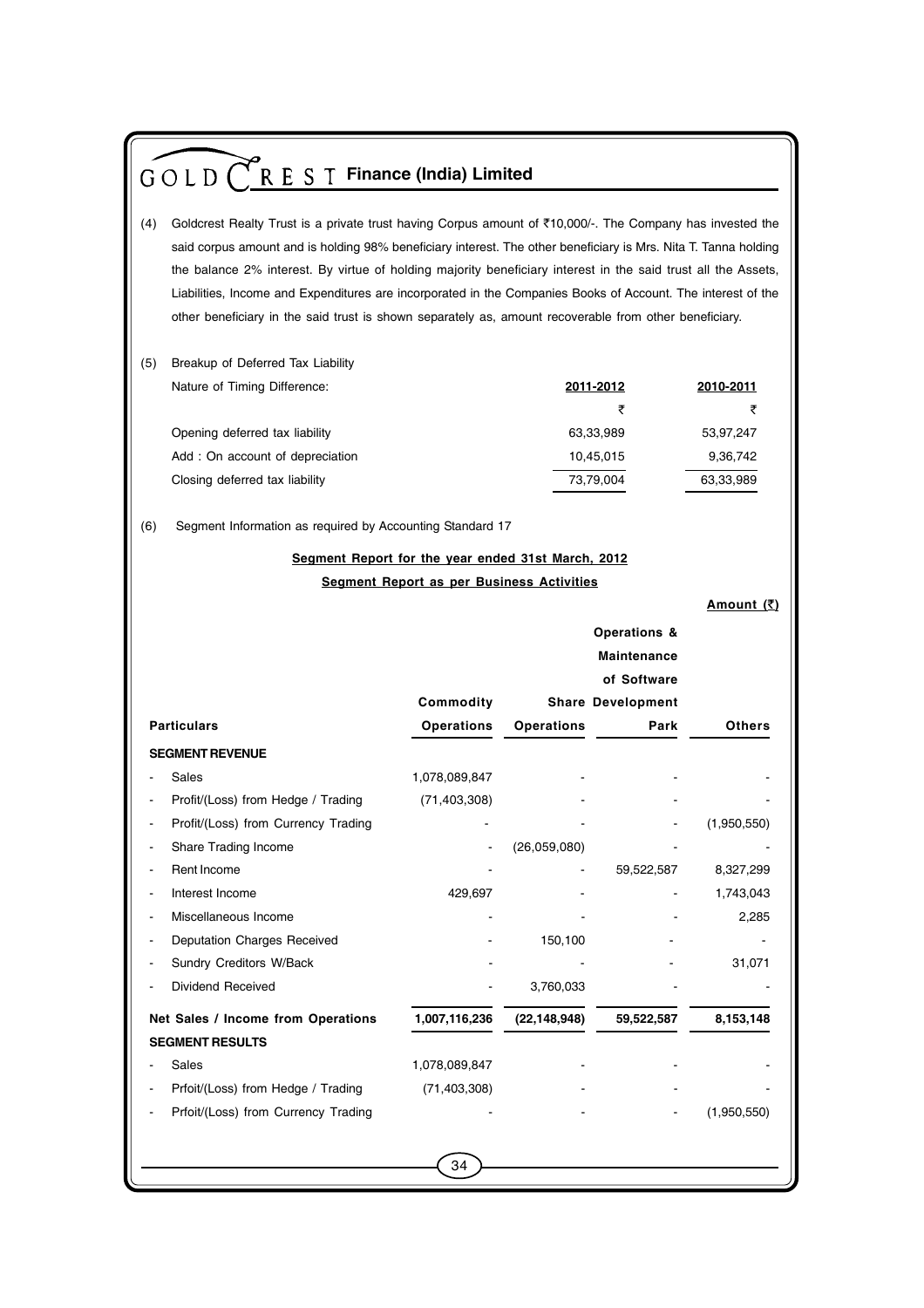|                                |               |                | 29th Annual Report |             |
|--------------------------------|---------------|----------------|--------------------|-------------|
|                                |               |                |                    |             |
| Share Trading Income           |               | (26,059,080)   |                    |             |
| Rent Income                    |               |                | 59,522,587         | 8,327,299   |
| Interest Income                | 429,697       |                |                    | 1,743,043   |
| Miscellaneous Income           |               |                |                    | 2,285       |
| Deputation Charges Received    |               | 150,100        |                    |             |
| Sundry Creditors W/Back        |               |                |                    | 31,071      |
| Dividend Received              |               | 3,760,033      |                    |             |
| <b>Total Income</b>            | 1,007,116,236 | (22, 148, 948) | 59,522,587         | 8,153,148   |
| Less: Expenditure              |               |                |                    |             |
| Purchases                      | 793,112,618   |                |                    |             |
| <b>Employee Cost</b>           | 2,254,890     |                |                    | 3,076,681   |
| (Increase) / Decrease in Stock | 164,606,658   |                |                    |             |
| Depreciation                   | 273,791       | 237,765        | 22,967,619         | 1,182,785   |
| Diminishing value of Stock     |               | 1,730,598      |                    |             |
| <b>Administrative Expenses</b> | 7,116,631     | 841,381        | 6,442,255          | 6,223,596   |
|                                | 39,751,648    | (24,958,692)   | 30,112,713         | (2,329,914) |
| Less: i. Interest              | 8,341,347     |                | 4,082,888          |             |
| <b>Profit Before Tax</b>       | 31,410,300    | (24,958,692)   | 26,029,825         | (2,329,914) |
| <b>CAPITAL EMPLOYED</b>        |               |                |                    |             |
| Segment Assets                 | 145,242,466   | 35,445,545     | 216,052,204        | 160,133,422 |
| Less :                         |               |                |                    |             |
| <b>Segment Liabilities</b>     | 112,005       | 42,176         | 16,678,583         | 69,040,004  |
| <b>Capital Employed</b>        | 145,130,461   | 35,403,369     | 199,373,621        | 91,093,419  |

#### **(7) Related party Disclosures as required by Accounting Standard - 18:**

Related Party disclosures have been set out in a separate statement annexed to Financial Statements. The related parties, as defined by Accounting Standard 18 "Related Party Disclosure" issued and as prescribed by the Companies (Accounting Standard) Rules 2006 in respect of which the disclosures have been made, have been identified on the basis of disclosures made by the key management persons and taken on record by the Board.

a) List of Related Parties**:**

#### **Parties where control exists:**

Other Related parties with whom transactions have taken place during the year:

**Associate Companies :**

Mist Investment & Trading Pvt. Ltd.

Perique Finance & Leasing Pvt. Ltd.

Marmalade Construction Pvt. Ltd.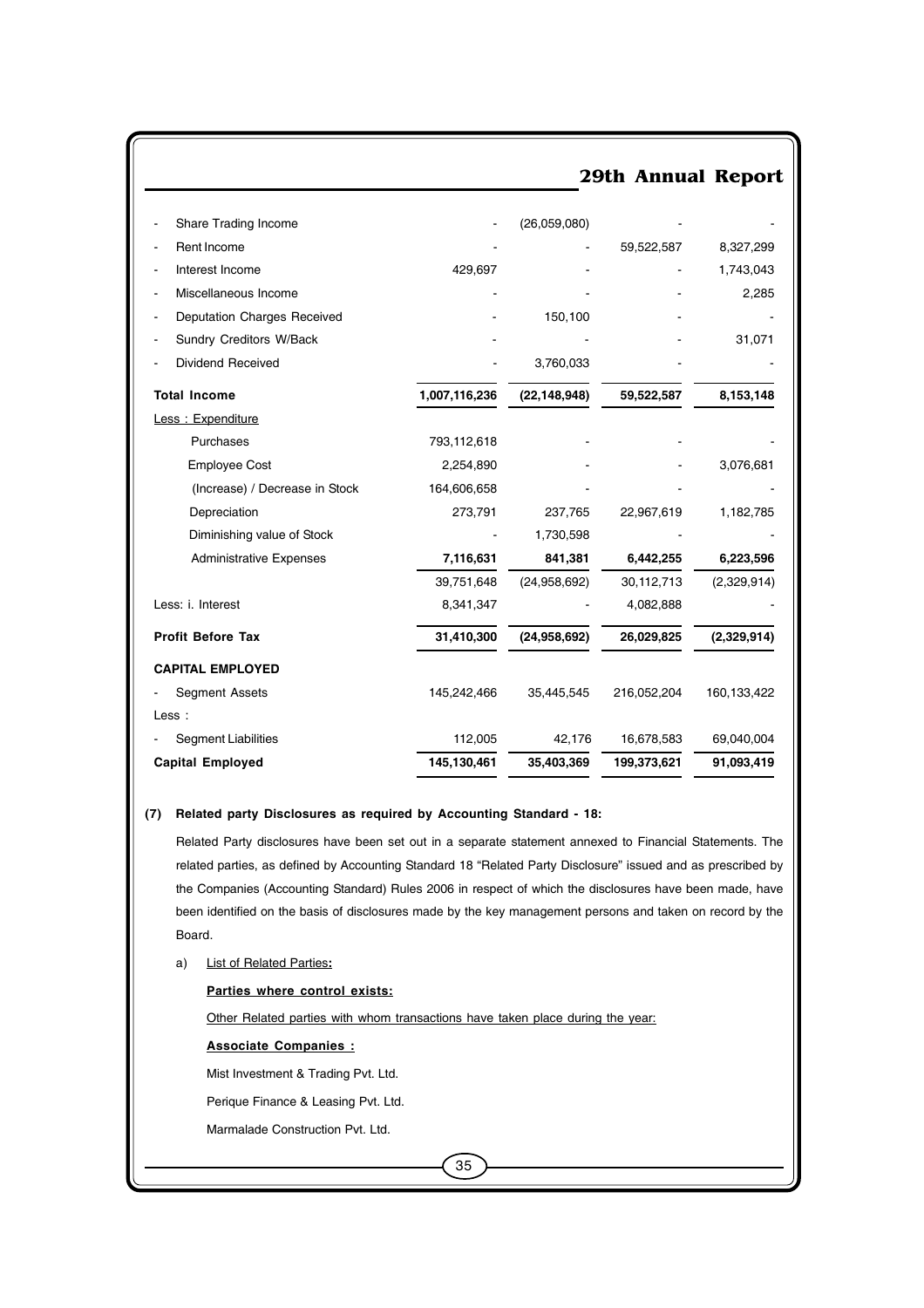Goldcrest Realty Trust

Goldcrest Capital Markets Limited

#### **Key Management Personel :**

Mr. Tulsidas J. Tanna

Mr. Tushar T. Tanna

#### **Relatives of Key Management :**

Prime Hygine Care Pvt. Ltd.

#### **Amount (**`**.)**

| Nature of Transactions                             | Associate    | Key Management | Relatives of   |
|----------------------------------------------------|--------------|----------------|----------------|
|                                                    | Companies    | Personnel      | Key Management |
|                                                    |              |                | Personnel      |
| Advances Recoverable in cash or Kind               |              |                |                |
| Balance Recoverable as at 1st April, 2011          | 11,50,70,000 |                | 50,79,890      |
| Advance During the Year                            | 52,45,93,488 |                | 45,01,313      |
| Recovered During the Year                          | 51,96,68,488 |                | 43,36,649      |
| Balance Recoverable as at 31st March, 2012         | 11,50,70,000 |                | 52,44,554      |
| Advances Payable in cash or Kind                   |              |                |                |
| Balance Payable as at 1 <sup>st</sup> April, 2011  | 1,65,25,000  |                |                |
| Advance Received during the Year                   | 87,78,40,000 |                |                |
| Advance Paid During the Year                       | 85,18,40,000 |                |                |
| Balance payable as at 31 <sup>st</sup> March, 2012 | 4,25,25,000  |                |                |
| Expenditure                                        |              |                |                |
| - Share Trading Expenditure                        | 4,50,786     |                |                |
| - Medical Expenses                                 |              | 2,07,796       |                |
| - Mediclaim Expenses                               |              | 62,386         |                |
| - Sitting Fees                                     |              | 1,90,000       |                |
| - Remuneration                                     |              | 6,00,000       |                |

b) Transactions during the year with related parties

(8) The present liability for the future payment of gratuity to employees has not been ascertained by the Company and not provided for.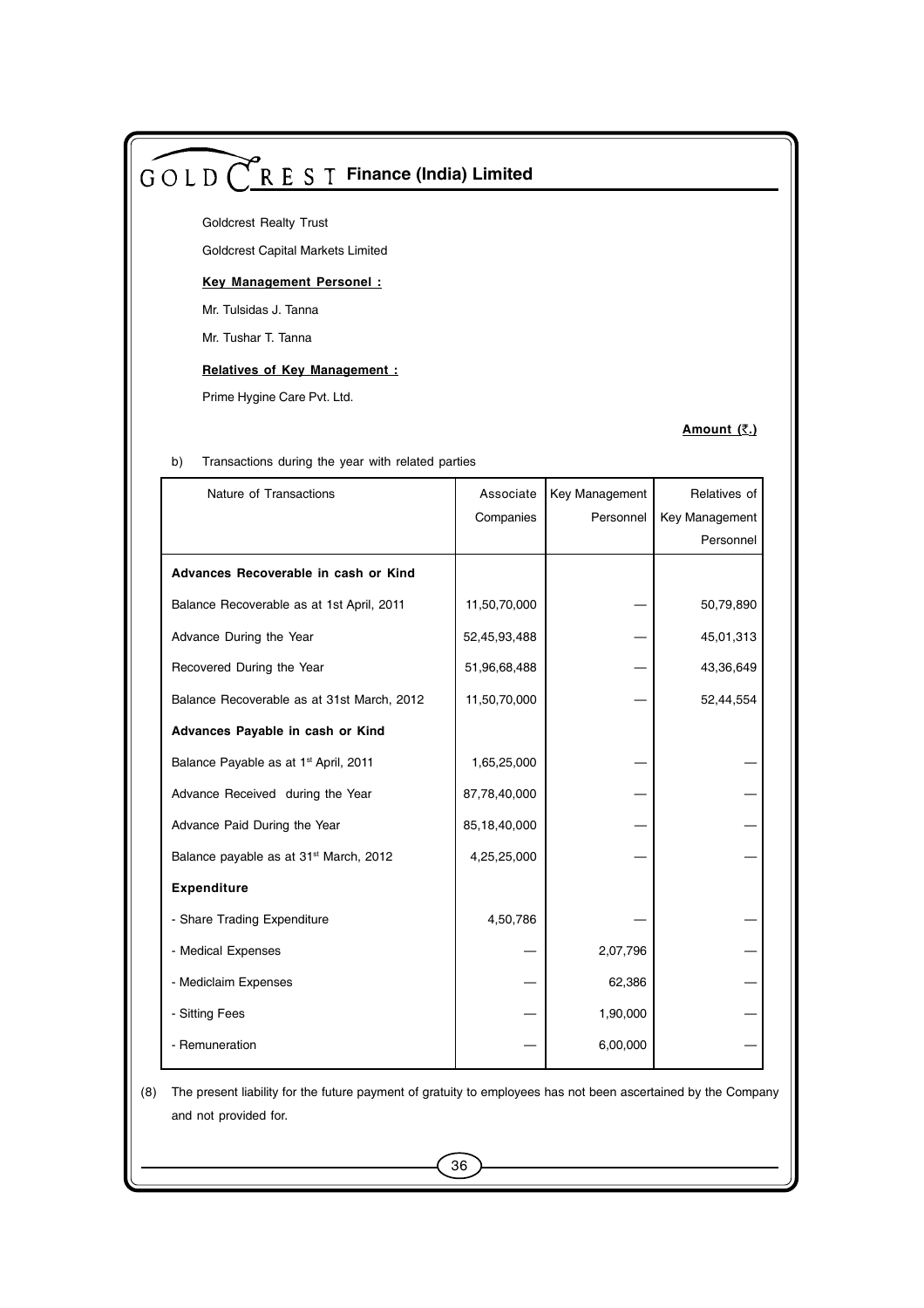- (9) As per Schedule 6 of the Company's Act Part 4C and 4D of (Manufacturing Company) is not applicable.
- (10) There are no Micro and Small Enterprises, to whom the Company owes dues, which are outstanding for more than 45 days as at 31<sup>st</sup> March, 2012. This information as required to be disclosed under the Micro, Small and Medium Enterprises Development Act, 2006 has been determined to the extent such parties have been identified on the basis of information available with the Company.
- (11) The financial statements for the year ended March 31, 2011 had been prepared as per the then applicable, pre-Revised Schedule VI to the Companies Act, 1956. Consequent to the notification of the Revised Schedule VI under the Companies Act, 1956, the financial statements for the year ended March 31, 2012 are prepared as per the Revised Schedule VI. Accordingly, the previous year's figures have also been reclassified/regrouped to conform to this year's classification. The adoption of Revised Schedule VI does not impact recognition and measurement principles followed for preparation of financial statements.

37

## **For Ramesh M. Sheth & Associates**

FRN : 111883W

.

13th August, 2012

#### Chartered Accountants **For and on behalf of the Board**

**Mr. M. R. Sheth Mr. Tulsidas J. Tanna - Chairman** (Partner) **Mr. Tushar T. Tanna** - Managing Director M.No. 101598 **Mr. Kishore M. Vussonji** - Director Mumbai **Mr. Shirish B. Kamdar** - Director